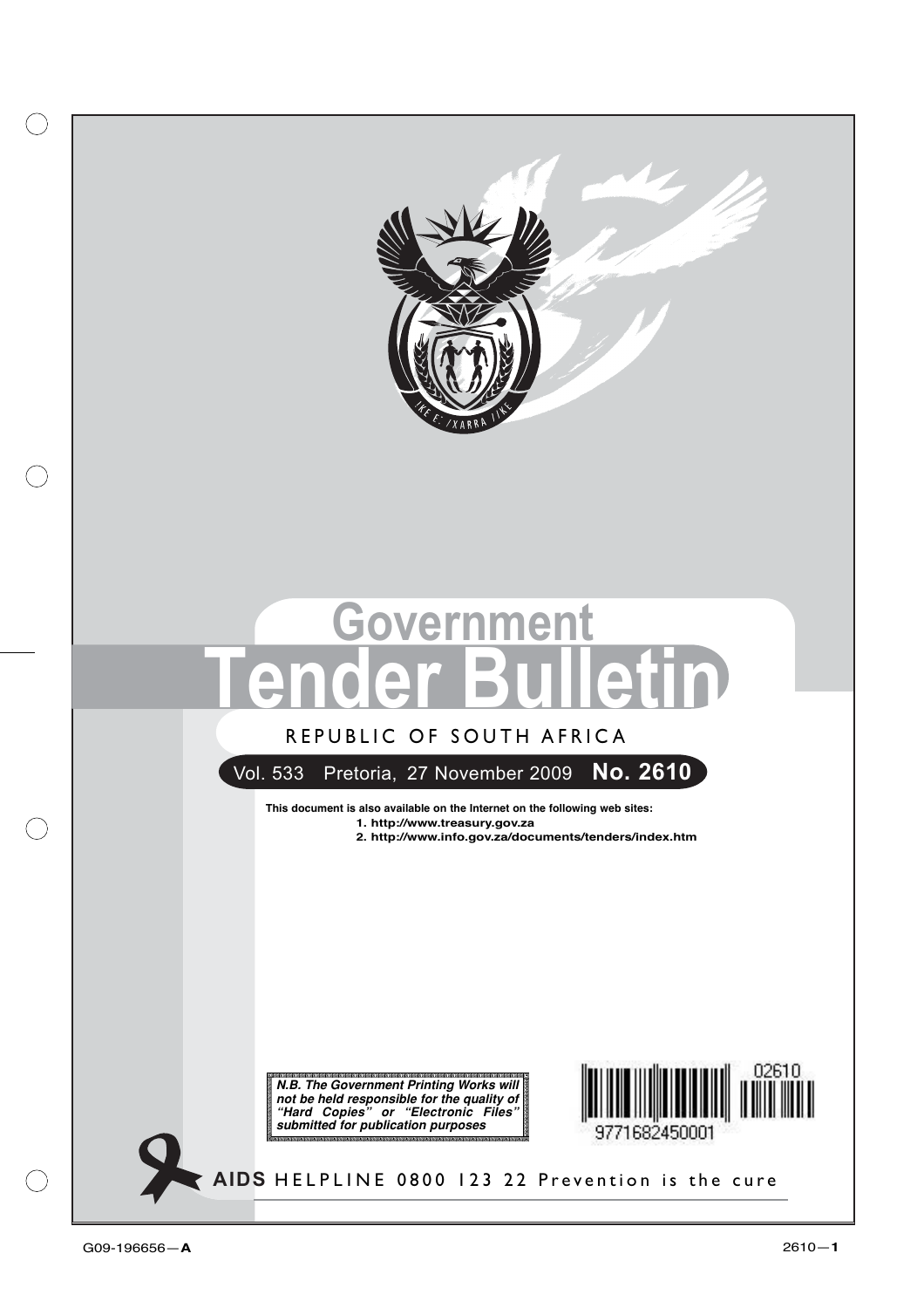## **INDEX**

|    |                                                                 | 8  |
|----|-----------------------------------------------------------------|----|
|    | A. BID INVITED FOR SUPPLIES, SERVICES AND DISPOSALS             |    |
|    |                                                                 | 11 |
|    |                                                                 | 12 |
|    | ▶                                                               | 13 |
|    |                                                                 | 15 |
|    | SERVICES: FUNCTIONAL (INCLUDING CLEANING AND SECURITY SERVICES) | 15 |
|    | ▶                                                               | 17 |
|    | ▶                                                               | 19 |
|    | ▶                                                               | 21 |
|    |                                                                 | 22 |
| В. | <b>RESULTS OF TENDER INVITATIONS</b>                            |    |
|    |                                                                 | 37 |
|    | ▶                                                               | 39 |
|    |                                                                 | 39 |
| D. |                                                                 | 39 |
| E. | <b>ANNEXURES</b>                                                |    |
|    |                                                                 | 41 |
|    |                                                                 | 47 |
|    |                                                                 | 48 |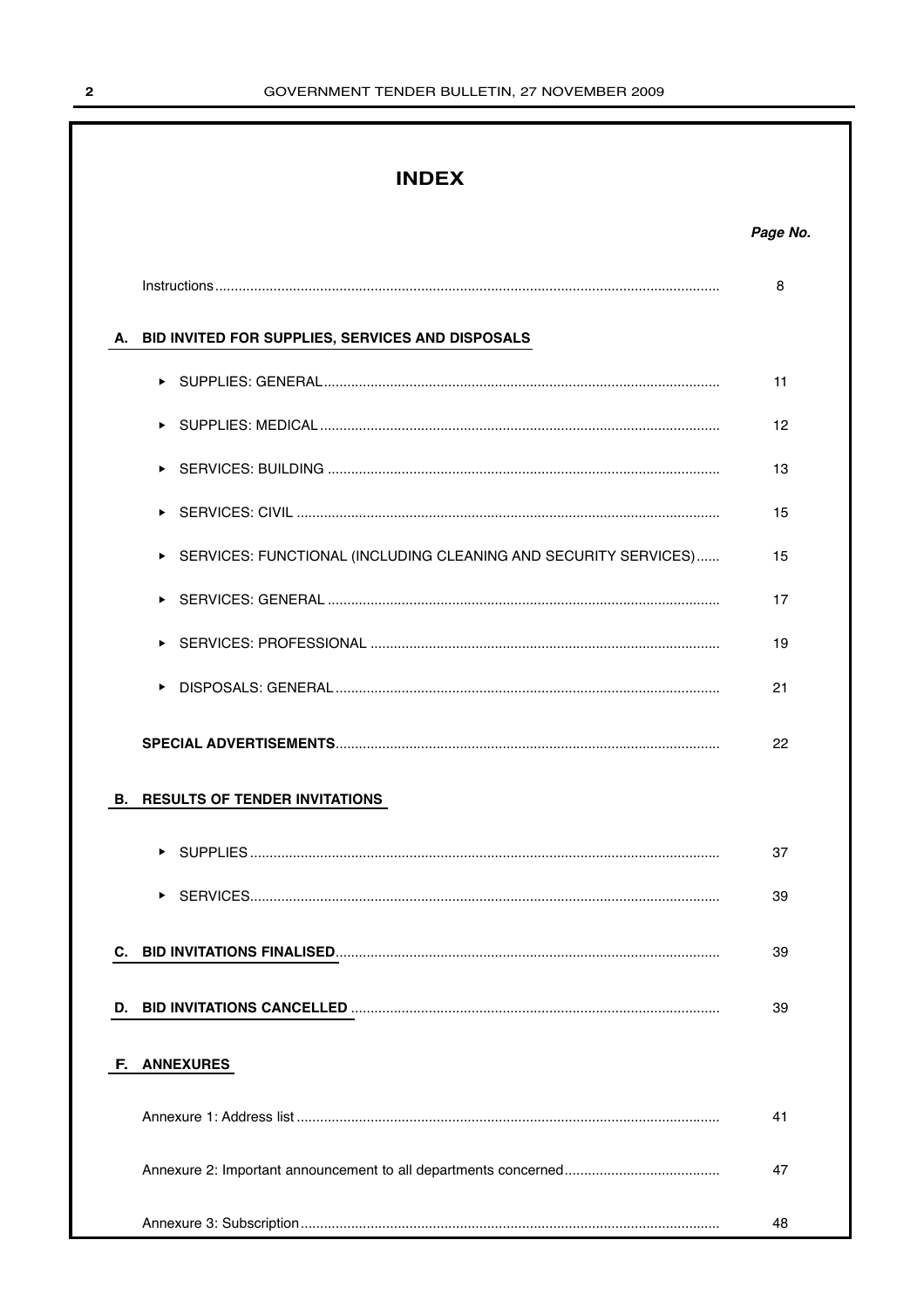



149 Bosman Street • Private Bag X85, Pretoria 0001, RSA

Tel: (012) 334-4504

Fax: (012) 323-8805

Reference TENDER BULLETIN

**Inquiries STELLE PIENAAR** 

# **TENDER INQUIRIES**

Date:

**FROM JANUARY 2005** 

Department, firm or institution:

**ALL PUBLICATIONS** 

The Tender Bulletin is available on the Internet on the following web sites: 1. http://www.treasurv.gov.za 2. http://www.info.gov.za/documents/tenders/index.htm

E-mail: ipienaar@print.pwv.gov.za

## HOW TO ADVERTISE IN THE GOVERNMENT TENDER BULLETIN

This form must always be submitted to us when you want to advertise in the tender bulletin. FORM No. 1: 1. Your bid description in the 1st column.

The place where and/or which Department requires the bid in the 2nd column

The Department Contract No. in the 3rd column. Each Department allocate their own Contract numbers.

The bid closing date in the 4th column—the closing date should be 21-30 weeks from publication date.

Your address list number (which we will submit to you after you have completed Form No. 2) in the 5th and 6th columns.

If the bid closes at National Treasury, their number (National Treasury number) should appear in Column 6.

- **FORM No. 2:** Complete this form together with Form No. 1, when you advertise for the first time, to  $2.$ receive your own tender address list number.
- This form is only for your own records, choose from this list the right section under which FORM No. 3:  $\mathbf{R}$ you want your bid to be published and write this section in at the space provided next to Supplies:..... Services:..... Disposals:..... on Form No. 1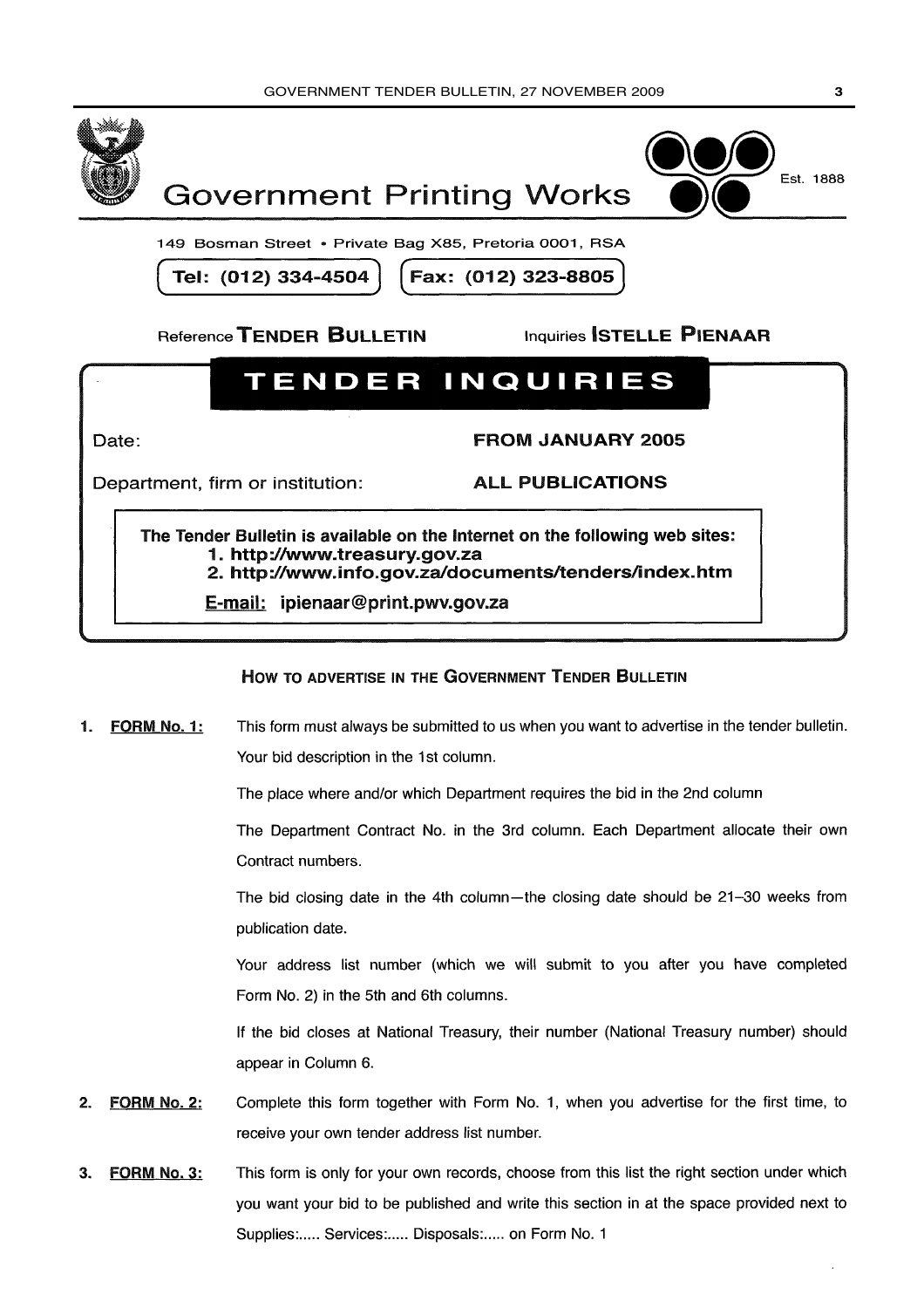## **INFORMATION AND NOTES:**

## **Contact details:**

- **\*** Request cost calculations: Istelle Pienaar at Tel. (012) 334-4504.
- **\*** Enquiries regarding account or account number: Shirley Beetge at Tel. (012) 334-4565
- 

**\*** Subscribe by phoning: Sophie Milanzi, Tel. (012) 334-4735

or J. Wehmeyer, Tel. (012) 334-4734.

## **\* Advertisement Section:**

**\*** All changes (corrections of advertisements), enquiries regarding advertisements: Istelle Pienaar, Tel. (012) 334-4504.

## **Placing and advertising of advertisements:**

- **•** The submission of advertisements closes the Friday before the publication date at 15:00.
- **• Please note: No late advertisements will be accepted after the closing time.**
- **•** Advertisements are submitted directly to Government Printing Works: Complete the necessary forms and fax it to 012-323 8805 or 012-334 5830 or e-mail to istelle.pienaar@gpw.gov.za.
- **•** The Tender Bulletin appears every Friday, except when there is a Public Holiday involved, and then the closing date for acceptance of tenders will be forwarded with one day. These publication dates that influence the closing dates of the Tender Bulletin, are published for your convenience at the back of each Tender Gazette.
- **•** Advertisements will be published as received on the hard copy.
- **•** Government Printing Works will not take any responsibility for wrong information submitted.
- **•** No changes will be made telephonically; all changes must be submitted via fax or e-mail.
- **•** NB: No Special Tender Bulletins are published any more!
- **•** Electronic bulletins and electronic downloads can be obtained from the Internet:
- www.globalerfx.com **electronic bids**
- www.treasury.gov.za **bulletins and contracts**

## **Cost:**

- **•** The tariff for publication is R85 per cm and R2 125 per A4 page (including VAT).
- **•** Subscription rates for hard copies: Local—R34,20 per annum; Overseas—R40 per annum.

## **General:**

- **•** Bid documents are generally available in **English** only.
- **•** Bidders should read the Special Conditions and Requirements of Contract issued by die different departments.
- **•** Where security is required particulars thereof are indicated in the bid documents. However, security is mostly not required for services with an estimated value of less than R100 000.
- **•** Bids must be submitted on the official bid forms handed out by Departments, must be completed in black ink and completed in all respects.
- **•** Bids must be submitted in sealed envelopes clearly marked. The address, bid number and closing date must appear on the **front** of the envelope.
- **•** Separate envelopes must be used for each bid invitation.
- **•** The name and address of the bidder must appear on the **back** of the envelope only.
- **•** Bids are only advertised once in the Government Tender Bulletin—it is advisable to consult at least the two previous issues of the bulletin in order to obtain full particulars of all current bid invitations.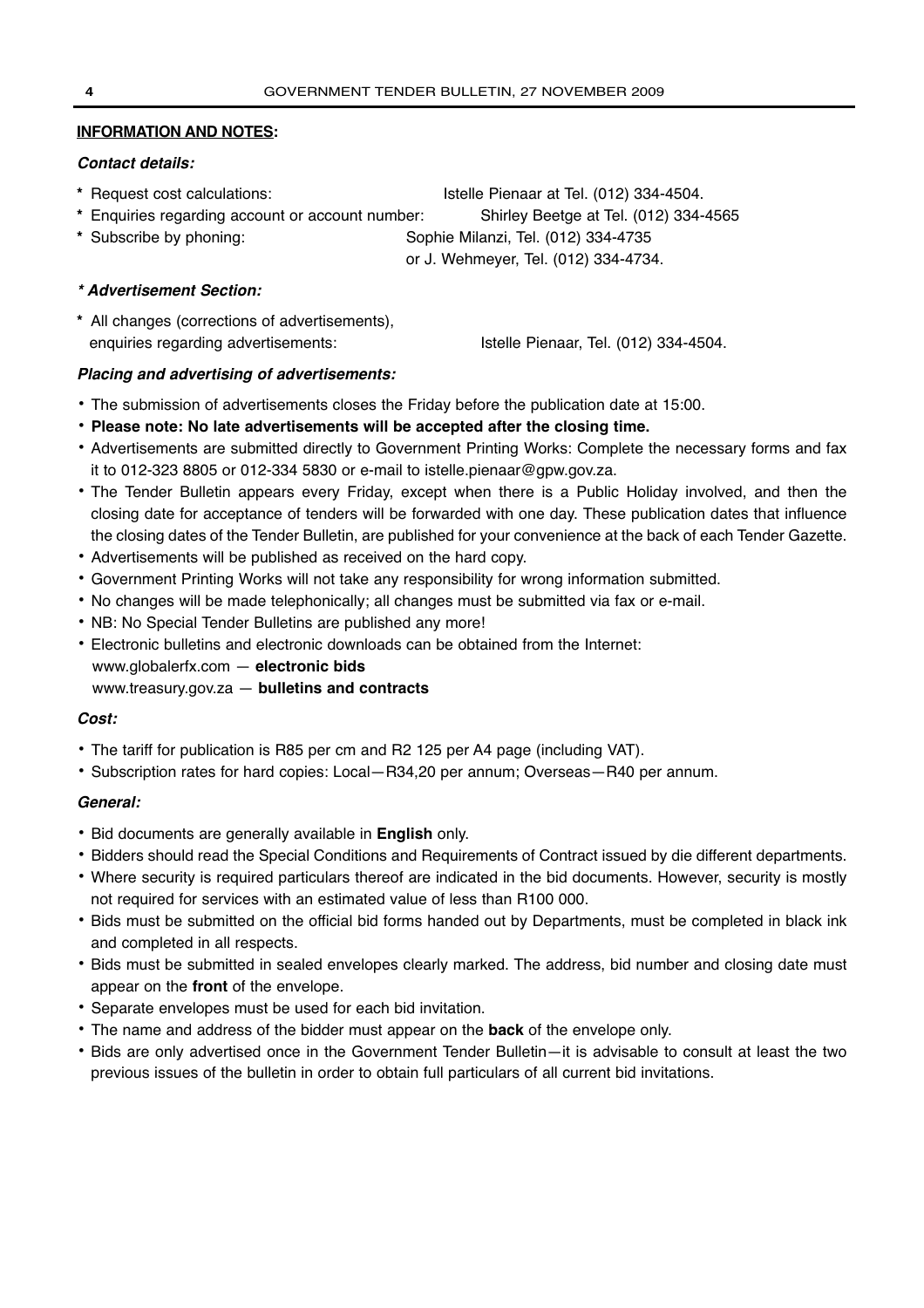FORM No. 1

BIDS INVITED FOR SUPPLIES, SERVICES AND DISPOSALS

Services: 

| POST OR<br><b>DELIVER</b><br><b>BIDS</b><br>S |      |                               |  | ------------------ |                                                                                                                                                                                                                                |  |
|-----------------------------------------------|------|-------------------------------|--|--------------------|--------------------------------------------------------------------------------------------------------------------------------------------------------------------------------------------------------------------------------|--|
| <b>OBTAINABLE</b><br>FROM<br>BIDS             |      |                               |  |                    |                                                                                                                                                                                                                                |  |
| DUE AT<br>11:00                               |      |                               |  |                    |                                                                                                                                                                                                                                |  |
| TENDER<br>No.                                 |      |                               |  |                    |                                                                                                                                                                                                                                |  |
| REQUIRED<br>AT                                |      |                               |  |                    |                                                                                                                                                                                                                                |  |
| DESCRIPTION                                   | <br> | <br><b>Assistant Property</b> |  |                    | , настоящие оборожение от простоянно политического простоянности и политического простояния и политической политической политической компьютер и политической компьютер и политической компьютер и политической компьютер и по |  |

#### GOVERNMENT TENDER BULLETIN, 27 NOVEMBER 2009 **5**

i<br>:<br>:

Î

Ŧ

 $\frac{1}{2}$ 

 $\frac{1}{2}$ 

 $\ddot{\ddot{\ } }$ 

j

Ĩ

i<br>i

:<br>:<br>:

İ

............

Ì

**The Company's** 

**Production** 

 $\ddot{\ddot{\cdot}}$ 

İ

*<u><u><u>.</u>*</u></u>

,,,,,,,,,,,,,,,,,,,,,,,,,,,,,,

Ī

İ

...........

 $\ddot{}}$ 

 $\begin{array}{ccc}\n\vdots & \vdots & \vdots \\
\vdots & \vdots & \vdots \\
\vdots & \vdots & \vdots \\
\vdots & \vdots & \vdots \\
\vdots & \vdots & \vdots \\
\vdots & \vdots & \vdots \\
\vdots & \vdots & \vdots \\
\vdots & \vdots & \vdots \\
\vdots & \vdots & \vdots \\
\vdots & \vdots & \vdots \\
\vdots & \vdots & \vdots \\
\vdots & \vdots & \vdots \\
\vdots & \vdots & \vdots \\
\vdots & \vdots & \vdots \\
\vdots & \vdots & \vdots \\
\vdots & \vdots & \vdots \\
\vdots & \vdots & \vdots \\
\vdots & \vdots &$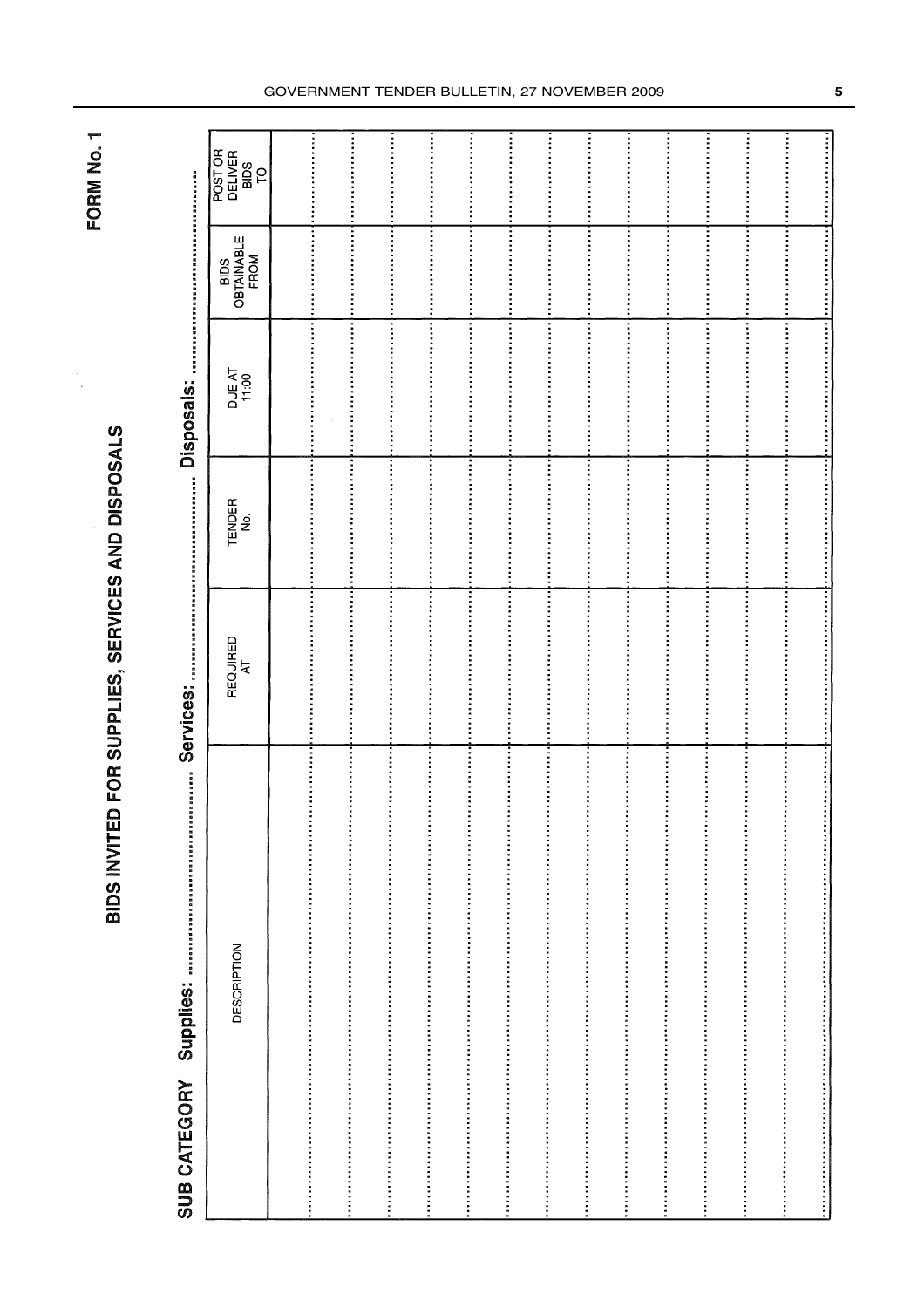## **FORM No. 2**

**ADDRESS LIST** 

| <b>BIDS OBTAINABLE FROM:</b> |  |  |  |  |
|------------------------------|--|--|--|--|
| Name of Department:          |  |  |  |  |
| <b>Street Address:</b>       |  |  |  |  |
|                              |  |  |  |  |
|                              |  |  |  |  |
| Postal Address:              |  |  |  |  |
|                              |  |  |  |  |
|                              |  |  |  |  |
| Enquiries:                   |  |  |  |  |
|                              |  |  |  |  |
| Office hours:                |  |  |  |  |

| POST OR DELIVER BIDS TO:                               |  |  |  |  |  |
|--------------------------------------------------------|--|--|--|--|--|
| Name of Department:                                    |  |  |  |  |  |
| Street Address:                                        |  |  |  |  |  |
|                                                        |  |  |  |  |  |
|                                                        |  |  |  |  |  |
| Postal Address:                                        |  |  |  |  |  |
|                                                        |  |  |  |  |  |
|                                                        |  |  |  |  |  |
| <b>Tender Box Address</b><br>(main entrance, reception |  |  |  |  |  |
| area or room no. of the<br>building):                  |  |  |  |  |  |
| Enquiries:                                             |  |  |  |  |  |
|                                                        |  |  |  |  |  |

# PLEASE INFORM US OF ANY CHANGES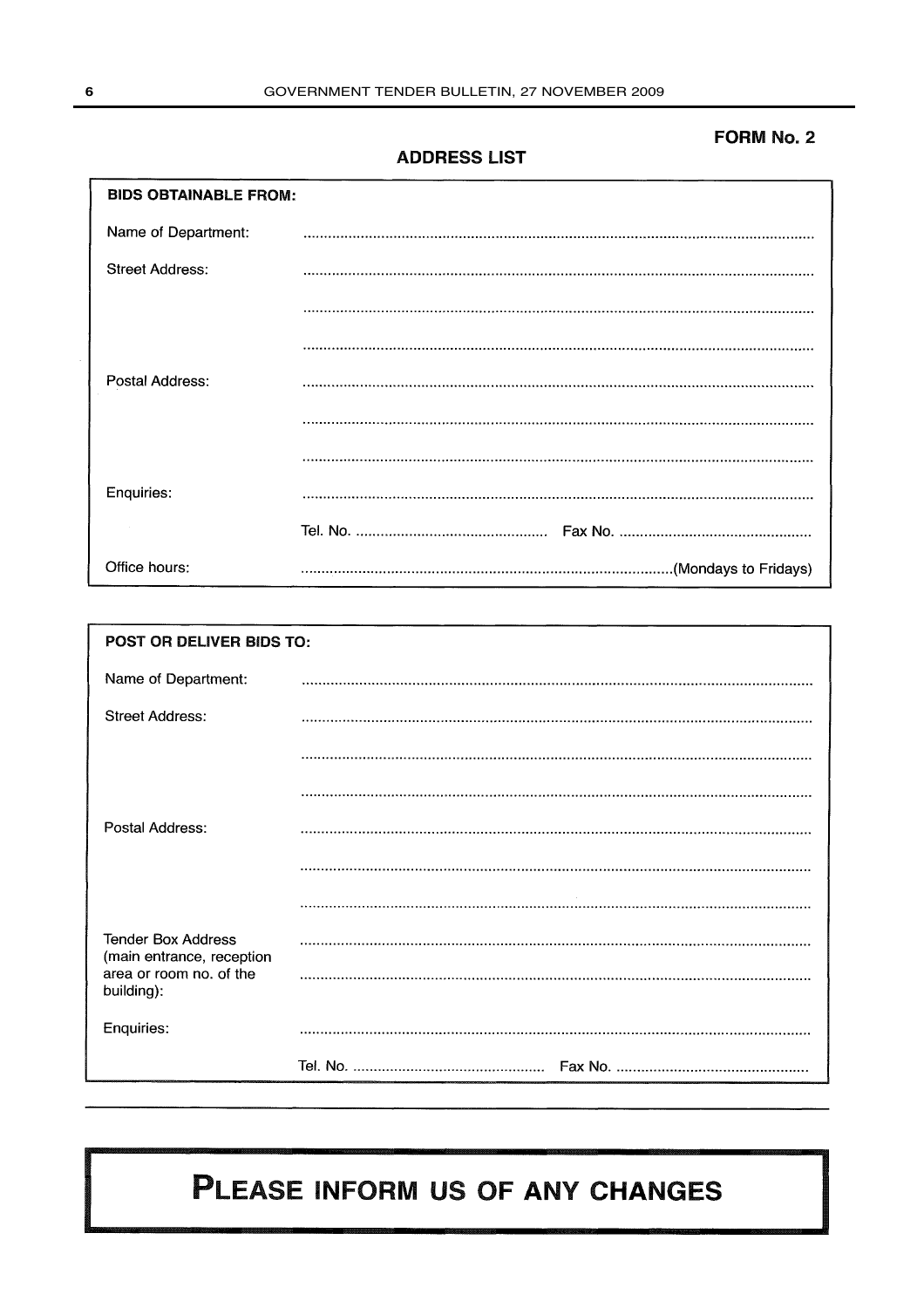# CATEGORIES FOR OWN USE: CHOOSE ONE AND MARK CLEARLY ON FORM 1

| <b>SUPPLIES</b>                                                   |
|-------------------------------------------------------------------|
| ACCOMMODATION, Leasing of                                         |
| <b>AUDIO VISUAL EQUIPMENT</b>                                     |
| <b>BUILDING MATERIAL</b>                                          |
| CHEMICALS: Agricultural/Forestry/Laboratory/<br><b>Water Care</b> |
| <b>CLOTHING/TEXTILES</b>                                          |
| <b>COMPUTER EQUIPMENT</b>                                         |
| <b>COMPUTER SOFTWARE</b>                                          |
| <b>ELECTRICAL EQUIPMENT</b>                                       |
| <b>ELECTRONIC EQUIPMENT</b>                                       |
| <b>FURNITURE</b>                                                  |
| <b>GENERAL</b>                                                    |
| <b>MEDICAL</b>                                                    |
| OFFICE EQUIPMENT: Labour-saving devices                           |
| PERISHABLE PROVISIONS                                             |
| STATIONERY/PRINTING                                               |
| <b>STEEL</b>                                                      |
| <b>TIMBER</b>                                                     |
| <b>VEHICLE</b> (all types)                                        |
| <b>WORKSHOP EQUIPMENT</b>                                         |
| <b>SERVICES</b>                                                   |
| <b>BUILDING</b>                                                   |
| <b>CIVIL</b>                                                      |
| <b>ELECTRICAL</b>                                                 |
| FUNCTIONAL (including cleaning/security services)                 |
| <b>GENERAL</b>                                                    |
| MAINTENANCE (Electrical, mechanical equipment and plumbing)       |
| <b>MECHANICAL</b>                                                 |
| <b>PROFESSIONAL</b>                                               |
| <b>REPAIR AND MAINTENANCE OF VEHICLES</b>                         |
| <b>TRANSPORT</b>                                                  |
| <b>DISPOSALS</b>                                                  |
| <b>CLOTHING AND TEXTILES</b>                                      |
| <b>FURNITURE</b>                                                  |
| <b>GENERAL</b>                                                    |
| <b>SCRAP METAL</b>                                                |
| <b>VEHICLES</b>                                                   |
| <b>RESULTS</b>                                                    |
| <b>SUPPLIES</b>                                                   |
| <b>SERVICES</b>                                                   |
| <b>DISPOSALS</b>                                                  |
| <b>FINALISED</b>                                                  |
| <b>CANCELLED</b>                                                  |
| <b>REGISTRY OF POTENTIAL SUPPLIERS</b>                            |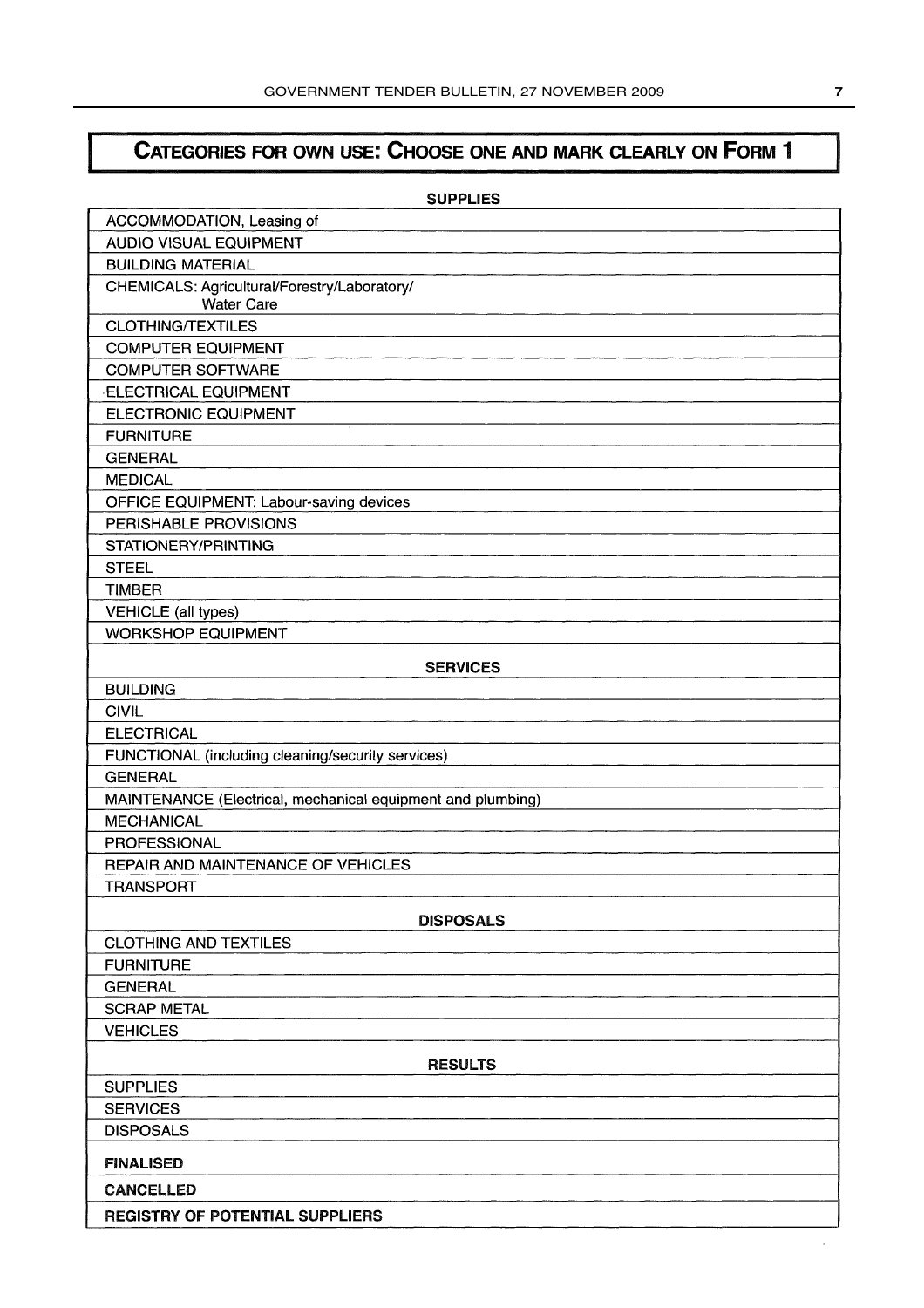## **INSTRUCTIONS**

#### **Please note the following:**

- 1. Bidders are advised to read the entire Government Tender Bulletin. No officer of any Procurement Activity will be held responsible for loss of a potential opportunity to bid due to possible incorrect categorising of requirements.
- 2. Bids for the procurement of supplies, services and disposals are categorised as follows:

#### **SUPPLIES**

- (i) Accommodation, leasing of
- (ii) Audio visual equipment
- (iii) Building material
- (iv) Chemicals: Agricultural/Forestry/ Laboratory/Water Care
- (v) Clothing/Textiles
- (vi) Computer equipment
- (vii) Computer software
- (viii) Electrical equipment
- (ix) Electronic equipment
- (x) Furniture
- (xi) General
- (xii) Medical
- (xiii) Office equipment: Labour-saving devices
- (xiv) Perishable provisions
- (xv) Stationary/printing
- (xvi) Steel
- (xvii) Timber
- (xviii) Vehicle (all types)
- (xix) Workshop equipment

- (i) Building
- (ii) Civil
- (iii) Electrical
- (iv) Functional (including cleaning-, and security services)
- (v) General
- (vi) Maintenance of electrical, mechanical equipment and plumbing
- (vii) Mechanical
- (viii) Professional
- (ix) Repair and maintenance of vehicles
- (x) Transport

#### **DISPOSALS**

- (i) Clothing and textiles
- (ii) Furniture
- (iii) General
- (iv) Scrap metal
- (v) Vehicles
- 
- 3. The addresses at which bid documents may be obtained and to which bids should be posted, appear in **Annexure 1.**
- 3.1 The address where a document is available from and where it must be submitted to may differ.
- 4. Please note that all documents issued by the National Department of Public Works will be sold.

Amount to be paid will be indicated in the advertisements. **These amounts will NOT be refunded.**

## 4.1 **No documents will be exchanged.**

- 5. Please note that all documents issued by the Department of Public Works will be sold as follows:
	- R50,00 per set for all services with a pre-estimated value from above R100 000 to R300 000.
	- R100,00 per set for all services with a pre-estimated value above R300 000 to R2 000 000.
	- R200,00 per set for all services with a pre-estimated value above R2 000 000.

**These amounts will not be refunded.** Only cash or postal orders will be accepted.

#### 5.1 **No documents will be exchanged.**

**SERVICES**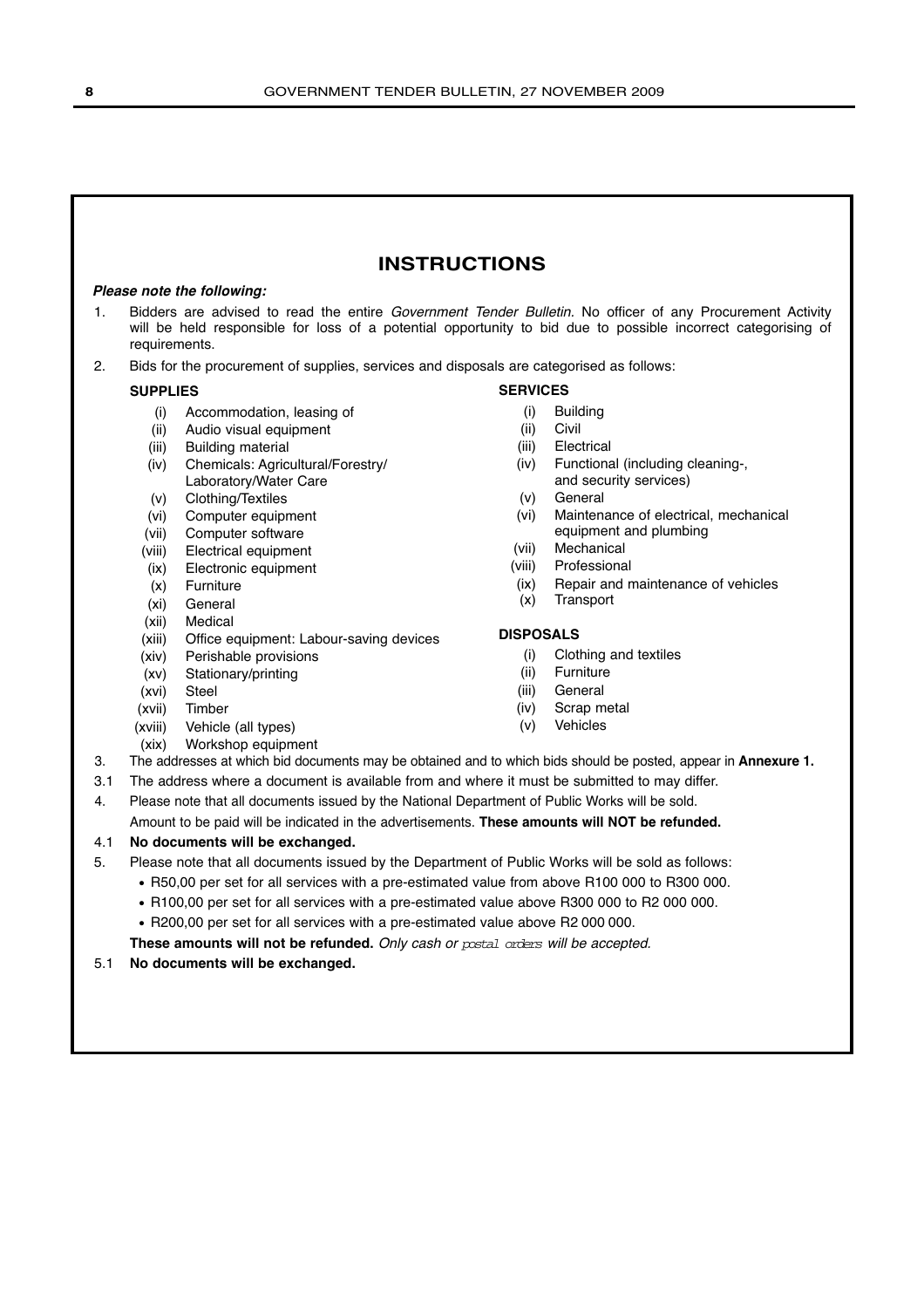# **NATIONAL TREASURY**

## **CONTRACT MANAGEMENT**

## **CONTACT DETAILS:**

| <b>Contract Management:</b> | The Chief Director: Contract Management, 240 Vermeulen Street<br>(corner of Andries and Vermeulen Streets), Pretoria. |
|-----------------------------|-----------------------------------------------------------------------------------------------------------------------|
| <b>Postal address:</b>      | Private Bag X115, Pretoria, 0001, Tel. (012) 315-5694 or 315-55452<br>Fax (012) 315-5058, 315-5388 or<br>$315 - 5400$ |
| Office hours:               | 07:30-16:00 (Monday to Friday)                                                                                        |

## **FOR COLLECTION OF BID DOCUMENTS:**

Tender Information Centre, 240 Vermeulen Street (Ground Floor), behind ABSA Bank, next to Salzburg Restaurant (corner of Andries and Vermeulen Streets), Pretoria.

| Postal address:            | Private Bag X115, Pretoria, 0001.                                                                                             |
|----------------------------|-------------------------------------------------------------------------------------------------------------------------------|
| <b>Enguiries: Helpdesk</b> | Tel. (012) 315-5858 or 315-5732<br>Fax (012) 315-5734.                                                                        |
| Web address:               | www.treasury.gov.za<br>(Contract circulars and contact details:<br>http://www.treasury.gov.za/divisions/sf/ostb/Default.aspx) |

## **ELECTRONIC BIDS:**

#### **www.globalerfx.com**

Potential bidders can bid electronically. Please visit the following website: www.globalerfx.com or visit Tender Information Centre, 240 Vermeulen Street, Pretoria, Tel. (012) 315-5858 for more information.

A free one day training session is offered to bidders who wish to bid electronically, and will take place every Tuesday and Thursday afternoons at 14:00–16:00. These sessions will be held at the Offices of Intenda in Centurion.

#### **Bookings are essential.**

Please contact the Help Desk for further information at Tel. (012) 663-8815.

The Intenda Help Desk will be available on weekdays between 08:00 and 17:00, Tel. (012) 663-8815 and Saturday and Sunday from 09:00 am. till 18:00 pm, Cell 083 554 9330/1 for assistance regarding bid responses on the website. Please note that no voice messages will be returned.

## **IMPORTANT NOTICE TO PROSPECTIVE BIDDERS:**

- It is the responsibility of prospective bidders to ensure that their bid documents are submitted before the closing time and date of bid.
- Bids received after the closing time and date are late and will as a rule NOT be considered.
- Normally all bids close at **11:00** on the closing date as indicated on the bid document.
- Bids that are posted must reach Contract Management before the closing time and date of the bid.
- The bid box is generally open 24 hours a day, 7 days a week.

## **CLOSING ADDRESS OF BIDS:**

| The Chief Director: Contract Management, |                                   |  |  |  |  |  |  |  |
|------------------------------------------|-----------------------------------|--|--|--|--|--|--|--|
|                                          | Tender Information Centre,        |  |  |  |  |  |  |  |
| 240 Vermeulen Street (Ground Floor),     |                                   |  |  |  |  |  |  |  |
| behind ABSA Bank,                        |                                   |  |  |  |  |  |  |  |
| (corner Andries and Vermeulen Streets),  |                                   |  |  |  |  |  |  |  |
| Pretoria.                                |                                   |  |  |  |  |  |  |  |
| <b>Postal address:</b>                   | Private Bag X115, Pretoria, 0001. |  |  |  |  |  |  |  |
| <b>Enguiries:</b><br>Helpdesk,           |                                   |  |  |  |  |  |  |  |
| Tel. (012) 315-5858 or 315-5732          |                                   |  |  |  |  |  |  |  |
|                                          | Fax (012) 315-5734.               |  |  |  |  |  |  |  |

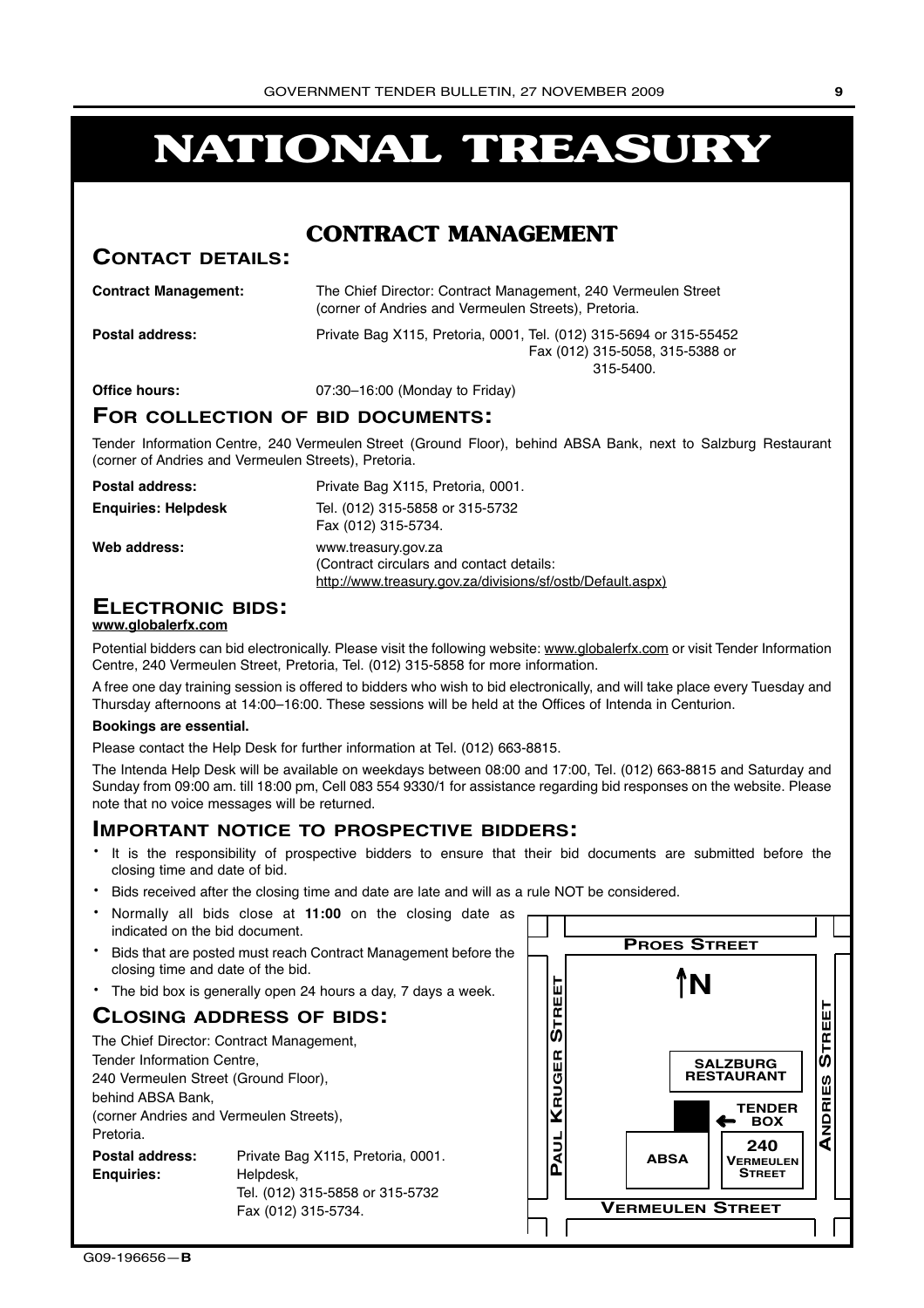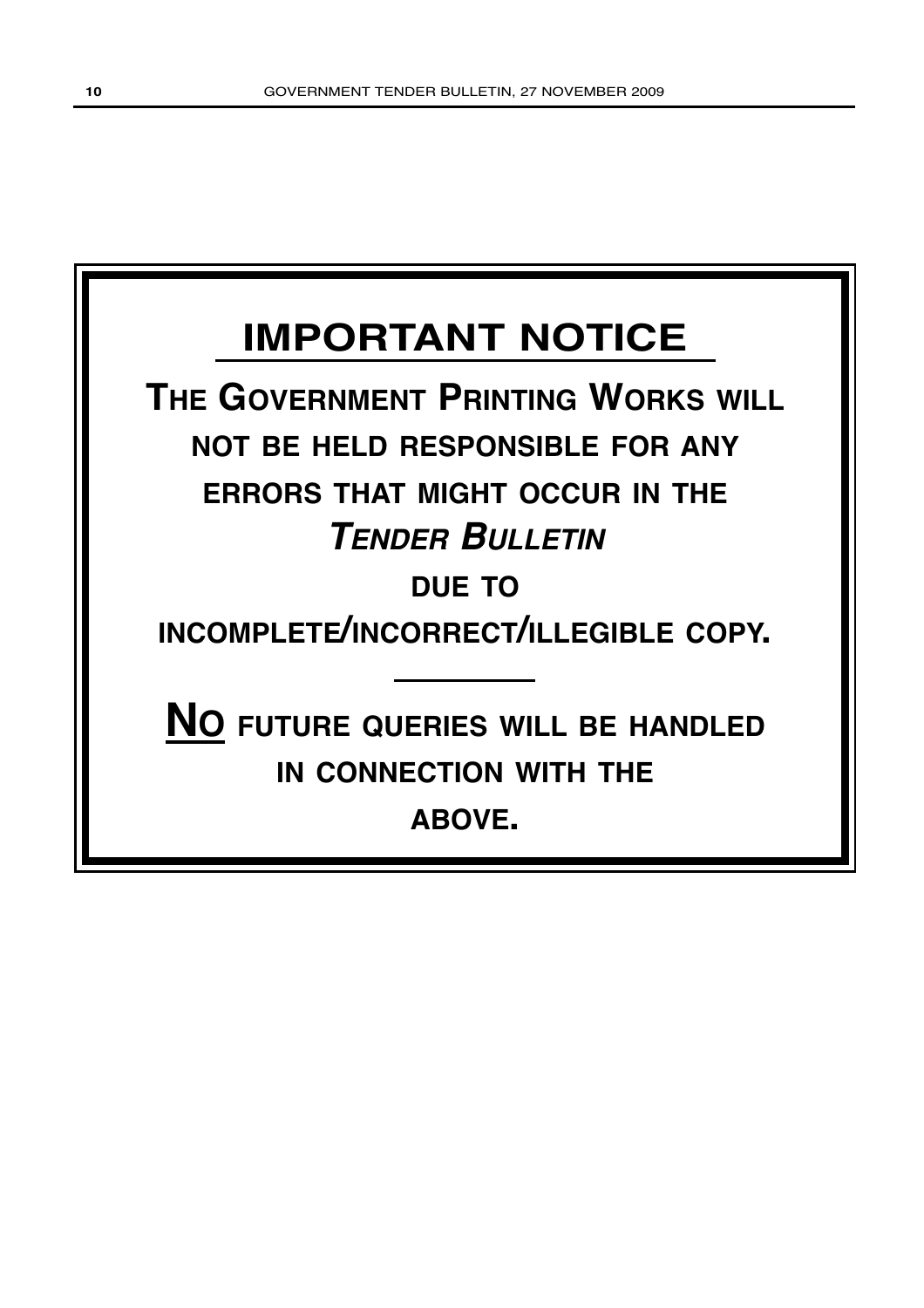#### <span id="page-10-0"></span>**A. BIDS INVITED FOR SUPPLIES, SERVICES AND DISPOSALS**

|                                                                                                                                                                                                                                                                                                                                                                                                                                                                                                                                                                                                                                                                                                                                                                                                                                                                                                                                                                                      |                                                                                          |                                                                                                                                                                                                     |                 |                                                 | POST OR                                    |
|--------------------------------------------------------------------------------------------------------------------------------------------------------------------------------------------------------------------------------------------------------------------------------------------------------------------------------------------------------------------------------------------------------------------------------------------------------------------------------------------------------------------------------------------------------------------------------------------------------------------------------------------------------------------------------------------------------------------------------------------------------------------------------------------------------------------------------------------------------------------------------------------------------------------------------------------------------------------------------------|------------------------------------------------------------------------------------------|-----------------------------------------------------------------------------------------------------------------------------------------------------------------------------------------------------|-----------------|-------------------------------------------------|--------------------------------------------|
| <b>DESCRIPTION</b>                                                                                                                                                                                                                                                                                                                                                                                                                                                                                                                                                                                                                                                                                                                                                                                                                                                                                                                                                                   | <b>REQUIRED</b><br>AT                                                                    | <b>TENDER</b><br>No.                                                                                                                                                                                | DUE AT<br>11:00 | <b>BIDS</b><br><b>OBTAINABLE</b><br><b>FROM</b> | <b>DELIVER</b><br><b>BIDS</b><br><b>TO</b> |
|                                                                                                                                                                                                                                                                                                                                                                                                                                                                                                                                                                                                                                                                                                                                                                                                                                                                                                                                                                                      |                                                                                          |                                                                                                                                                                                                     |                 | See Annexure 1, Page 41                         |                                            |
| <b>SUPPLIES: GENERAL</b>                                                                                                                                                                                                                                                                                                                                                                                                                                                                                                                                                                                                                                                                                                                                                                                                                                                                                                                                                             |                                                                                          |                                                                                                                                                                                                     |                 |                                                 |                                            |
| Supply and delivery of furniture to the Directorate Antarctica<br>and Islands by 28th February 2010                                                                                                                                                                                                                                                                                                                                                                                                                                                                                                                                                                                                                                                                                                                                                                                                                                                                                  | Department of<br>Environment<br>Affairs and<br>Tourism                                   | E 1156                                                                                                                                                                                              | 2009-12-18      | 68                                              | 68                                         |
| The supply of 0.5 m GSD Digital Colour Aerial Imagery in the<br>Mpumalanga: Komatipoort Area to the Chief Directorate:<br>National Geospatial Information.<br>The supply of 0.5 m GSD Digital Colour Aerial Imagery in the<br>Mpumalanga: Dullstroom Area to the Chief Directorate:<br>National Geospatial Information.<br>The supply of 0.5 m GSD Digital Colour Aerial Imagery in the<br>Mpumalanga: Middelburg Area to the Chief Directorate:<br>National Geospatial Information.<br>The supply of 0.5 m GSD Digital Colour Aerial Imagery in the<br>Gauteng: Heidelburg Area to the Chief Directorate: National<br>Geospatial Information.<br>The supply of 0.5 m GSD Digital Colour Aerial Imagery in the<br>Free State: Kroonstad Area to the Chief Directorate: National<br>Geospatial Information.<br>Contact person for technical enquiries: Ms M. Denner.<br>Tel: (021) 658-4399, during office hours only.<br>Administration enquiries: Mr M. Tshelu, Tel: (021) 658-6860 | Chief<br>Directorate:<br>National<br>Geospatial<br>Information.<br>Mowbray,<br>Cape Town | <b>SSC WC</b><br>Q135/2009<br><b>DLA</b><br>SSC WC<br>Q136/2009<br><b>DLA</b><br>SSC WC<br>Q137/2009<br><b>DLA</b><br>SSC WC<br>Q138/2009<br><b>DLA</b><br><b>SSC WC</b><br>Q139/2009<br><b>DLA</b> | 2009-12-18      | 438                                             | 438                                        |
| IT-least cost routing.<br>Compulsory briefing on 8 December 2009 at 11h00 at<br>28 Harrison Street, 10th Floor.<br>Cost of bidding documents: R100,00 non-refundable                                                                                                                                                                                                                                                                                                                                                                                                                                                                                                                                                                                                                                                                                                                                                                                                                 | CCMA.<br>28 Harrison<br>Street,<br>Johannesburg,<br>2001                                 | <b>CCMAHO</b><br>$14 -$<br>17/11/2009                                                                                                                                                               | 2009-12-15      | 794                                             | 794                                        |
| The supply and delivery of uniforms for all personnel involved<br>with the inspection of agricultural products.<br>Compulsory briefing session on:<br>Date: 4 December 2009. Time: 09h00. Venue: Harvest House,<br>Boardroom 220, 30 Hamilton Street, Arcadia, Pretoria.<br>Technical contact person: Ms L. Bobelo, Tel: (012) 319-6037<br>or Ms M. Nell, Tel: (012) 319-6354.<br>General contact person: Mr T. S. Nkambule-Zwane, Tel: (012)<br>319-7092                                                                                                                                                                                                                                                                                                                                                                                                                                                                                                                            | Pretoria                                                                                 | 4.4.12.2/8/<br>09                                                                                                                                                                                   | 2009-12-11      | 115                                             | 115                                        |
| (1) Pastoe chairs bank of 4.<br>Quantity: 100/banks of 4 burgundy.<br>(2) Office desks 1 800 x 800 x 32 mm with 3 drawers on each<br>side quantity.<br>(3) Minus 40 fridge.<br>Quantity: 2.<br>(4) Birthtime delivery beds.<br>Quantity: 2.<br><b>See "SPECIAL CONDITIONS"</b>                                                                                                                                                                                                                                                                                                                                                                                                                                                                                                                                                                                                                                                                                                       | Hlengisizwe<br><b>CHC</b><br>Thick Top 11                                                | 74/09/10<br>75/09/10<br>76/09/10<br>77/09/10                                                                                                                                                        | 2009-12-04      | 934                                             | 934                                        |

#### **SPECIAL CONDITIONS**

- 1. Quotations must be on the official form, which shall be completed in all respects and all information must be stipulated in the quotation document.
- 2. Quotations must be delivered in sealed envelopes.
- 3. Separate envelopes must be used for each quotation.
- 4. The envelopes must be addressed to Hlengisizwe CHC with the quotation number and closing date and deposited in the quotation box at the entrance.
- 5. All Department of Health contracts awarded are subject to appeals being timeously lodged (if any) and letters of acceptance being issued.
- 6. The name and address of quoting contractor must be endorsed at the back of the envelope.
- 7. Please complete original ZNT 30 documents when submitting quotations higher than R30 000 together with an original Tax Clearance Certificate.
- 8. No fax quotations will be accepted.
- 7. Bid documents and specifications are obtainable from Supply Chain Management.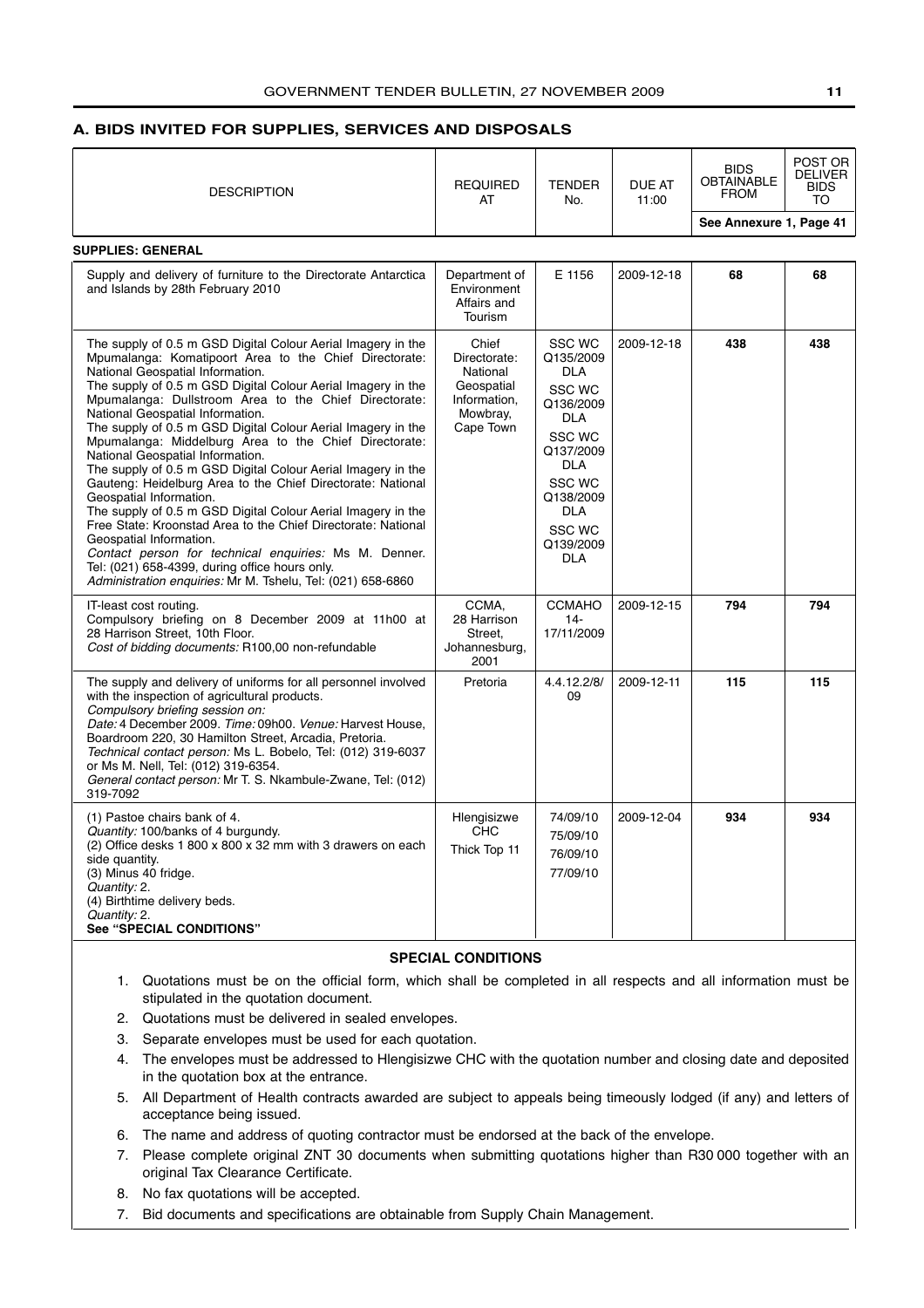| <b>DESCRIPTION</b>                                                                                                                                                                                                                                                                                                                                                                                    | <b>REQUIRED</b><br>AT | <b>TENDER</b><br>No. | DUE AT<br>11:00 | <b>TENDERS</b><br><b>OBTAINABLE</b><br><b>FROM</b> | POST OR<br><b>DELIVER</b><br><b>TENDERS</b><br>TO |  |
|-------------------------------------------------------------------------------------------------------------------------------------------------------------------------------------------------------------------------------------------------------------------------------------------------------------------------------------------------------------------------------------------------------|-----------------------|----------------------|-----------------|----------------------------------------------------|---------------------------------------------------|--|
|                                                                                                                                                                                                                                                                                                                                                                                                       |                       |                      |                 | See Annexure 1, Page 41                            |                                                   |  |
| Amendment of briefing session:<br>The design, supply and installation of a 20T Girder crane,<br>electrical hoists and associated equipment for the new critical<br>spares storage facility.<br>Compulsory site inspection and briefing session:<br>Date: 4 December 2009. Time: 09:00. Venue: DWA Area<br>Office. Standerton.<br>For technical information: Mr Abdulla Sayed, Tel: (017)<br>712-9400. | Mpumalanga            | W0049<br><b>WTE</b>  | 2009-12-17      | 95A                                                | 95A                                               |  |

#### **SUPPLIES: MEDICAL**

| Supply wall mounted diagnostic sets x 4.<br><b>See "SPECIAL CONDITIONS"</b> | Hlengisizwe<br>снс | ZNQ<br>192/09/10 | 2009-12-04 | 934 | 934 |
|-----------------------------------------------------------------------------|--------------------|------------------|------------|-----|-----|
|                                                                             |                    |                  |            |     |     |

## **SPECIAL CONDITIONS**

- 1. Quotations must be on the official form, which shall be in all respects and all information must be stipulated in the quotation document.
- 2. Quotations must be delivered in sealed envelopes.
- 3. Separate envelopes must be used for each quotation.
- 4. The envelope must be addressed to Hlengisizwe CHC with the quotation number and closing date and deposited in the quotation box at the entrance.
- 5. All Department of Health contracts awarded are subjected to appeals being timeously lodged (if any) and letters of acceptance being issued.
- 6. The name and address of quoting contractor must be endorsed at the back of the envelope.
- 7. Please complete original ZNT 30 documents when submitting quotations higher than R30 000 together with an original Tax Clearance Certificate.
- 8. No fax quotations will be accepted.
- 7. Bid documents and specifications are obtainable from Supply Chain Management.

| 84 x paediatric fibre haryngoscope handles with various<br>blades.<br>Enquiries: Mrs M. Visser, Tel: (021) 938-5605                                                                                                                                                                                                                                                                                                                                                                                                                                     | Tygerberg<br>Hospital                                           | TBH 226/<br>2009   | 2009-12-18 | 325 | 325 |
|---------------------------------------------------------------------------------------------------------------------------------------------------------------------------------------------------------------------------------------------------------------------------------------------------------------------------------------------------------------------------------------------------------------------------------------------------------------------------------------------------------------------------------------------------------|-----------------------------------------------------------------|--------------------|------------|-----|-----|
| <b>Request for proposals:</b><br>Bidders are hereby invited to submit proposals for: Supply of<br>ophthalmic items and accessories.<br>Briefing session not compulsory but highly recommended:<br>Date: 4 December 2009. Time: 09h00. Venue: GSSC<br>Auditorium, 75 Fox Street, Imbumba House, Johannesburg.<br>Enquiries: Emily Lamola, Tel. (011) 689-6131.<br>Specification enquiries: Nomsa Sithole, Tel: (011) 355-3584.<br>Tender issue enquiries: Lenard Billings, Tel. (011) 689-6416 or<br>Jaco Smit, Tel: (011) 689-6058                      | Gauteng<br>Department of<br>Health and<br>Social<br>Development | GT/GDH/<br>80/2009 | 2010-01-18 | 323 | 323 |
| <b>Request for proposals:</b><br>Bidders are hereby invited to submit proposals for: Supply and<br>delivery of orthotic consumables.<br>Briefing session not compulsory but highly recommended:<br>Date: 4 December 2009. Time: 09h00. Venue: GSSC<br>Auditorium, 75 Fox Street, Imbumba House, Johannesburg.<br>Enquiries: Mr Philemon Nhlapo, Tel. (011) 689-6687.<br>Specification enquiries: Mrs Marietjie Bodenstein, Tel: (011)<br>355-3374.<br>Tender issue enquiries: Lenard Billings, Tel. (011) 689-6416 or<br>Jaco Smit, Tel: (011) 689-6058 | Gauteng<br>Department of<br>Health and<br>Social<br>Development | GT/GDH/<br>71/2009 | 2010-01-18 | 323 | 323 |
| Placement of coagulation analyser in King Edward Laboratory.<br><i>Enquiries:</i> Ms M. Taylor/Ms N. Mangolele, Tel: (011)<br>386-6165/6250.<br>Technical queries: T. Longwe, Tel: (031) 360-3099                                                                                                                                                                                                                                                                                                                                                       | National Health<br>Laboratory<br>Service.<br>KwaZulu-Natal      | 213/09-10          | 2009-12-14 | 900 | 900 |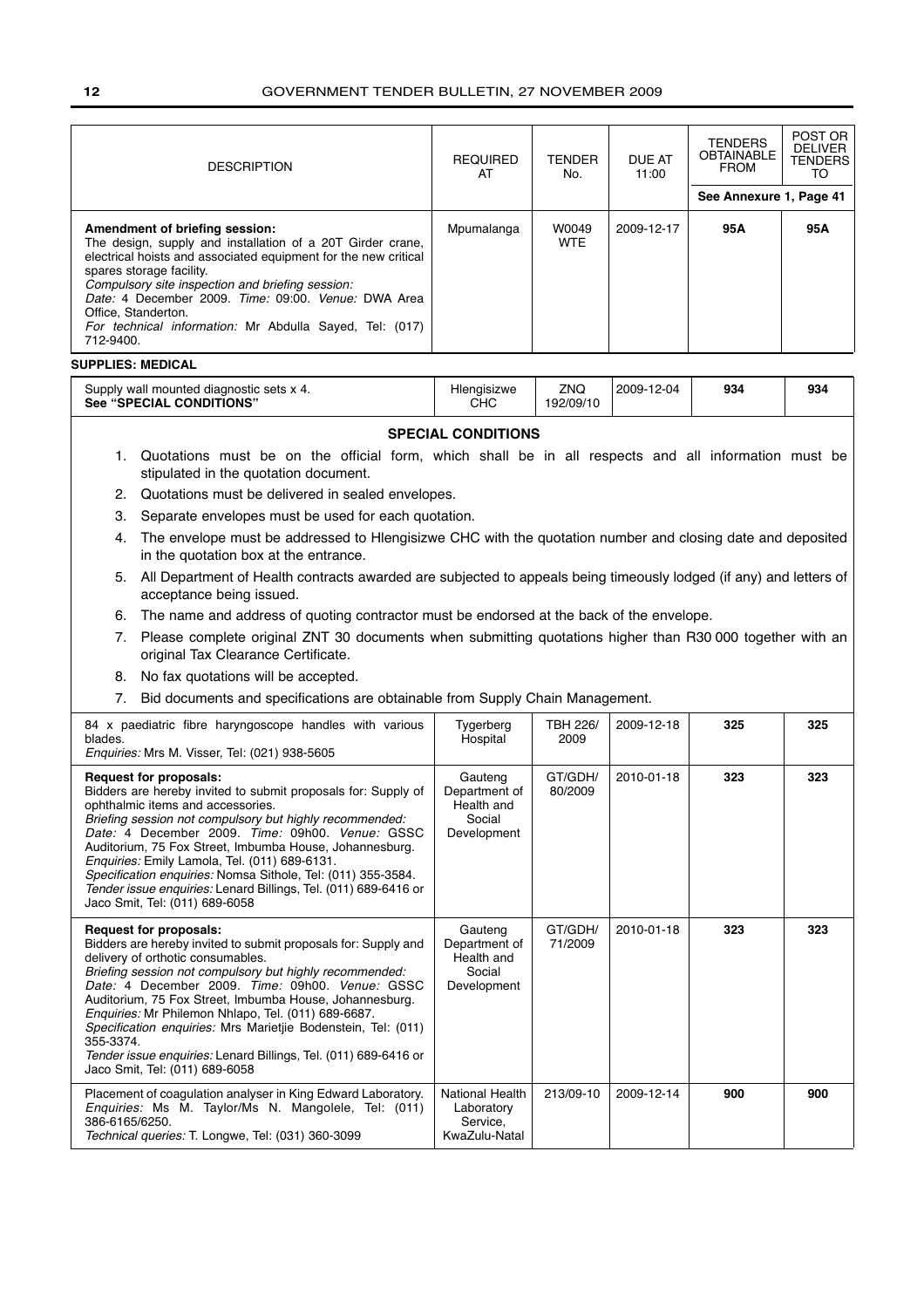| <b>DESCRIPTION</b>                                                                                                                                                                                                                                                                            | <b>REQUIRED</b><br>AT                                             | <b>TENDER</b><br>No. | <b>DUE AT</b><br>11:00 | <b>TENDERS</b><br><b>OBTAINABLE</b><br><b>FROM</b><br>See Annexure 1, Page 41 | POST OR<br><b>DELIVER</b><br><b>TENDERS</b><br><b>TO</b> |
|-----------------------------------------------------------------------------------------------------------------------------------------------------------------------------------------------------------------------------------------------------------------------------------------------|-------------------------------------------------------------------|----------------------|------------------------|-------------------------------------------------------------------------------|----------------------------------------------------------|
| Purchase of real time PCR detection system for IALCH<br>Laboratory.<br><i>Enquiries:</i> Ms M. Taylor/Ms N. Mangolele, Tel: (011)<br>386-6165/6250.<br>Technical queries: Mr C. Sydney, Tel: (031) 240-2693                                                                                   | National Health<br>Laboratory<br>Service,<br>KwaZulu-Natal        | 217/09-10            | 2009-12-07             | 900                                                                           | 900                                                      |
| Placement of automated bacterial identification & susceptibility<br>system in Microbiology Laboratories, Wits Medical School/<br>Charlotte Maxeke Hospital.<br>Enquiries: Ms M. Taylor/Ms N. Mangolele, Tel: (011)<br>386-6165/6250.<br>Technical queries: Dr O. Perovic, Tel: (011) 489-8444 | National Health<br>Laboratory<br>Service,<br>Johannesburg         | 218/09-10            | 2009-12-14             | 900                                                                           | 900                                                      |
| Purchase of PCR system for Anatomical Pathology<br>Laboratory, Tshwane Academic Division.<br>Enquiries: Ms M. Taylor/Ms N. Mangolele, Tel: (011)<br>386-6165/6250.<br>Technical queries: Mr T. van der Westhuizen, Tel: (012)<br>319-2111                                                     | National Health<br>Laboratory<br>Service.<br>Pretoria             | 224/09-10            | 2009-12-14             | 900                                                                           | 900                                                      |
| Placement of coagulation analyser in Lehurutshe Laboratory.<br>Enquiries: Ms M. Taylor/Ms N. Mangolele, Tel: (011)<br>386-6165/6250.<br>Technical queries: Mr L. Muji, Tel: (018) 363-4148                                                                                                    | National Health<br>Laboratory<br>Service,<br>North West           | 227/09-10            | 2009-12-14             | 900                                                                           | 900                                                      |
| Placement of haematology analyser in Tshilidzini Laboratory.<br><i>Enquiries:</i> Ms M. Taylor/Ms N. Mangolele, Tel: (011)<br>386-6165/6250.<br>Technical queries: Mr S. Mungani, Tel: (015) 964-2238                                                                                         | National Health<br>Laboratory<br>Service.<br>Limpopo East         | 228/09-10            | 2009-12-14             | 900                                                                           | 900                                                      |
| Placement of haematology analyser in St Elizabeth<br>Laboratory.<br>Enquiries: Ms M. Taylor/Ms N. Mangolele, Tel: (011)<br>386-6165/6250.<br>Technical queries: Mr P. Karuhije, Tel: (039) 727-4007                                                                                           | National Health<br>Laboratory<br>Service,<br>Northern<br>Transkei | 230/09-10            | 2009-12-14             | 900                                                                           | 900                                                      |
| Placement of bacterial ID and susceptibility instrument of<br>Tshilidzini Laboratory.<br>Enquiries: Ms M. Taylor/Ms N. Mangolele, Tel: (011)<br>386-6165/6250.<br>Technical queries: Mr S. Mungani, Tel: (015) 964-2238                                                                       | National Health<br>Laboratory<br>Service,<br>Limpopo East         | 231/09-10            | 2009-12-14             | 900                                                                           | 900                                                      |
| Placement of coaquiation analyser in Queenstown Laboratory.<br><i>Enquiries:</i> Ms M. Taylor/Ms N. Mangolele, Tel: (011)<br>386-6165/6250.<br>Technical queries: Ms P. Prusent, Tel: (045) 839-4483                                                                                          | National Health<br>Laboratory<br>Service Border                   | 232/09-10            | 2009-12-14             | 900                                                                           | 900                                                      |
| Placement of immuno-analyser in Port Shepstone Laboratory.<br>Enquiries: Ms M. Taylor/Ms N. Mangolele, Tel: (011)<br>386-6165/6250.<br>Technical queries: Mr B. D. Russel, Tel: (039) 688-6113<br>CEDVICEO, DUILDING                                                                          | National Health<br>Laboratory<br>Service.<br>KwaZulu-Natal        | 233/09-10            | 2009-12-15             | 900                                                                           | 900                                                      |

| Cancellation of tender:<br>Renovation of office space.<br>Compulsory site meeting to be held at SANAS Offices at<br>10:00 on 18 November 2009.<br><i>Enquiries: Ms N. Halimana, Tel: (012) 394-3892</i> |           |                                 |              | <b>SA National</b><br>Accreditation<br>System<br>(SANAS) | SANAS/<br>2009/<br>RFP-ROS/<br>0101 | 2009-11-30 |     |     |
|---------------------------------------------------------------------------------------------------------------------------------------------------------------------------------------------------------|-----------|---------------------------------|--------------|----------------------------------------------------------|-------------------------------------|------------|-----|-----|
| Preventative and corrective maintenance of all<br>generator sets in Waterberg District for 24 months.                                                                                                   |           |                                 | diesel       | Limpopo<br>Province                                      | PLK9/36                             | 2009-12-22 | 638 | 638 |
| This bid will be evaluated in terms of:                                                                                                                                                                 |           |                                 |              |                                                          |                                     |            |     |     |
| 90/10 preference point scoring system                                                                                                                                                                   |           |                                 |              |                                                          |                                     |            |     |     |
| Preference:                                                                                                                                                                                             |           | Price and quality/functionality |              |                                                          |                                     |            |     |     |
| Historically Disadvantaged Individuals (HDI)                                                                                                                                                            |           |                                 |              |                                                          |                                     |            |     |     |
| Persons who had no<br>franchise in national<br>elections before the 1983<br>and 1993 Constitutions                                                                                                      | 7 points  | Price:                          | 100% (of 90) |                                                          |                                     |            |     |     |
| Who is a female:                                                                                                                                                                                        | 2 points  | Quality/Functionality:          | 0% (of 90)   |                                                          |                                     |            |     |     |
| Persons with disability:                                                                                                                                                                                | point     |                                 |              |                                                          |                                     |            |     |     |
| Other:                                                                                                                                                                                                  | points    |                                 |              |                                                          |                                     |            |     |     |
| Total must equal:                                                                                                                                                                                       | 10 points | Total must equal:               | 100% (of 90) |                                                          |                                     |            |     |     |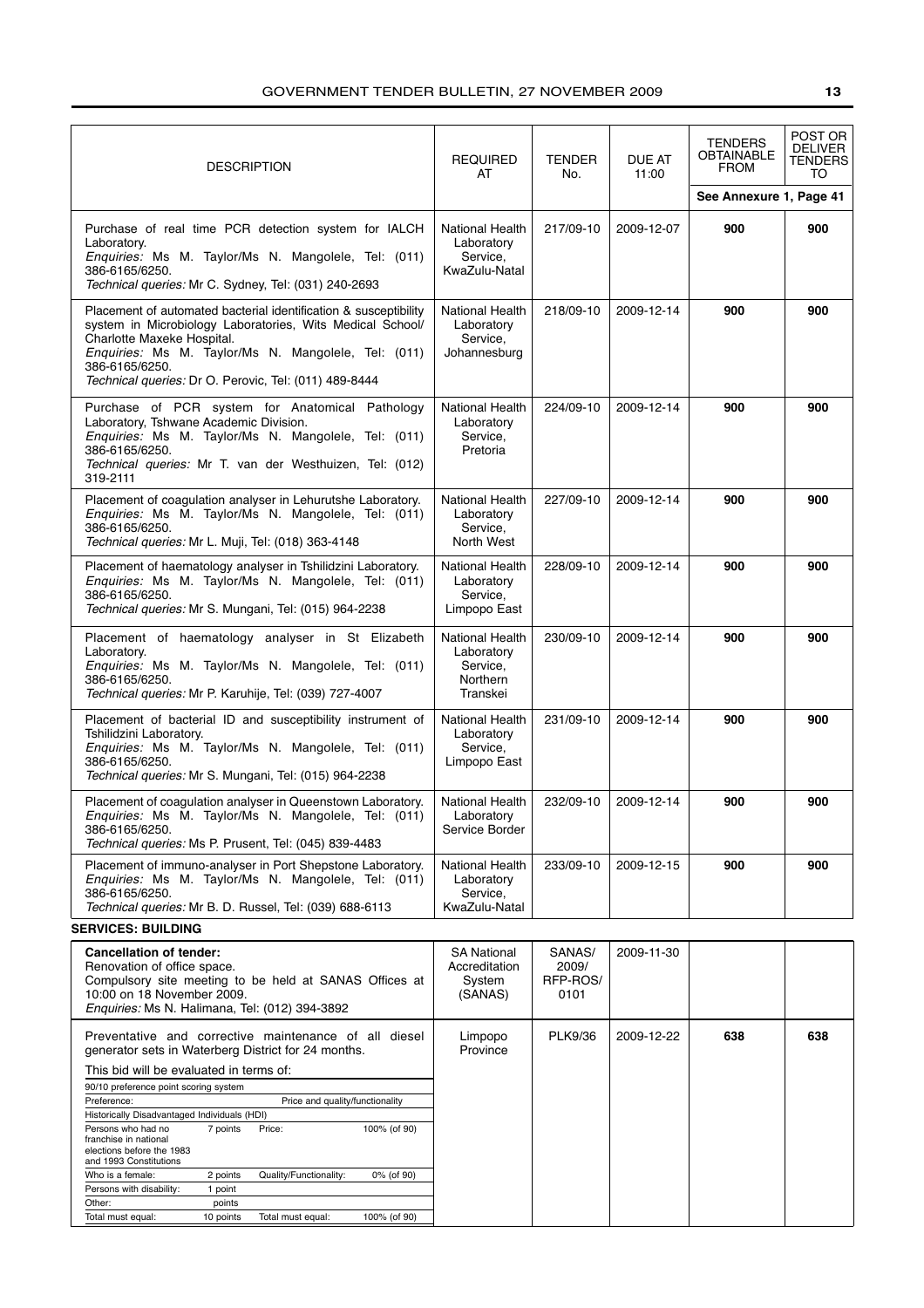| <b>DESCRIPTION</b>                                                                                                                                                                                                                                                                                                                                                                                                                                                                                                                                                                                                                                                                                                                                                                                                                                                                                                                                                                                                                                                                                                                                                      | <b>REQUIRED</b><br>AT | TENDER<br>No.  | <b>DUE AT</b><br>11:00 | TENDERS<br><b>OBTAINABLE</b><br><b>FROM</b><br>See Annexure 1, Page 41 | POST OR<br><b>DELIVER</b><br>TENDERS<br>TO |
|-------------------------------------------------------------------------------------------------------------------------------------------------------------------------------------------------------------------------------------------------------------------------------------------------------------------------------------------------------------------------------------------------------------------------------------------------------------------------------------------------------------------------------------------------------------------------------------------------------------------------------------------------------------------------------------------------------------------------------------------------------------------------------------------------------------------------------------------------------------------------------------------------------------------------------------------------------------------------------------------------------------------------------------------------------------------------------------------------------------------------------------------------------------------------|-----------------------|----------------|------------------------|------------------------------------------------------------------------|--------------------------------------------|
| A compulsory site inspection on the 09-12-2009 at 09h00.<br>Prospective bidders/tenderers to meet at 77 Hans van<br>Rensburg Street, Sanlam Building, First Floor, Polokwane.<br>CIDB grading: 4 ME or 4 ME or higher and 3 ME PE or<br>3 ME PE or higher.<br>Note: Documents will be sold at a non-refundable deposit<br>of R100,00 CASH per set.<br>Contact for bid information: Rebecca Magoleng/Mr Msimango<br>V. G., Tel: (015) 293-8071/(015) 293-8062.<br>General enquiries: M. D. Molaba, Tel: (015) 291-6300                                                                                                                                                                                                                                                                                                                                                                                                                                                                                                                                                                                                                                                   |                       |                |                        |                                                                        |                                            |
| Preventative and corrective maintenance of all diesel<br>generator sets in Mopani District for 24 months.<br>This bid will be evaluated in terms of:<br>90/10 point scoring system<br>Preference:<br>Price and quality/functionality<br>Historically Disadvantaged Individuals (HDI)<br>7 points<br>Price:<br>100% (of 90)<br>Persons who had no<br>franchise in national<br>elections before the 1983<br>and 1993 Constitutions<br>Who is a female:<br>Quality/Functionality:<br>0% (of 90)<br>2 points<br>Persons with disability:<br>1 point<br>Other:<br>points<br>Total must equal:<br>10 points<br>Total must equal:<br>100% (of 90)<br>A compulsory site inspection on the 09-12-2009 at 09h00.<br>Prospective bidders/tenderers to meet at 77 Hans van<br>Rensburg Street, Sanlam Building, First Floor, Polokwane.<br>CIDB grading: 4 ME or 4 ME or higher and 3 ME PE or<br>3 ME PE or higher.<br>Note: Documents will be sold at a non-refundable deposit<br>of R200,00 CASH per set.<br>Contact for bid information: Rebecca Magoleng/Mr Msimango<br>V. G., Tel: (015) 293-8071/(015) 293-8062.<br>General enquiries: M. D. Molaba, Tel: (015) 291-6300     | Limpopo<br>Province   | <b>PLK9/37</b> | 2009-12-22             | 638                                                                    | 638                                        |
| Preventative and corrective maintenance of all diesel<br>generator sets in Capricorn and Sekhukhune Districts for<br>24 months.<br>This bid will be evaluated in terms of:<br>90/10 point scoring system<br>Preference:<br>Price and quality/functionality<br>Historically Disadvantaged Individuals (HDI)<br>Persons who had no<br>7 points<br>Price:<br>100% (of 90)<br>franchise in national<br>elections before the 1983<br>and 1993 Constitutions<br>Quality/Functionality:<br>Who is a female:<br>2 points<br>0% (of 90)<br>Persons with disability:<br>1 point<br>Other:<br>points<br>Total must equal:<br>10 points<br>Total must equal:<br>100% (of 90)<br>A compulsory site inspection on the 09-12-2009 at 09h00.<br>Prospective bidders/tenderers to meet at 77 Hans van<br>Rensburg Street, Sanlam Building, First Floor, Polokwane.<br>CIDB grading: 4 ME or 4 ME or higher and 3 ME PE or<br>3 ME PE or higher.<br>Note: Documents will be sold at a non-refundable deposit<br>of R100,00 CASH per set.<br>Contact for bid information: Rebecca Magoleng, Tel: (015)<br>293-8071/(015) 293-8062.<br>General enquiries: M. D. Molaba, Tel: (015) 291-6300 | Limpopo<br>Province   | <b>PLK9/38</b> | 2009-12-22             | 638                                                                    | 638                                        |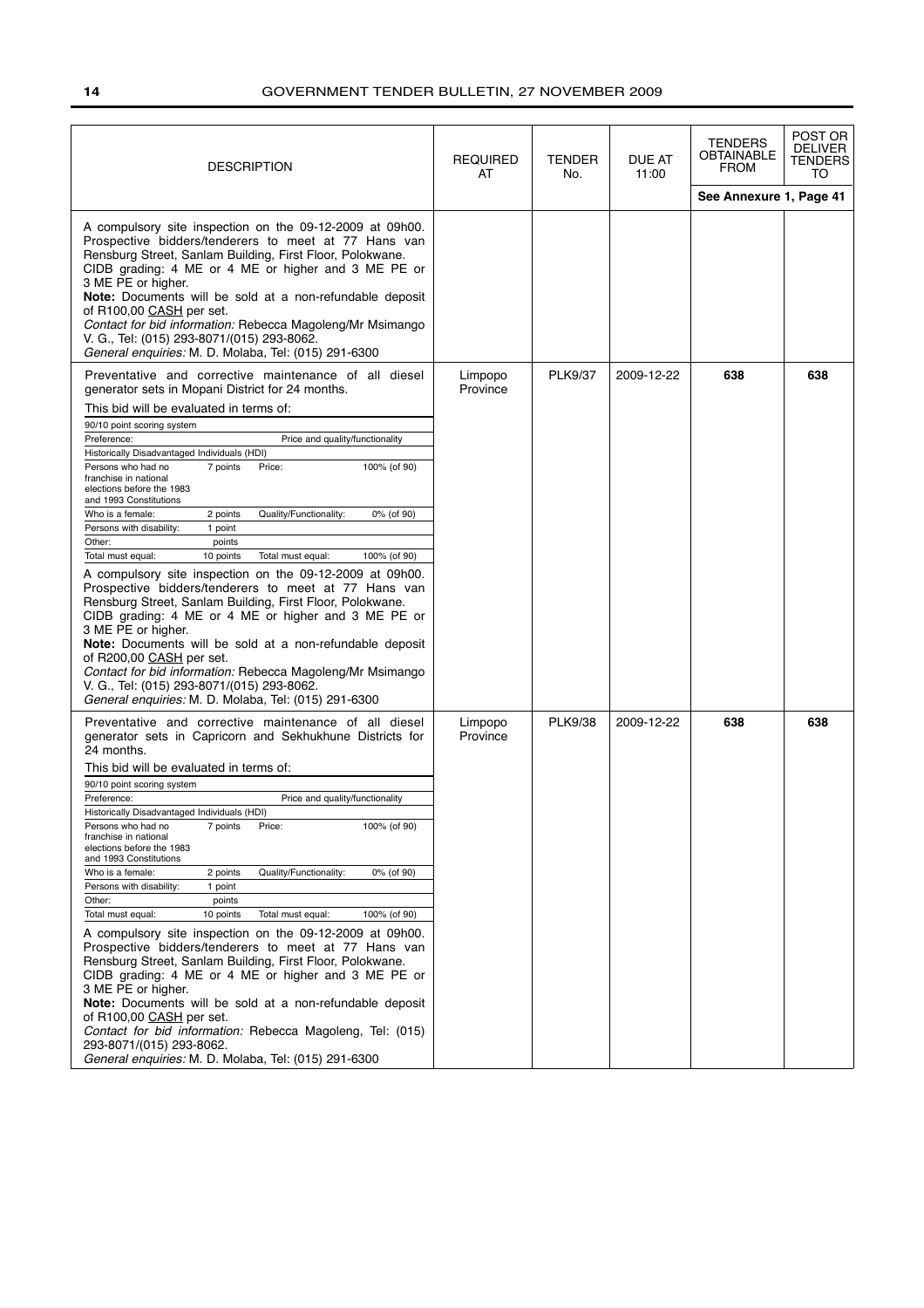| <b>DESCRIPTION</b>                                                                                                                                                                                                                                                                                                                                                                                                                                                                                                                                                                                                                                                            | <b>REQUIRED</b><br>AT | <b>TENDER</b><br>No. | DUE AT<br>11:00 | <b>TENDERS</b><br>OBTAINABLE<br><b>FROM</b> | POST OR<br><b>DELIVER</b><br>TENDERS<br>то |
|-------------------------------------------------------------------------------------------------------------------------------------------------------------------------------------------------------------------------------------------------------------------------------------------------------------------------------------------------------------------------------------------------------------------------------------------------------------------------------------------------------------------------------------------------------------------------------------------------------------------------------------------------------------------------------|-----------------------|----------------------|-----------------|---------------------------------------------|--------------------------------------------|
|                                                                                                                                                                                                                                                                                                                                                                                                                                                                                                                                                                                                                                                                               |                       |                      |                 | See Annexure 1, Page 41                     |                                            |
| Preventative and corrective maintenance of all diesel<br>generator sets in Vhembe District for 24 months.                                                                                                                                                                                                                                                                                                                                                                                                                                                                                                                                                                     | Limpopo<br>Province   | PLK9/39              | 2009-12-22      | 638                                         | 638                                        |
| This bid will be evaluated in terms of:<br>90/10 point scoring system                                                                                                                                                                                                                                                                                                                                                                                                                                                                                                                                                                                                         |                       |                      |                 |                                             |                                            |
| Price and quality/functionality<br>Preference:                                                                                                                                                                                                                                                                                                                                                                                                                                                                                                                                                                                                                                |                       |                      |                 |                                             |                                            |
| Historically Disadvantaged Individuals (HDI)<br>7 points<br>Price:<br>100% (of 90)<br>Persons who had no<br>franchise in national<br>elections before the 1983<br>and 1993 Constitutions                                                                                                                                                                                                                                                                                                                                                                                                                                                                                      |                       |                      |                 |                                             |                                            |
| Quality/Functionality:<br>Who is a female:<br>2 points<br>0% (of 90)                                                                                                                                                                                                                                                                                                                                                                                                                                                                                                                                                                                                          |                       |                      |                 |                                             |                                            |
| Persons with disability:<br>1 point<br>Other:<br>points                                                                                                                                                                                                                                                                                                                                                                                                                                                                                                                                                                                                                       |                       |                      |                 |                                             |                                            |
| Total must equal:<br>10 points<br>Total must equal:<br>100% (of 90)                                                                                                                                                                                                                                                                                                                                                                                                                                                                                                                                                                                                           |                       |                      |                 |                                             |                                            |
| A compulsory site inspection on the 09-12-2009 at 09h00.<br>Prospective bidders/tenderers to meet at 77 Hans van<br>Rensburg Street, Sanlam Building, First Floor, Polokwane.<br>CIDB grading: 4 ME or 4 ME or higher and 3 ME PE or<br>3 ME PE or higher.<br>Note: Documents will be sold at a non-refundable deposit<br>of R200,00 CASH per set.<br>Contact for bid information: Rebecca Magoleng, Tel: (015)<br>293-8071/(015) 293-8062.<br>General enquiries: M. D. Molaba, Tel: (015) 291-6300                                                                                                                                                                           |                       |                      |                 |                                             |                                            |
| <b>SERVICES: CIVIL</b>                                                                                                                                                                                                                                                                                                                                                                                                                                                                                                                                                                                                                                                        |                       |                      |                 |                                             |                                            |
| Cleaning and routine road maintenance at Dasklip Pass on<br>Divisional Road 2242 (km 0.00 to km 6.93).<br>A compulsory tenderers meeting will be held on Wednesday,<br>9 December 2009 at the Office of the Regional Manager,<br>Chretien Street, Oosterlig, Ceres.<br>Registration for this meeting will take place between 09:30<br>and 10:00. The meeting will commence at 10:00.<br>NB: No late arrivals will be accommodated.<br>Tender documents at R30,00 per set will be available at the<br>tenderers meeting only. This amount will not be refunded.<br>Tenderers must be Registered with the Construction Industry<br>Development Board (CIDB) in the 3CE Category | Ceres                 | R/MT 935/<br>2009    | 2010-01-18      | 895                                         | 895                                        |
| <b>SERVICES: FUNCTIONAL (INCLUDING CLEANING AND SECURITY SERVICES)</b>                                                                                                                                                                                                                                                                                                                                                                                                                                                                                                                                                                                                        |                       |                      |                 |                                             |                                            |
| Grahamstown Magistrate's Court: Provision of cleaning<br>services for a period of twenty-four (24) months.<br>This bid/tender will be evaluated in terms of:<br>90/10 preference point scoring system:<br>Preference:<br>Price and quality/functionality:<br>Historically Disadvantaged Individuals:<br>Persons who had no<br>Price:<br>70% (of 90)<br>1 points<br>franchise in the national<br>elections before the 1983<br>and 1993 Constitutions<br>Who is a female:<br>1 points<br>Quality/Functionality:<br>30% (of 90)                                                                                                                                                  | Grahamstown           | PE(Y)<br>54/2009     | 2009-12-15      | 9                                           | 9                                          |
| Persons with disability:<br>1 point<br>1. Co-operatives that participate in the                                                                                                                                                                                                                                                                                                                                                                                                                                                                                                                                                                                               |                       |                      |                 |                                             |                                            |
| NDPW, EPWP Programme.<br>7 points<br>Other:<br>2. SMME's that offer contract participation<br>to emerging Co-operatives.                                                                                                                                                                                                                                                                                                                                                                                                                                                                                                                                                      |                       |                      |                 |                                             |                                            |
| Total must equal:<br>100% (of 90)<br>Total must equal:<br>10 points                                                                                                                                                                                                                                                                                                                                                                                                                                                                                                                                                                                                           |                       |                      |                 |                                             |                                            |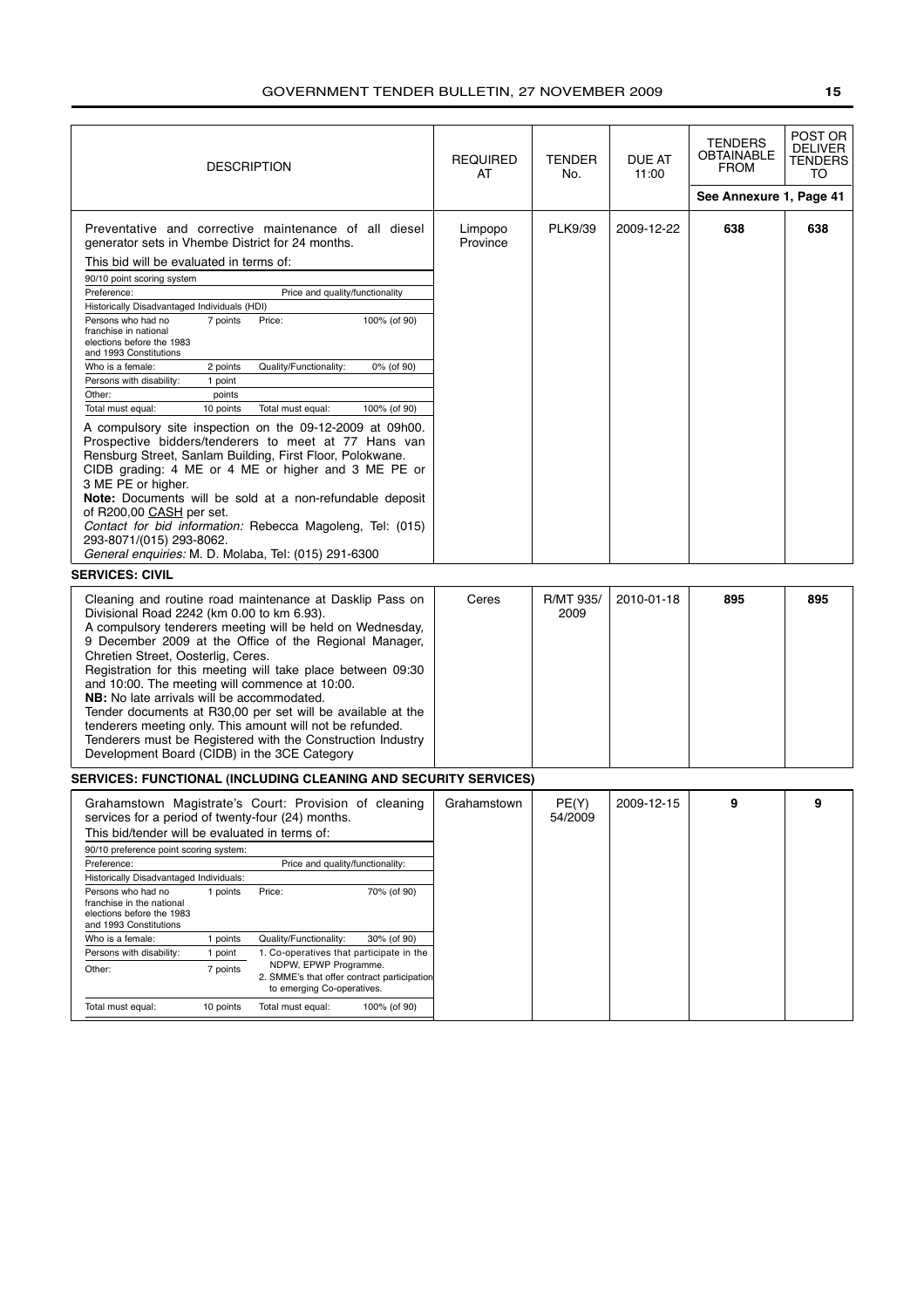| <b>DESCRIPTION</b>                                                                                                                                                                                                                                                                                                                                                                                                                                                                                                                                                                                                                                                                                                                                                                                                                                                                                                                                                                                                                                                                                                                                                                                  | <b>REQUIRED</b><br>AT                                                                                                                                                                                              | <b>TENDER</b><br>No. | <b>DUE AT</b><br>11:00 | TENDERS<br><b>OBTAINABLE</b><br><b>FROM</b><br>See Annexure 1, Page 41 | POST OR<br><b>DELIVER</b><br><b>TENDERS</b><br>TO |
|-----------------------------------------------------------------------------------------------------------------------------------------------------------------------------------------------------------------------------------------------------------------------------------------------------------------------------------------------------------------------------------------------------------------------------------------------------------------------------------------------------------------------------------------------------------------------------------------------------------------------------------------------------------------------------------------------------------------------------------------------------------------------------------------------------------------------------------------------------------------------------------------------------------------------------------------------------------------------------------------------------------------------------------------------------------------------------------------------------------------------------------------------------------------------------------------------------|--------------------------------------------------------------------------------------------------------------------------------------------------------------------------------------------------------------------|----------------------|------------------------|------------------------------------------------------------------------|---------------------------------------------------|
| A compulsory site meeting on 07-12-2009 at 11:00.<br>Prospective bidders/tenderers to meet at the main entrance<br>Grahamstown Magistrate's Court.<br>Please note: Responsiveness and bid evaluation criteria will<br>be strictly adhered to.<br>Note: Documents will be sold at a non-refundable deposit of<br>R100 CASH/postal orders per set payable at cashiers from<br>08h00-12h45 and 13h30-15h30 on the 4th Floor, Eben Dönges<br>Building, Port Elizabeth, North End, Hancock Street, to collect<br>on the 2nd Floor, Room 296.<br>Contact for technical information: Ms N. Sipungela at (041)<br>408-2361/079 519 1283.<br>Telegraph, telephone, telex, facsimile and late documents will<br>not be accepted.<br>For tender enquiries contact: Mr P. N. Blouw/Mr X. Gumede/<br>Ms H. Matshikiza, Tel. (041) 408-2076/408-2033/408-2053                                                                                                                                                                                                                                                                                                                                                     |                                                                                                                                                                                                                    |                      |                        |                                                                        |                                                   |
| Supply, delivery, installation, demonstration and commissioning<br>of 2 bedpan washers/ sterilizers for use in Helderberg<br>Hospital, Somerset West, Cape Town, as well as G. F. Jooste<br>Hospital, Manenberg, Cape Town.<br>1 for each hospital.<br>For more information, please contact: Mr H. van der Walt,<br>Tel: (021) 850-4750/4700                                                                                                                                                                                                                                                                                                                                                                                                                                                                                                                                                                                                                                                                                                                                                                                                                                                        | <b>PGWC</b><br>Department of<br>Health:<br>One for<br>Helderberg<br>Hospital,<br>Lourensford<br>Steet, Somerset<br>West and<br>One for G.F.<br>Jooste Hospital,<br>Duinefontein<br>Road,<br>Manenberg<br>Cape Town | HH001/<br>2009       | 2009-12-18             | 899                                                                    | 899                                               |
| Rendering of 24 hours security service for 12 months at<br>Erf 6848, 77 Hans van Rensburg Street, Sanlam Street,<br>Polokwane.<br>NB: All bidders will be subjected to positive vetting results<br>This bid/tender will be evaluated in terms of:<br>90/10 preference point scoring system<br>Preference:<br>Price and quality/functionality<br>Historically Disadvantaged Individuals (HDI)<br>Persons who had no<br>6 points<br>2% (of 90)<br>Price:<br>franchise in national<br>elections before the 1983<br>and 1993 Constitutions<br>Who is a female:<br>Quality/Functionality:<br>0% (of 90)<br>2 points<br>Persons with disability:<br>2 points<br>Other:<br>points<br>Total must equal:<br>10 points<br>Total must equal:<br>100% (of 90)<br>A compulsory site inspection on 4 December 2009 at 10h00.<br>Prospective bidders/tenderers to meet at 77 Hans van<br>Rensburg Street, Sanlam Building Board Room, First Floor.<br>Note: Documents will be sold at a non-refundable deposit<br>of R100,00 CASH per set.<br>Contact for bid information: Ms Rebecca Magoleng/<br>Mr Msimango V. G., Tel: (015) 293-8071/(015) 293-8062.<br>General enquiries: Mr Ramaremela MR, Cell: 0826649276 | Limpopo<br>Province                                                                                                                                                                                                | PLK9/30              | 2009-12-15             | 638                                                                    | 638                                               |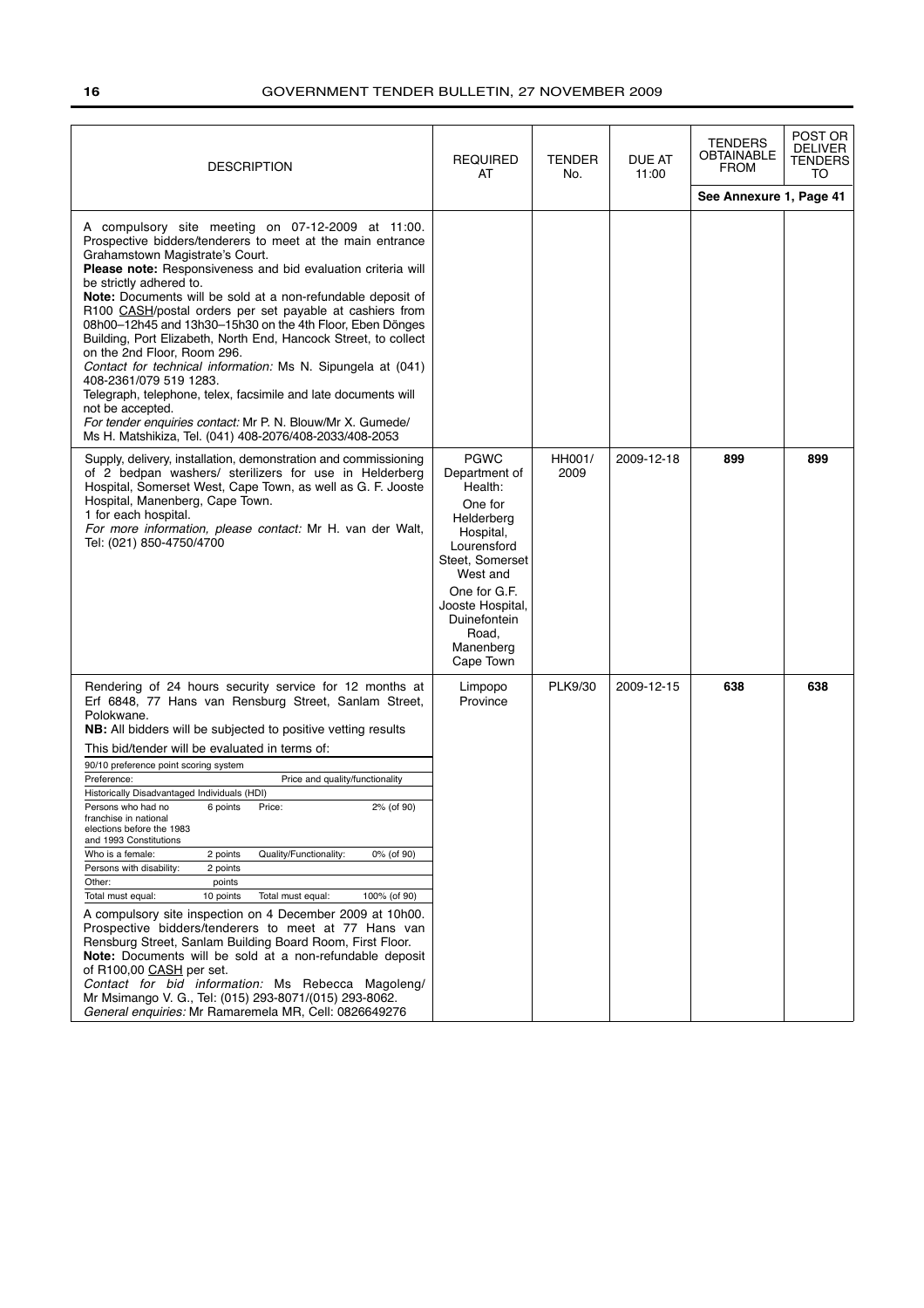| <b>DESCRIPTION</b>                                                                                                                                                                                                                                                                                                                                                                                                                                                                                                                                                                                                                                                                                                                                                                                                                                                                                                                                                                                                                                                                                                                                                                                                                                                                                                                                                                                                                                                                                                                                               | <b>REQUIRED</b><br>AT                      | <b>TENDER</b><br>No.     | DUE AT<br>11:00 | <b>TENDERS</b><br>OBTAINABLE<br><b>FROM</b> | POST OR<br><b>DELIVER</b><br>TENDERS<br>то |
|------------------------------------------------------------------------------------------------------------------------------------------------------------------------------------------------------------------------------------------------------------------------------------------------------------------------------------------------------------------------------------------------------------------------------------------------------------------------------------------------------------------------------------------------------------------------------------------------------------------------------------------------------------------------------------------------------------------------------------------------------------------------------------------------------------------------------------------------------------------------------------------------------------------------------------------------------------------------------------------------------------------------------------------------------------------------------------------------------------------------------------------------------------------------------------------------------------------------------------------------------------------------------------------------------------------------------------------------------------------------------------------------------------------------------------------------------------------------------------------------------------------------------------------------------------------|--------------------------------------------|--------------------------|-----------------|---------------------------------------------|--------------------------------------------|
|                                                                                                                                                                                                                                                                                                                                                                                                                                                                                                                                                                                                                                                                                                                                                                                                                                                                                                                                                                                                                                                                                                                                                                                                                                                                                                                                                                                                                                                                                                                                                                  |                                            |                          |                 | See Annexure 1, Page 41                     |                                            |
| <b>SERVICES: GENERAL</b>                                                                                                                                                                                                                                                                                                                                                                                                                                                                                                                                                                                                                                                                                                                                                                                                                                                                                                                                                                                                                                                                                                                                                                                                                                                                                                                                                                                                                                                                                                                                         |                                            |                          |                 |                                             |                                            |
| Rendering of a national aero-medical services to the State for<br>the period ending 31 December 2011.<br>The bid document will also be available electronically.<br>Potential bidders are encouraged to bid electronically. Please<br>visit the following website: www.globalerfx.com to down<br>load an electronic bid or visit Tender Information Centre,<br>240 Vermeulen Street, Pretoria, Tel. (012) 315-5858, for a<br>hard copy of the tender. Free training regarding electronic<br>bidding, will take place on Tuesday and Thursday afternoons<br>at 14:00-16h00. Bookings are essential. These sessions will<br>be held at the Intenda Offices in Centurion.<br>Please contact the Help Desk for further information at (012)<br>663-8815. The Intenda Help Desk will be available on<br>weekdays between 08:00 and 17:00, Tel. (012) 663-8815,<br>Saturday and Sunday from 09:00 am till 18:00 pm,<br>083 554 9330/1.<br>Please note: No voice messages will be returned for<br>assistance regarding electronic responses.<br>Contact persons: Herman Mhlongo, Tel: (012) 315-5849.<br>Wandy Rakitla, Tel: (012) 315-5006                                                                                                                                                                                                                                                                                                                                                                                                                             | National<br>Treasury                       | RT79-01-<br>2009 CP      | 2010-01-18      | 1                                           | 1                                          |
| SAPS Rustenburg: Westerland flats: Repairs and renovations.<br>CIDB Contractor grading designation required:<br>It is estimated that tenderers should have a CIDB contractor<br>grading designation of 7 GB or 7 GB* or higher.<br>It is estimated that potentially emerging enterprises should<br>have a CIDB contractor grading designation of 6 GB PE or<br>6 GB PE* or higher.<br>This tender will be evaluated commensurate with the<br>applicable scoring model at the time of evaluation.<br>The following criteria is applicable:<br>Preference:<br>1. Historically Disadvantaged Individuals (HDI)<br>(a) Persons who had no franchise in the national elections before<br>7 points<br>the 1983 and 1993 Constitutions<br>(b) Who is a female<br>2 points<br>(c) Persons with disability<br>1 point<br>2. Other specific goals (according to the PPPFA)<br>(a) Contract participation goal by awarding contracts to targeted<br>points<br>enterprises (Tender and Contract Conditions PA-16.2 EC is appli-<br>cable)<br>(b)<br>points<br>points<br>(c)<br>Total must equal 10 or 20 points<br>10 points<br>Price and quality weighting:<br>Quality:<br>0%<br>Price: 100%<br>Total must equal: 100%<br>A compulsory site inspection on the 11-12-2009 at 11h00.<br>Prospective tenderers to meet at SAPS Rustenburg:<br>Westerland Flats.<br>Note: Documents will be sold at a non-refundable deposit of<br>R500,00 CASH per set.<br>Contact for tender information: Badisa Motlhatlhedi, Tel: (018)<br>386-1135.<br>General enquiries: Mr Tiro Mothata. | Rustenburg<br>SAPS:<br>Westerland<br>Flats | <b>MMB 09/</b><br>026 EC | 2009-12-30      | 324                                         | 324                                        |
| NDPW: Johannesburg Regional Office: Maintenance,<br>services, repairs and replacing of fire extinguishers, fire hose<br>reels and hydrands to various areas within the Johannesburg<br>Regional Office's jurisdiction for 24 months period.                                                                                                                                                                                                                                                                                                                                                                                                                                                                                                                                                                                                                                                                                                                                                                                                                                                                                                                                                                                                                                                                                                                                                                                                                                                                                                                      | Johannesburg                               | JHB.09/041               | 2009-12-15      | 6                                           | 6                                          |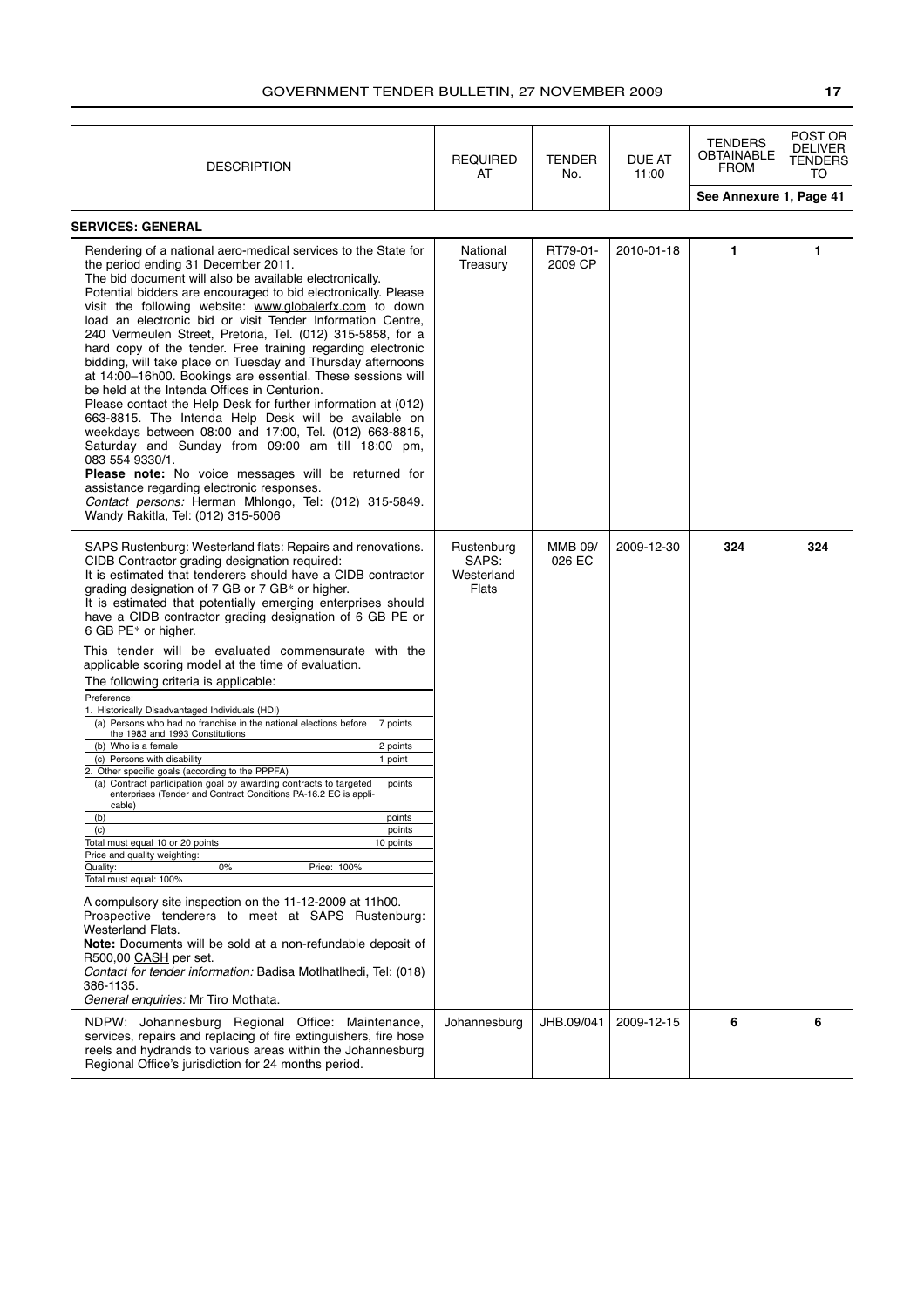| <b>DESCRIPTION</b>                                                                                                                                                                                                                                                                                                                                                                                                                                                                                                                                                                                                                                                                                                                                                                                                                                                                                                                                                                                                                                                                                                                                                                                                                                                                                                                                                                  | <b>REQUIRED</b><br>AT                                                                                   | <b>TENDER</b><br>No.   | DUE AT<br>11:00       | TENDERS<br><b>OBTAINABLE</b><br><b>FROM</b> | POST OR<br><b>DELIVER</b><br><b>TENDERS</b><br>TO |
|-------------------------------------------------------------------------------------------------------------------------------------------------------------------------------------------------------------------------------------------------------------------------------------------------------------------------------------------------------------------------------------------------------------------------------------------------------------------------------------------------------------------------------------------------------------------------------------------------------------------------------------------------------------------------------------------------------------------------------------------------------------------------------------------------------------------------------------------------------------------------------------------------------------------------------------------------------------------------------------------------------------------------------------------------------------------------------------------------------------------------------------------------------------------------------------------------------------------------------------------------------------------------------------------------------------------------------------------------------------------------------------|---------------------------------------------------------------------------------------------------------|------------------------|-----------------------|---------------------------------------------|---------------------------------------------------|
|                                                                                                                                                                                                                                                                                                                                                                                                                                                                                                                                                                                                                                                                                                                                                                                                                                                                                                                                                                                                                                                                                                                                                                                                                                                                                                                                                                                     |                                                                                                         |                        |                       | See Annexure 1, Page 41                     |                                                   |
| This bid will be evaluated in terms of:<br>90/10 preference point scoring system<br>Preference:<br>Price and quality/functionality<br>Historically Disadvantaged Individuals (HDI)<br>Persons who had no<br>Price:<br>100% (of 90)<br>5 points<br>franchise in national<br>elections before the 1983<br>and 1993 Constitutions<br>Who is a female:<br>Quality/Functionality:<br>3 points<br>0% (of 90)<br>Persons with disability:<br>2 points<br>Other:<br>points<br>Total must equal:<br>10 points<br>100% (of 90)<br>Total must equal:<br>A compulsory site inspection on 8 December 2009 at 10h00.<br>Prospective bidders/tenderers to meet at 78 De Korte Street,<br>Braamfontein, 4th Floor, Board Room.<br>CIDB-requirements: 2 SF or 2 SF PE.<br>Note: Documents will be sold at a non-refundable deposit of<br>R100,00 CASH per set.<br>Contact for bid information: Mr James Lesejane, Tel: (011)<br>713-6233.<br>General enquiries: Mr James Moodaley (Project Manager).                                                                                                                                                                                                                                                                                                                                                                                                 |                                                                                                         |                        |                       |                                             |                                                   |
| Tel: (011) 713-6193                                                                                                                                                                                                                                                                                                                                                                                                                                                                                                                                                                                                                                                                                                                                                                                                                                                                                                                                                                                                                                                                                                                                                                                                                                                                                                                                                                 |                                                                                                         |                        |                       |                                             |                                                   |
| Request for proposal for provision of travel management<br>services to the Financial Services Board                                                                                                                                                                                                                                                                                                                                                                                                                                                                                                                                                                                                                                                                                                                                                                                                                                                                                                                                                                                                                                                                                                                                                                                                                                                                                 | <b>Riverwalk</b><br>Office Park,<br>Block B41,<br>Matroosberg<br>Road,<br>Ashlea Gardens<br>Extension 6 | <b>FSB</b><br>2009/018 | 2009-12-18<br>(12h00) | 747                                         | 747                                               |
| Mokopane Magistrate Office Ramp: Follow On Contract.<br>CIDB Contractor Grading designation required:<br>It is estimated that tenderers should have a CIDB contractor<br>grading designation of 6 GB or 6 GB or higher.<br>This tender will be evaluated commensurate with the<br>applicable scoring model at the time of evaluation.<br>The following criteria is applicable:<br>Preference:<br>1. Historically Disadvantaged Individuals (HDI)<br>(a) Persons who had no franchise in the national elections before<br>7 points<br>the 1983 and 1993 Constitutions<br>(b) Who is a female<br>2 points<br>(c) Persons with disability<br>1 point<br>2. Other specific goals (according to the PPPFA)<br>(a) Contract participation goal by awarding contracts to targeted<br>points<br>enterprises<br>(b)<br>points<br>points<br>(c)<br>Total must equal 10 or 20 points<br>10 points<br>Price and quality weighting:<br>Quality:<br>Price: 100%<br>$0\%$<br>Total must equal: 100%<br>A compulsory site inspection on the 3 December 2009 at<br>11h00.<br>Prospective tenderers to meet at Mokopane Magistrate's<br>Office.<br>Note: Documents will be sold at a non-refundable deposit of<br>R300,00 CASH per set.<br>Contact for tender information: Rebecca Magoleng, Tel: (015)<br>293-8071.<br>Technical information: Mr N. J. Malatji, Tel: (015) 291-6424/082<br>922 2993. | Limpopo<br>Province                                                                                     | <b>PLK9/25</b>         | 2009-12-15            | 638                                         | 638                                               |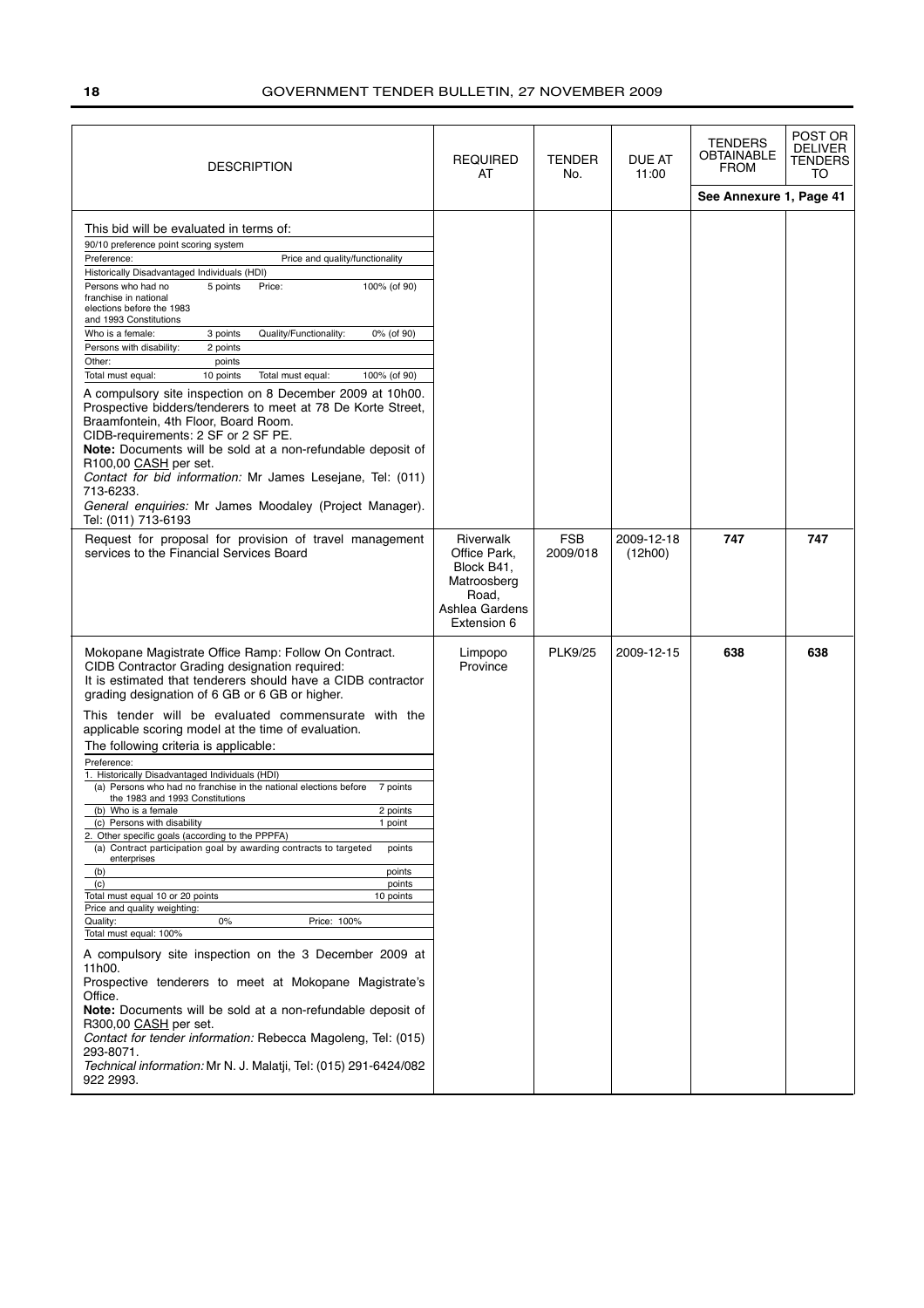| <b>DESCRIPTION</b>                                                                                                                                                                                                                                                                                                                                                                                                                                                                                                                                                                                                                                                                                                 | <b>REQUIRED</b><br>AT                                   | TENDER<br>No.                           | DUE AT<br>11:00 | <b>TENDERS</b><br>OBTAINABLE<br><b>FROM</b> | POST OR<br><b>DELIVER</b><br>TENDERS<br>TO |
|--------------------------------------------------------------------------------------------------------------------------------------------------------------------------------------------------------------------------------------------------------------------------------------------------------------------------------------------------------------------------------------------------------------------------------------------------------------------------------------------------------------------------------------------------------------------------------------------------------------------------------------------------------------------------------------------------------------------|---------------------------------------------------------|-----------------------------------------|-----------------|---------------------------------------------|--------------------------------------------|
|                                                                                                                                                                                                                                                                                                                                                                                                                                                                                                                                                                                                                                                                                                                    |                                                         |                                         |                 | See Annexure 1, Page 41                     |                                            |
| <b>SERVICES: PROFESSIONAL</b>                                                                                                                                                                                                                                                                                                                                                                                                                                                                                                                                                                                                                                                                                      |                                                         |                                         |                 |                                             |                                            |
| A service provider to do a preliminary development scoping<br>survey assessing the developmental potential of the<br>Waterkloof, Heights Land of the South African Weather<br>Service.<br>Less than R500 000.<br>RFQ will be evaluated according to the 80/20 Preference<br>Point System.<br>RFQ documents are available 24 hours per day/seven days a<br>week from the Receptionist/Security at the main entrance,<br>Head Office of SAWS, Bolepi House, 442 Rigel Avenue South,                                                                                                                                                                                                                                  | South African<br>Weather<br>Service                     | SAWS<br>RFQ-0082                        | 2009-12-18      | 401                                         | 401                                        |
| Erasmusrand, Pretoria.<br>Enquiries may be directed to: Ms Carol Lekalakala, Tel: (012)<br>367-6252                                                                                                                                                                                                                                                                                                                                                                                                                                                                                                                                                                                                                |                                                         |                                         |                 |                                             |                                            |
| The Department of Science and Technology (DST) is inviting<br>potential service providers to conduct Records and<br>Information Audit for DST.<br>Site meeting:<br>Information session will be held on Monday, the 7th of<br>December 2009 at the DST from 10:00 to 11:00.<br>Prospective providers are therefore advised to attend the<br>session to clarify the department's specifications.<br>Address: DST, CSIR Campus, Building 53, Meiring Naude<br>Road, Brummeria, 0184.<br>Contact person for compliance enquiries: Judian Inama.<br>Tel: (012) 843-6757. E-mail: judian.inama@dst.gov.za<br>Contact person for technical enquiries: Robyn Khoza,<br>Tel: (012) 843-6896. E-mail: robyn.khoza@dst.gov.za | Department<br>of Science<br>and<br>Technology           | Request for<br>Quotations/<br>proposals | 2009-12-11      | 353                                         | 353                                        |
| Appointment for the service provider for the implementation of<br>an Intergraded Rural Transport System (IRTS) in South Africa.<br>Compulsory briefing session will be held as follows:<br>Date: 4 December 2009. Time: 10h00. Venue: Department of<br>Transport: Indaba Boardroom, corner Bosman and Struben<br>Streets, 159 Forum Building, Pretoria, 0001.<br>Contact persons: Ms Onicca Thabe/Mr Daniel Mokoena.<br>Tel. No: (012) 309-3429/3445. Fax: (012) 309-3334.<br>Technical enquiries: Ms Angeline Ncabeleng. Tel: (012)<br>309-3293. Fax: (012) 309-3008                                                                                                                                              | Pretoria                                                | DOT/24/<br>2009/<br>IP & IC             | 2009-12-11      | 108                                         | 108                                        |
| The Department of Defence is currently engaged in the<br>process of acquiring competent service providers to suppy a<br>NATO Codification System that is fully Allied Codification<br>Publication-1 (ACodP-1) compliant.<br>This is a request for information and all correspondence<br>and/or enquiries may be directed to: Brigadier General<br>M. E. Mondlane at +2712 339 5040 or on +2782 684 5214.<br>Fax No. +2712 339 5795                                                                                                                                                                                                                                                                                 | Department of<br>Defence:<br>Chief of<br>Logistics      | CPSC/RFI/<br>001/09                     | 2010-01-19      | 371                                         | 371                                        |
| Term of reference for the development of legally binding<br>contract agreements to govern working relationships between<br>and among stakeholders in the implementation of the Farm<br>Residents Housing Assistance Programme                                                                                                                                                                                                                                                                                                                                                                                                                                                                                      | Pretoria                                                | VA 50/106                               | 2009-12-22      | 71                                          | 71                                         |
| Appointment of a professional service provider for feasibility<br>study for augmentation of the Lusikisiki Regional Water<br>Supply Scheme.<br>Compulsory briefing session:<br>Date: 15 December 2009. Time: 10:30. Venue: Sedibeng<br>Building, Schoeman Street, Pretoria.<br>For technical information: Mr M. Mugumo. Tel: (012) 336-6838                                                                                                                                                                                                                                                                                                                                                                        | Department<br>of<br><b>Water Affairs</b><br>(DWA)       | WP 10317                                | 2010-01-26      | 95                                          | 95                                         |
| Provision of CD4 and viral load services.<br>Enquiries: Ms M. Taylor/Ms N. Mangolele. Tel: (011)<br>386-6165/6250.<br>Technical queries: Dr T. Marshall, Tel: (011) 555-0484                                                                                                                                                                                                                                                                                                                                                                                                                                                                                                                                       | National Health<br>Laboratory<br>Service,<br>Nationally | 216/09-10<br>(re-issue of<br>114/09-10) | 2009-12-14      | 900                                         | 900                                        |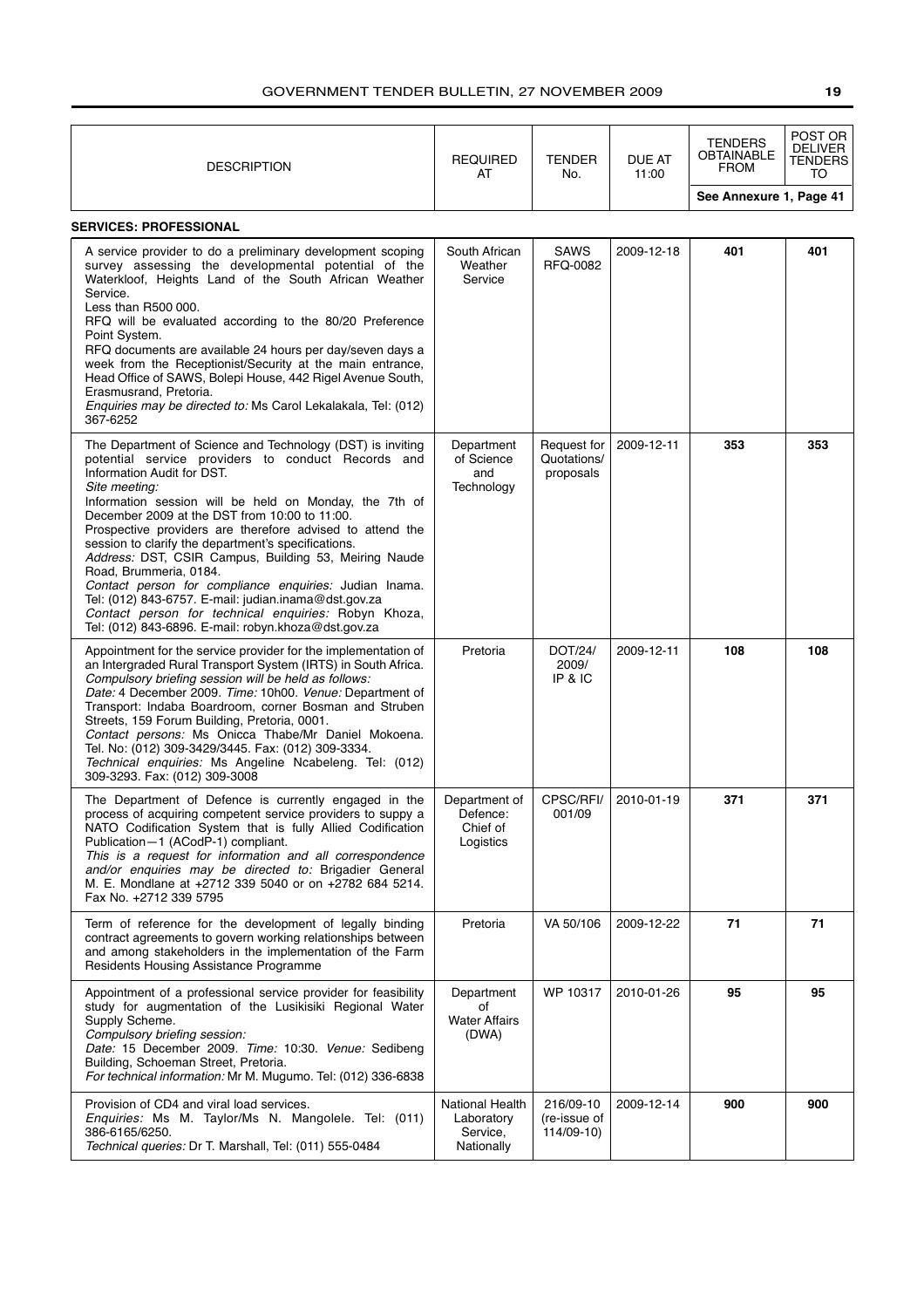| <b>DESCRIPTION</b>                                                                                                                                                                                                                                                                                                                                                                                                                                                                                                                                                                                                                                                                                                                                                                                                                                                                                                                                                                                                                                                                                      | <b>REQUIRED</b><br>AT                                                              | <b>TENDER</b><br>No. | <b>DUE AT</b><br>11:00 | TENDERS<br><b>OBTAINABLE</b><br><b>FROM</b> | POST OR<br>DELIVER<br><b>TENDERS</b><br>TO |
|---------------------------------------------------------------------------------------------------------------------------------------------------------------------------------------------------------------------------------------------------------------------------------------------------------------------------------------------------------------------------------------------------------------------------------------------------------------------------------------------------------------------------------------------------------------------------------------------------------------------------------------------------------------------------------------------------------------------------------------------------------------------------------------------------------------------------------------------------------------------------------------------------------------------------------------------------------------------------------------------------------------------------------------------------------------------------------------------------------|------------------------------------------------------------------------------------|----------------------|------------------------|---------------------------------------------|--------------------------------------------|
|                                                                                                                                                                                                                                                                                                                                                                                                                                                                                                                                                                                                                                                                                                                                                                                                                                                                                                                                                                                                                                                                                                         |                                                                                    |                      |                        | See Annexure 1, Page 41                     |                                            |
| The Compensation Fund herewith invites service providers to<br>tender for the design, develop and implementation of Quality<br>Management Systems at the Compensation Fund.<br>Tender charge: N/a.<br>Compulsory briefing session will be held on 3 December 2009<br>at 10:00-13:00 at Room 424, Benstra Building, 473 Church<br>Street, Arcadia, Pretoria, Arcadia, Pretoria.<br>This bid/tender will be evaluated in terms of:<br>90/10 preference point scoring system<br>Price and functionality<br>Preference:<br>Historically Disadvantaged Individuals (HDI)<br>5 points<br>Price:<br>30% (of 90)<br>Persons who had no<br>franchise in national<br>elections before the 1983<br>and 1993 Constitutions<br>70% (of 90)<br>Who is a female:<br>2 points<br>Functionality:<br>Persons with disability:<br>1 point<br>Other:<br>2 points<br>Total must equal:<br>10 points<br>Total must equal:<br>100% (of 90)<br>Contact details:<br>Enquiries: Ms M. Potgieter (tenders). Tel: (012) 313-6308/<br>Ms T. Molelekeng, Tel: (012) 313-6305.<br>Technical: Mr A. Rambani. Tel:<br>(012)<br>313-6360. | Compensation<br>House                                                              | QMS<br>15/2009       | 2009-12-11             | 627                                         | 627                                        |
| Avhathomi.Rambani@labour.gov.za<br>Terms of reference:<br>Appointment of a service provider for the facilitation<br>stakeholder consultation on and mapping of Local<br>Government Job Designations to the Department of Labour's<br>Organising Framework for Occupations (OFO).<br>A compulsory briefing session will be held on Tuesday,<br>19 January 2010 at 12h00, Room S37, 87 Hamilton Street<br>(c/o Hamilton and Proes Streets), Arcadia, Pretoria.<br>NB: Bids from bidders who did not attend the briefing session<br>will be disqualified                                                                                                                                                                                                                                                                                                                                                                                                                                                                                                                                                   | Department of<br>Cooperative<br>Governance<br>and<br>Traditional<br>Affairs        | DPLG (T)<br>13/2009  | 2010-01-29             | 719                                         | 719                                        |
| Terms of reference:<br>Appointment of a service provider for the review and<br>strengthening of the baseline research on organisational<br>requirements to improve on the functionality of municipalities.<br>A compulsory briefing session will be held on Tuesday,<br>19 January 2010 at 14h00, Room S37, 87 Hamilton Street<br>(c/o Hamilton and Proes Streets), Arcadia, Pretoria.<br>NB: Bids from bidders who did not attend the briefing session<br>will be disqualified                                                                                                                                                                                                                                                                                                                                                                                                                                                                                                                                                                                                                         | Department of<br>Cooperative<br>Governance<br>and<br>Traditional<br>Affairs        | DPLG (T)<br>14/2009  | 2010-01-29             | 719                                         | 719                                        |
| Terms of reference:<br>Appointment of a service provider to cascade the concept of<br>competence assessments down to employees below section<br>57 managers.<br>A compulsory briefing session will be held on Tuesday,<br>19 January 2010 at 10h00, Room S37, 87 Hamilton Street<br>(c/o Hamilton and Proes Streets), Arcadia, Pretoria.<br>NB: Bids from bidders who did not attend the briefing session<br>will be disqualified                                                                                                                                                                                                                                                                                                                                                                                                                                                                                                                                                                                                                                                                       | Department of<br>Cooperative<br>Governance<br>and<br>Traditional<br><b>Affairs</b> | DPLG (T)<br>12/2009  | 2010-01-29             | 719                                         | 719                                        |
| Appointment of a project manager for office refurbishment at<br>Home Affairs.<br>Compulsory briefing session:<br>Date: 27 November 2009. Time: 10:00 am. Venue: 270 Maggs<br>Street, Watloo, Pretoria.<br>For further information contact: Ms N. Madiza, Tel: (012)<br>810-6135/Mr S. Ngwenya, Tel: (012) 810-8034/35                                                                                                                                                                                                                                                                                                                                                                                                                                                                                                                                                                                                                                                                                                                                                                                   | Department of<br><b>Home Affairs</b>                                               | DHA<br>11-2009       | 2010-12-11             | 1                                           | 1                                          |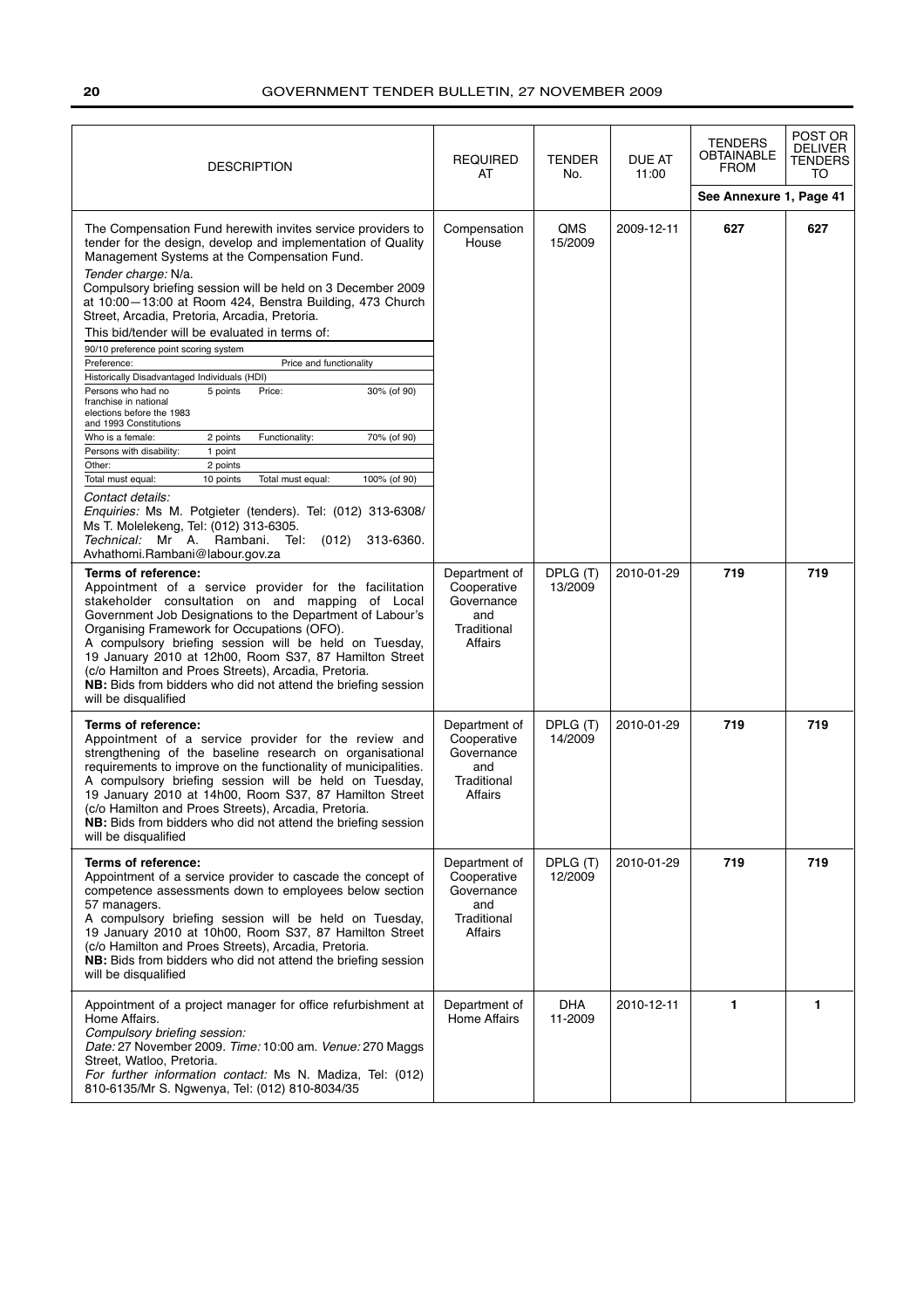| <b>DESCRIPTION</b>                                                                                                                                                                                                                                                                                                                                                                                                                                                                                                                               | <b>REQUIRED</b><br>AT                                                                       | <b>TENDER</b><br>No. | <b>DUE AT</b><br>11:00 | <b>TENDERS</b><br><b>OBTAINABLE</b><br><b>FROM</b><br>See Annexure 1, Page 41 | POST OR<br><b>DELIVER</b><br><b>TENDERS</b><br>TO |
|--------------------------------------------------------------------------------------------------------------------------------------------------------------------------------------------------------------------------------------------------------------------------------------------------------------------------------------------------------------------------------------------------------------------------------------------------------------------------------------------------------------------------------------------------|---------------------------------------------------------------------------------------------|----------------------|------------------------|-------------------------------------------------------------------------------|---------------------------------------------------|
| Amendment of tender:<br>Additional information:<br>Appointment of a service provider to quality assure and<br>validate Annual National Assessments for Grades 3 & 6.<br>Compulsory briefing session will be held at:<br>Date: 8 December 2009. Time (strictly): 10:00 until 11:30.<br>Venue: 123 Schoeman Street, Sol Plaatje House, Room 145,<br>1st Floor.<br>Technical enquiries: Mr Q. Moloi, Tel: (012) 312-5454                                                                                                                            | Department of<br>Education,<br>123 Schoeman<br>Street.<br>Sol Plaatie<br>House,<br>Pretoria | EDO 402              | 2009-12-18             | 31                                                                            | 31                                                |
| <b>DISPOSALS: GENERAL</b>                                                                                                                                                                                                                                                                                                                                                                                                                                                                                                                        |                                                                                             |                      |                        |                                                                               |                                                   |
| Appointment of an auctioneer for the disposal of redundant<br>and absolete movable assets.<br>This bid will be evaluated in terms of:                                                                                                                                                                                                                                                                                                                                                                                                            | National<br>Department of<br><b>Public Works</b>                                            | HP 09/019            | 2009-12-15             | $\mathbf{2}$                                                                  | $\mathbf{2}$                                      |
| 90/10 point scoring system:<br>Preference:<br>1. Historically Disadvantaged Individuals (HDI)                                                                                                                                                                                                                                                                                                                                                                                                                                                    |                                                                                             |                      |                        |                                                                               |                                                   |
| (a) Persons who had no franchise in national elections before<br>6 points<br>the 1983 and 1993 Constitutions                                                                                                                                                                                                                                                                                                                                                                                                                                     |                                                                                             |                      |                        |                                                                               |                                                   |
| (b) Who is a female<br>3 points<br>(c) Persons with disability<br>1 point                                                                                                                                                                                                                                                                                                                                                                                                                                                                        |                                                                                             |                      |                        |                                                                               |                                                   |
| 10 points<br>Total                                                                                                                                                                                                                                                                                                                                                                                                                                                                                                                               |                                                                                             |                      |                        |                                                                               |                                                   |
| Price and quality weighting:                                                                                                                                                                                                                                                                                                                                                                                                                                                                                                                     |                                                                                             |                      |                        |                                                                               |                                                   |
| Functionality:<br>40% (of 90)<br>Price: 60% (of 90)<br>Total must equal: 100%                                                                                                                                                                                                                                                                                                                                                                                                                                                                    |                                                                                             |                      |                        |                                                                               |                                                   |
| Compulsory briefing session:<br>Date: Tuesday, 8 December 2009. Time: 09h00 am. Venue:<br>Room 4003, Ndinaye House, 178 Schoeman Street, Pretoria<br>(the building is situated near the corner of Paul Kruger and<br>Bosman Streets).<br>Note: Documents will be sold at a non-refundable deposit of<br>R100 CASH per set.<br><i>information:</i> Ramasekiwa-Tshokwe/<br>Contact for bid<br>Petro Odendaal/Pearl Mkansi, Tel: (012) 337-2054/2179/3231.<br>Technical information: Mr Lesole Matsotso, Tel: (012)<br>337-2914. Cell: 082 909 0380 |                                                                                             |                      |                        |                                                                               |                                                   |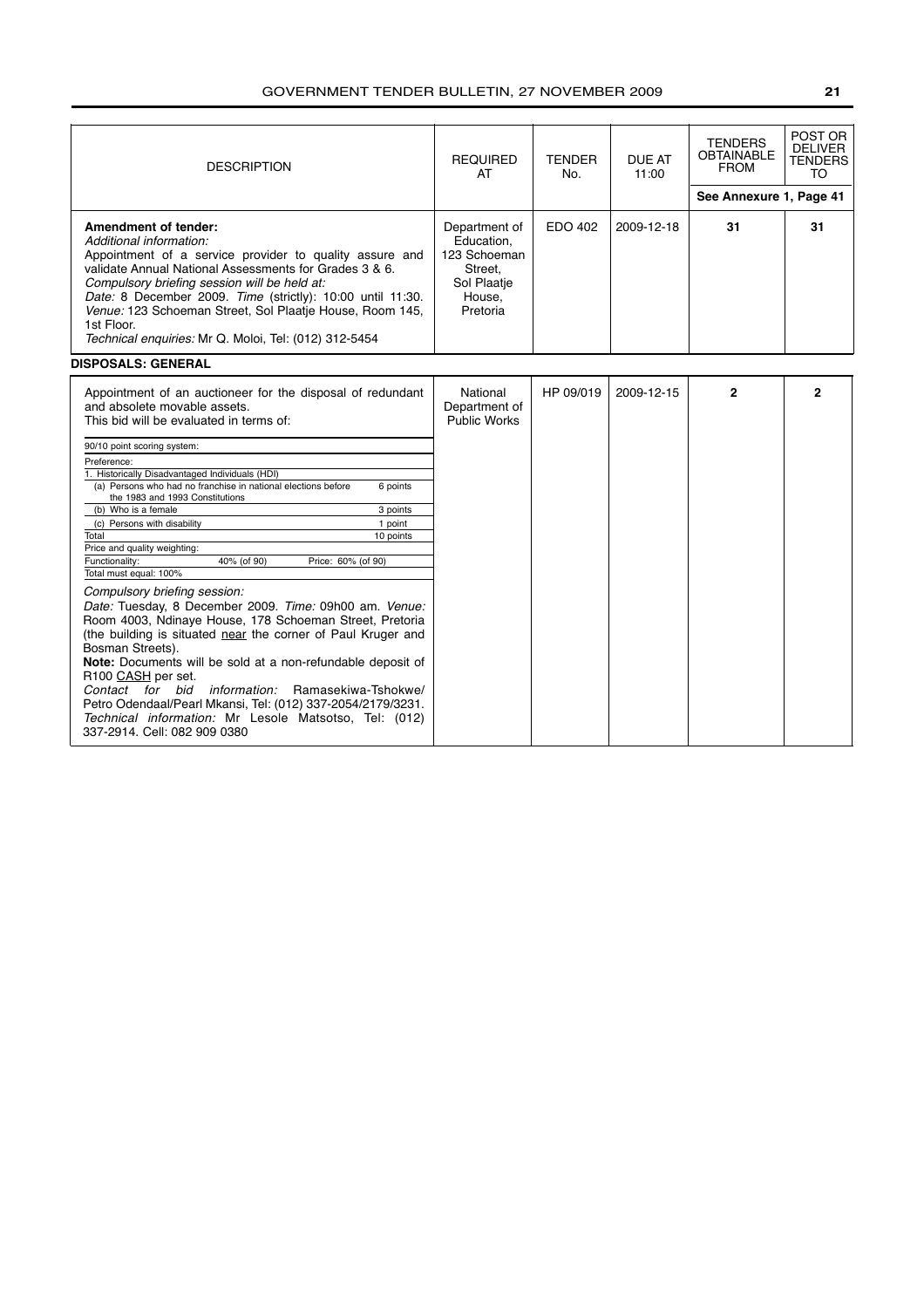#### **SPECIAL ADVERTISEMENTS**

## **DEPARTMENT OF HEALTH**

#### **INFRASTRUCTURE DEVELOPMENT SUB-DIRECTORATE (CAPSO/REAL ESTATE)**

#### **QUOTATIONS ARE INVITED FOR THE UNDERMENTIONED REQUIREMENTS OF THE PROVINCIAL ADMINISTRATION OF KWAZULU-NATAL**

- (i) Quotations must be on the official quotation form, which shall be completed in all respects, and all information must be supplied as stipulated in the quotation document.
- (ii) Quotations must be submitted in sealed envelopes/faxed.
- (iii) Separate envelopes must be used for each quotation.
- (iv) The envelope must be addressed to Infrastructure Development for attention Ms N. Pillay reflecting the quotation number.
- (v) The name and address of the quoting company must be endorsed on the back of the envelope.

All Department of Health contracts awarded are subject to appeals being timeously lodged (if any) and letters of acceptance being issued.

(vi) Please complete original ZNT 30 documents when submitting quotations above R30 000 (thirty thousand rand) together with an original Tax Clearance Certificate.

| SERVICE:          | Letting of tuckshop as a trading facility at Newcastle Hospital. |
|-------------------|------------------------------------------------------------------|
| Quotation number: | ZNQ 44.09/10-H.                                                  |
| Closing date:     | 2010-01-08.                                                      |
| Contract period:  | 3 years.                                                         |
| Time:             | 11:00.                                                           |

Documents available from Department of Health, 191 Peter Kerchhoff Street, Pietermaritzburg, Infrastructure Development, 4th Floor, Room 9.

Enquiries: Ms L. Mhlophe, Tel: (033) 341-7101/Mr R. Nel, Tel: (033) 341-7044.

Compulsory pre-tender briefing meeting:

| Date:             | 10 December 2009.                                               |
|-------------------|-----------------------------------------------------------------|
| Time:             | 11:00 am.                                                       |
| Venue:            | Newcastle Hospital.                                             |
| Contact person:   | Ms T. Ngwane.                                                   |
| Telephone:        | (033) 341-7053.                                                 |
| SERVICE:          | Letting of tuckshop as a trading facility at Greytown Hospital. |
| Quotation number: | ZNQ 45.09/10-H.                                                 |
| Closing date:     | 2010-01-08.                                                     |
| Contract period:  | 3 years.                                                        |
| Time:             | 11:00.                                                          |

Documents available from Department of Health, 191 Peter Kerchhoff Street, Pietermaritzburg, Infrastructure Development, 4th Floor, Room 9.

Enquiries: Ms L. Mhlophe, Tel: (033) 341-7101/Mr R. Nel, Tel: (033) 341-7044.

Compulsory pre-tender briefing meeting:

| 7 December 2009.                                                |
|-----------------------------------------------------------------|
| $11:00$ am.                                                     |
| Newcastle Hospital.                                             |
| Ms T. Ngwane.                                                   |
| (033) 341-7053.                                                 |
| Letting of tuckshop as a trading facility at Estcourt Hospital. |
| ZNQ 46.09/10-H.                                                 |
| 2010-01-08.                                                     |
| 3 years.                                                        |
| 11:00.                                                          |
|                                                                 |

Documents available from Department of Health, 191 Peter Kerchhoff Street, Pietermaritzburg, Infrastructure Development, 4th Floor, Room 9.

Enquiries: Ms L. Mhlophe, Tel: (033) 341-7101/Mr R. Nel, Tel: (033) 341-7044.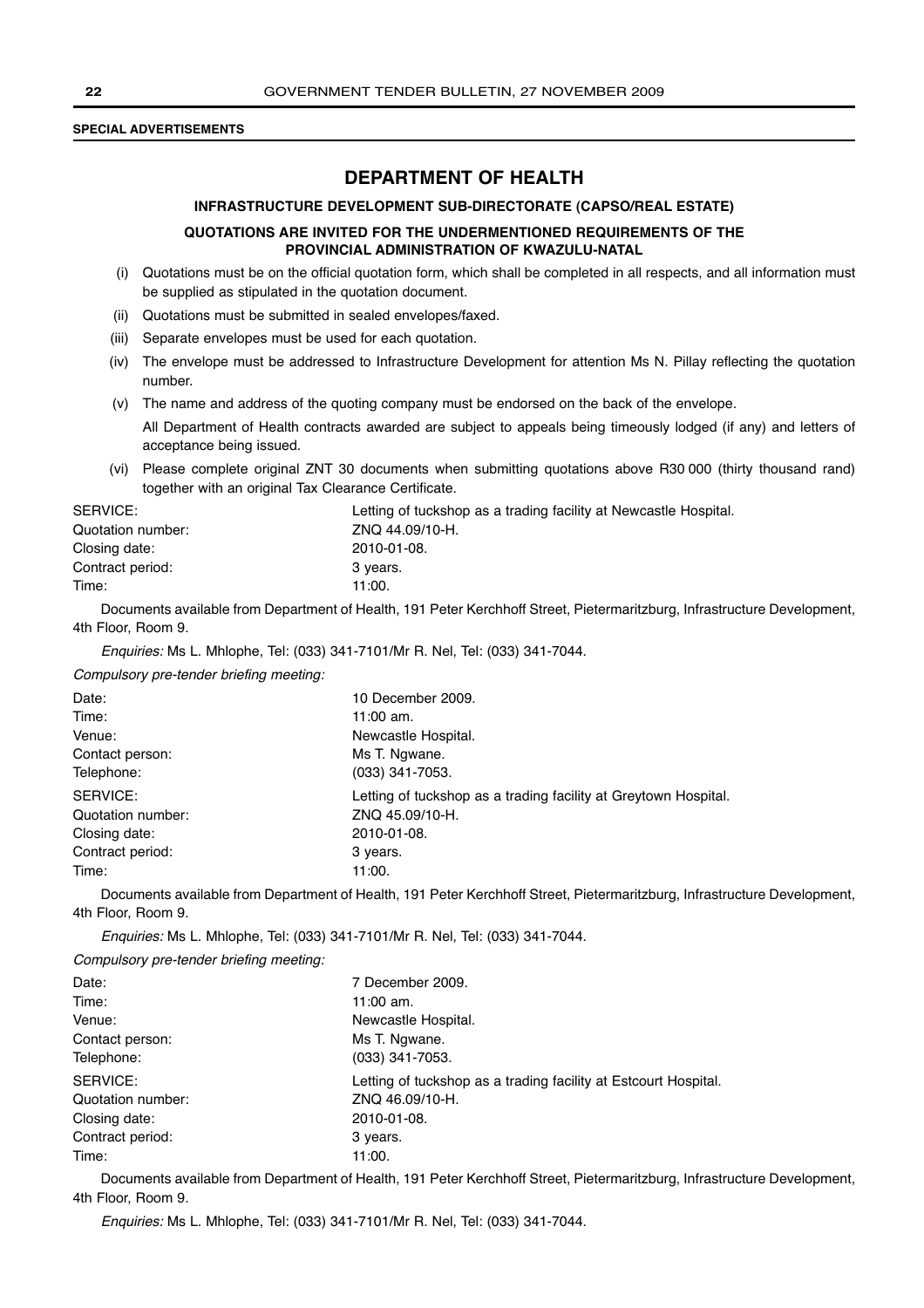Compulsory pre-tender briefing meeting:

| Date:             | 9 December 2009.                                                    |
|-------------------|---------------------------------------------------------------------|
| Time:             | 11:00 am.                                                           |
| Venue:            | Estcourt Hospital.                                                  |
| Contact person:   | Ms T. Ngwane.                                                       |
| Telephone:        | (033) 341-7053.                                                     |
| SERVICE:          | Letting of tuckshop as a trading facility at G.J. Crookes Hospital. |
| Quotation number: | ZNQ 47.09/10-H.                                                     |
| Closing date:     | 2010-01-08.                                                         |
| Contract period:  | 3 years.                                                            |
| Time:             | 11:00.                                                              |

Documents available from Department of Health, 191 Peter Kerchhoff Street, Pietermaritzburg, Infrastructure Development, 4th Floor, Room 9.

Enquiries: Ms L. Mhlophe, Tel: (033) 341-7101/Mr R. Nel, Tel: (033) 341-7044.

Compulsory pre-tender briefing meeting:

| Date:           | 8 December 2009.       |
|-----------------|------------------------|
| Time:           | 11:00 am.              |
| Venue:          | C.J. Crookes Hospital. |
| Contact person: | Ms T. Ngwane.          |
| Telephone:      | (033) 341-7053.        |

## **DEPARTMENT OF HEALTH**

#### **ETHEKWINI DISTRICT OFFICE**

#### **QUOTATIONS ARE INVITED FOR THE UNDERMENTIONED REQUESTS FOR THE ETHEKWINI DISTRICT OFFICE: KZN DEPARTMENT OF HEALTH**

#### Requirements:

- 1. Quotations must be on the official quotation price sheet, all the relevant details required must be completed in full.
- 2. All prices quoted must be VAT inclusive.
- 3. All quotations exceeding R30 000, the ZNT 30 document must be completed and a current tax clearance certificate to be attached. Only original documents will be accepted.
- 4. Quotations must be submitted in a sealed envelope, clearly addressed to the Ethekwini District Office, KZN Health, quoting the quotation number.
- 5. The envelope must display the company name.
- 6. All quotation documents can be fetched from the Ethekwini District Office, 83 Jan Smuts Highway, Mayville. Specific outcomes of the quotations are to be fetched from the office mentioned. No documents will be handed out after closing date.
- 7. All companies to be SITA registered.

| SUPPLY:           | Training on people living with HIV/AIDS (PLWHA). |
|-------------------|--------------------------------------------------|
| Quotation number: | ZNQ 12/09/09.                                    |
| Closing date:     | $04 - 12 - 09$ .                                 |
| Closing time:     | 11:00.                                           |
| Enguiries:        | Heston.                                          |

## **DEPARTMENT OF HEALTH**

#### **MSELENI HOSPITAL**

#### **QUOTATIONS ARE INVITED FOR THE UNDERMENTIONED REQUIREMENTS OF THE PROVINCIAL ADMINISTRATION OF KWAZULU-NATAL**

- (i) Quotations must be on the official quotation form, which shall be completed in all respects, and all information must be supplied as stipulated in the quotation document.
- (ii) Quotations must be submitted in sealed envelopes.
- (iii) Separate envelopes must be used for each quotation.
- (iv) The envelope must be addressed to Mseleni Hospital, for attention: Procurement Office, reflecting the quotation number.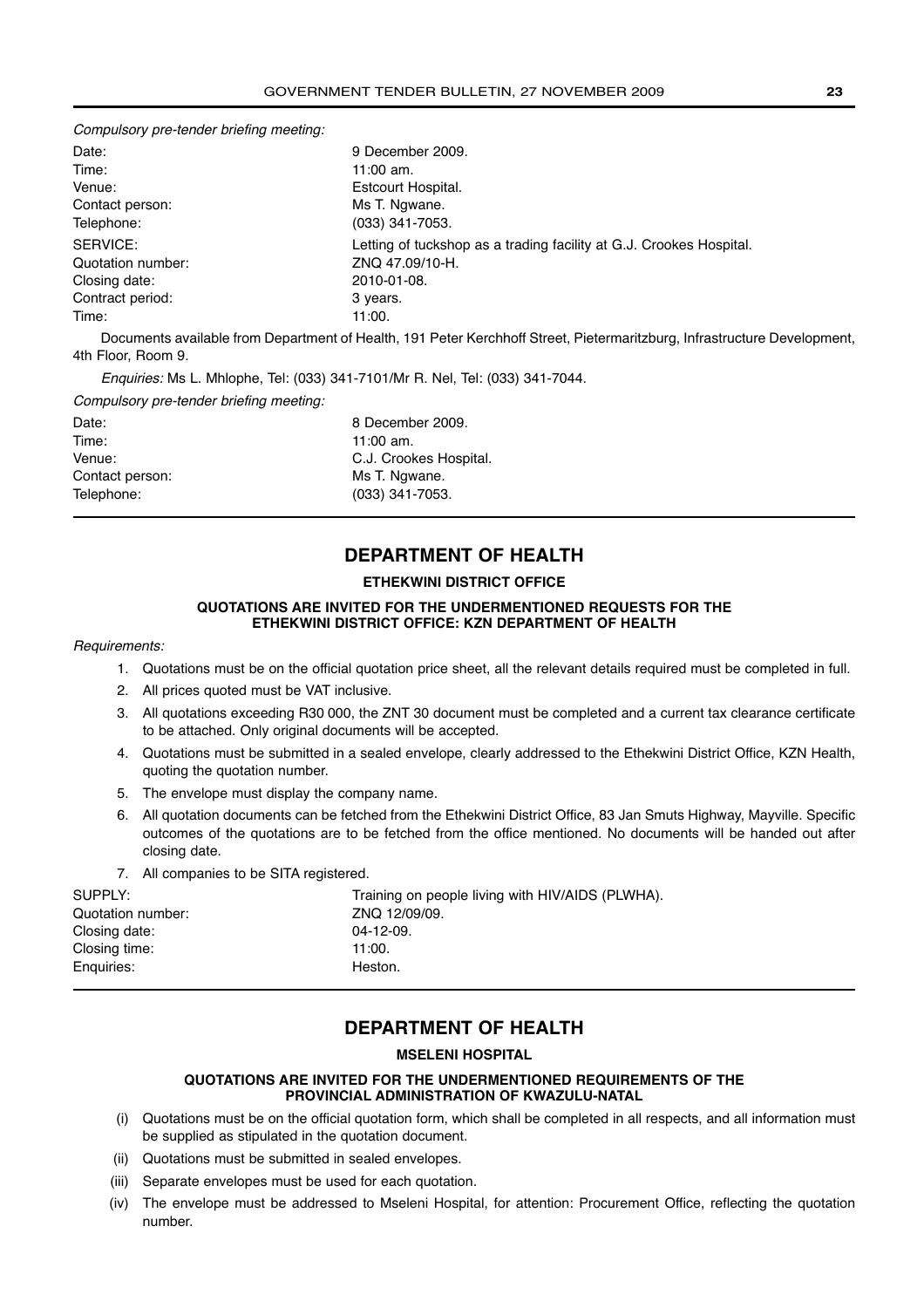- (v) The name and address of the quoting company must be endorsed on the back of the envelope.
- All Department of Health contracts awarded are subject to appeals being timeously lodged (if any) and letters of acceptance being issued.
- (vi) Please complete original ZNT 30 documents when submitting quotations above R30 000 (thirty thousand rand) together with an original Tax Clearance Certificate.
- (vii) Quotation documents are available from Mseleni Hospital, P.O. Sibhayi, 3967.

#### **ADVERTISEMENT OF QUOTATION**

| SUPPLY:           | 220 cases x Nan Pelagon 400 g (cases of 12). |
|-------------------|----------------------------------------------|
| ZNQ number:       | H <sub>273</sub> /09/10.                     |
| Closing date:     | 29 December 2009.                            |
| Closing time:     | 11h00.                                       |
| Contact person:   | Khanyisile Zikhali.                          |
| Telephone number: | (035) 574-1004, Ext. 135.                    |
|                   |                                              |

## **DEPARTMENT OF HEALTH**

#### **MURCHISON HOSPITAL**

- (i) Bids must be on the official bid/quotation form, which shall be completed in all respects, and all information must be supplied as stipulated in the quotation document.
- (ii) Bids must be submitted in separate (one bid per envelope) sealed envelopes and placed in the tender box situated at the security entrance before closing time.
- (iii) The envelope must be addressed to the: Department of Health: Murchison Hospital, Private Bag X701, Port Shepstone, 4240, together with the bid number and closing date on the front of the envelope.
- (iv) The name and address of the bidder must be endorsed on the back of the envelope.
- (v) The bidder must be registered on the Suppliers' Database.
- (vi) An original ZNT 30 (application for preference points) form and valid Original Tax Clearance certificate must be submitted with the bid.
- (vii) Bid documents are available from the Department of Health: Murchison Hospital, N2 Main Harding Road, Port Shepstone, Hibiscus Coast, 4240. Tel. (039) 687-7311, Ext. 167. Facsimile: (039) 687-7690.

SERVICE: SERVICE: SERVICE: SERVICE: Month to month supply and delivery of coal. Quotation number: ZNQ MH532/2009/2010. Closing date: 2009-12-04 at 11h00. Enquiries: S. E. Cele/F. Barth.

## **DEPARTMENT OF HEALTH**

#### **KING GEORGE V PROVINCIAL HOSPITAL**

#### **QUOTATIONS ARE INVITED FOR THE UNDERMENTIONED REQUIREMENTS OF KING GEORGE V PROVINCIAL HOSPITAL OF KWAZULU-NATAL**

- (i) Quotations must be on the official quotation form, which shall be completed in all respects, and all information must be supplied as stipulated in the quotation document.
- (ii) Quotations must be submitted in sealed envelopes and placed in the quotation box located at Nerina Road entrance of King George V Hospital.
- (iii) The envelope must be addressed to King George V Hospital: Quotation Evaluation Committee, together with the quotation number and closing date.
- (iv) The name and address of the quoting contractor must be endorsed on the back of the envelope.
- (v) All Department of Health contracts awarded are subject to appeals being lodged (if any) and letters of acceptance being issued.
- (vi) Quotation documents are available from King George V Hospital, SCM, Nerina Road entrance, Sydenham. Tel: (031) 242-6064. Fax: (031) 207-5753.
- (vii) For quotations exceeding R30 000,00 an original ZNT 30 (Application for preference points) must be submitted to King George V Stores, an original Tax Clearance Certificate must also be issued regardless of the quotation price.
- (viii) Bidders must be registered on the Provincial Suppliers Database and must be entities on the B.A.S. System.
- (ix) The ability to render a service or to manufacture or to supply may be investigated by the Department.
- (x) Preferences if applicable are taken into consideration by the Department in terms of the ZNT 30.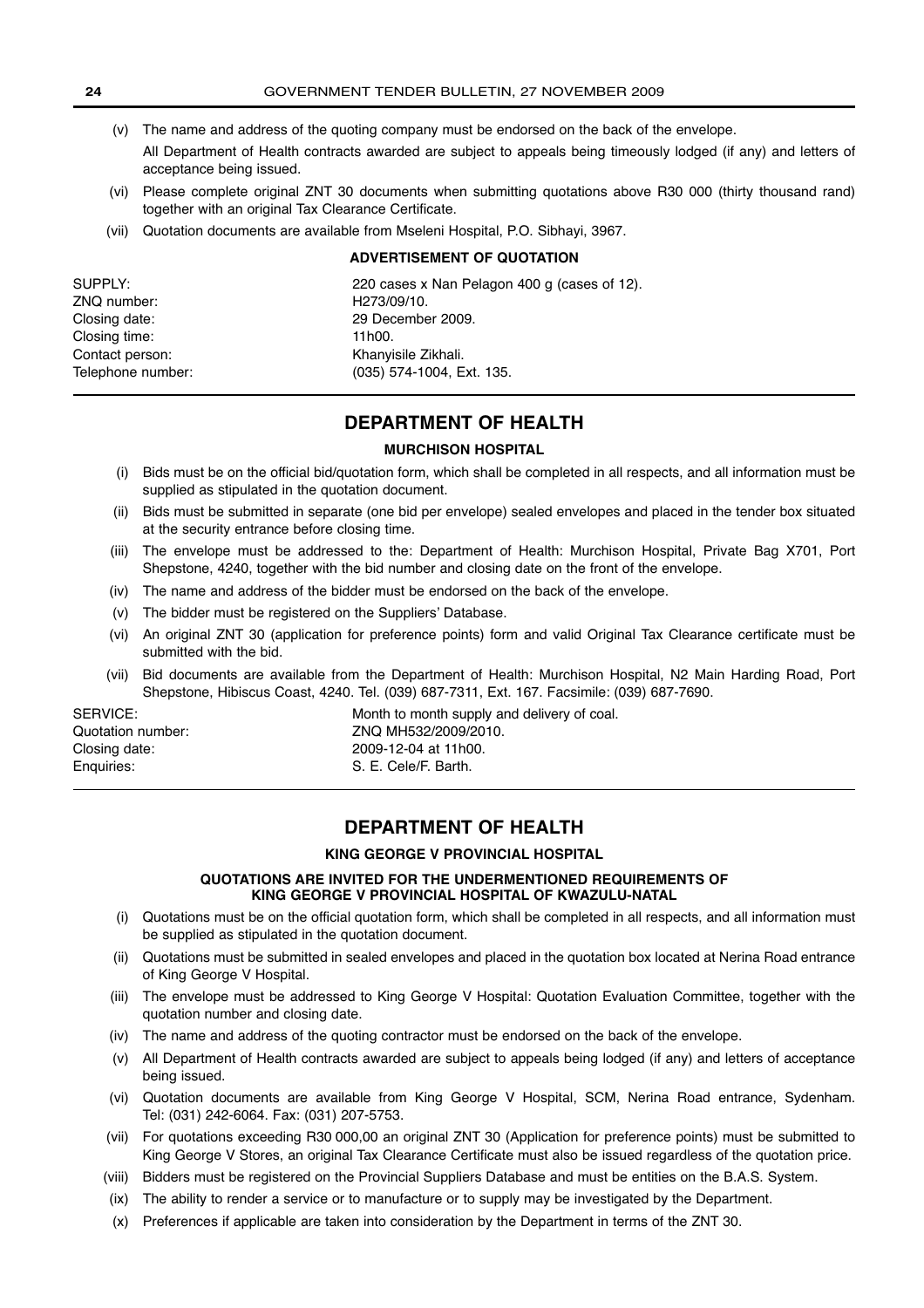- (xi) Documented reports received from an institution pertaining to past bad performance by a bidder will be taken into consideration.
- (xii) Whether a bidder complies with SABS/SANS/CKS/legislated standards and any other standard must be specified in the tender document.
- (xiii) Bidders must comply with specifications.

| SALE:                                                             | Sale of Government property, steam boilers, as per specification.                                                       |
|-------------------------------------------------------------------|-------------------------------------------------------------------------------------------------------------------------|
| Quotation number:                                                 | ZNQ 186 of 0910.                                                                                                        |
| Closing date:                                                     | 11 December 2009.                                                                                                       |
| Closing time:                                                     | 11:00.                                                                                                                  |
| Contact person:                                                   | Mr Bala Naidoo, Tel: (031) 242-6053.                                                                                    |
| Enquiries regarding specification:                                | Mr Madinane, Tel: (031) 242-6051/6050.                                                                                  |
| Site meeting:                                                     | Compulsory site meeting on 04-12-2009 at the Boiler House, King George V<br>Hospital, R D Naidu Drive (Stanley Copley). |
| <b>NB:</b> Bid documents will only be issued at the site meeting. |                                                                                                                         |
| SALE:                                                             | Sale of Government property, X-ray equipment, as per specification.                                                     |
| Quotation number:                                                 | ZNO 187 of 0910.                                                                                                        |
| Closing date:                                                     | 11 December 2009.                                                                                                       |
| Closing time:                                                     | 11:00.                                                                                                                  |
|                                                                   | $M_{\odot}$   $M_{\odot}$ = T.L. (004) 040,0040                                                                         |

| ⊖losinq time:                      | 1.UU.                                                                    |
|------------------------------------|--------------------------------------------------------------------------|
| Contact person:                    | Mrs J. Algie, Tel: (031) 242-6042.                                       |
| Enquiries regarding specification: | Mrs J. Algie, Tel: (031) 242-6042.                                       |
| Site meeting:                      | Compulsory site meeting on 04-12-2009 at the Boiler House, King George V |
|                                    | Hospital, R D Naidu Drive (Stanley Copley).                              |

**NB:** Bid documents will only be issued at the site meeting.

## **DEPARTMENT OF HEALTH**

#### **STANGER HOSPITAL**

#### **BIDS ARE INVITED FOR THE UNDERMENTIONED REQUIREMENTS OF THE PROVINCIAL ADMINISTRATION OF KWAZULU-NATAL**

- (i) Bids must be on the official bid form, which shall be completed in all respects, and all the information must be supplied as stipulated in the bid document.
- (ii) Bids must be submitted in a sealed envelope.
- (iii) Separate envelopes must be used for each bid.
- (iv) The envelope must be addressed to the Department of Health: Stanger Hospital, Private Bag X10609, Stanger, 4450, together with the bid number and closing date.
- (v) The name and address of the quoting contractor must be endorsed on the back of the envelope.
- (vi) All Department of Health contracts awarded are subject to appeals being timeously lodged (if any) and letters of acceptance being issued.
- (vii) The department is not obliged to accept the lowest bid.
- (viii) Bid documents to be collected, no fax or e-mailing from the Department of Health: Stanger Hospital, corner King Shaka and Patterson Streets, Stanger. Tel: (032) 437-6000, Fax: (032) 551-2479.

| SUPPLY:                      | Cardiograph-twin monitoring.        |
|------------------------------|-------------------------------------|
| <b>HTU Specification No:</b> | 6/1999.                             |
| UMDNS:                       | 12610.                              |
| Specification date:          | 2008-03-15.                         |
| Quotation number:            | ZNB 66/09-10.                       |
| Closing date                 | 2009-12-07.                         |
| Closing time:                | 11:00.                              |
| Contact person:              | Mr T. Ganasan, Tel: (032) 437-6204. |
| Enquiries:                   | Mrs M. Venter, Tel: (032) 437-6204. |
|                              |                                     |
| SUPPLY:                      | Sterilizer plasma technology.       |
| <b>HTU Specification No:</b> | M36A.                               |
| UMDNS:                       |                                     |
| Specification date:          | 2008-03-15.                         |
| Quotation number:            | ZNB 67/09-10.                       |
| Closing date                 | 2009-12-07.                         |
| Closing time:                | 11:00.                              |
| Contact person:              | Mr T. Ganasan, Tel: (032) 437-6204. |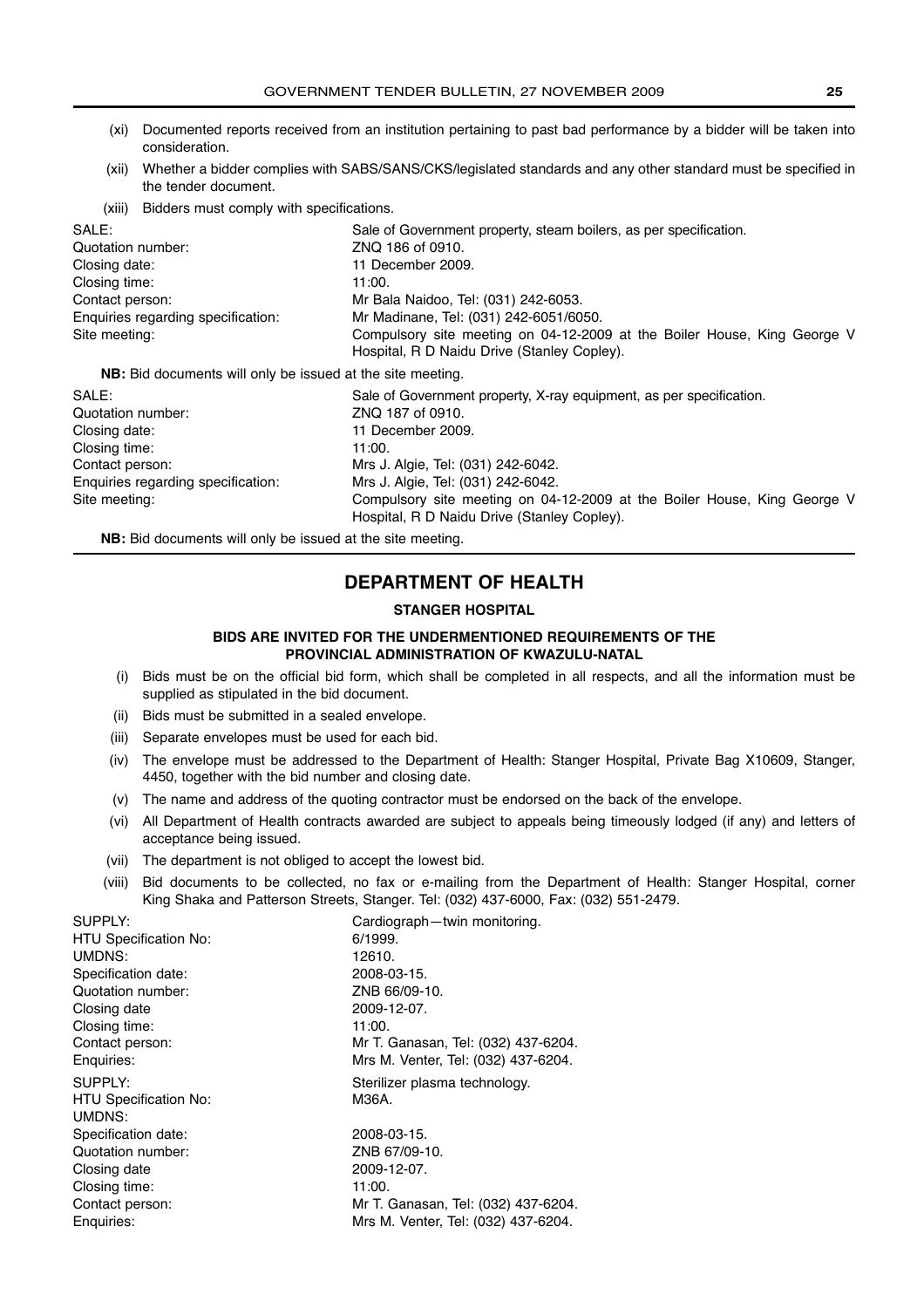SUPPLY: Gloves surgeons, sterile, various sizes. Quotation number: <br>
ZNB 68/09-10. Closing date 2009-12-07. Closing time: 11:00. Contact person: Mr T. Ganasan, Tel: (032) 437-6204. Enquiries: Mrs M. Venter, Tel: (032) 437-6259. SUPPLY: **Gardens and grounds: Stanger Hospital.** Quotation number: <br>
Closing date <br>
2009-12-07 Closing date Closing time: 11:00. Contact person: Mr T. Ganasan, Tel: (032) 437-6204. Enquiries: Mrs M. Venter, Tel: (032) 437-6259. Compulsory site briefing: Date: 2009-12-03. Venue: **Stanger Hospital.** Time: 11h00. Requirements: Bids will only be awarded to companies who produce a valid Tax Certificate and bargaining council registration. Bid only open to companies based in Illembe District. SUPPLY: Cleaning of buildings, gardens and grounds, Kearsney Clinic. Quotation number: ZNB 70/09-10. Closing date 2009-12-07. Closing time: 11:00. Contact person: Mr T. Ganasan, Tel: (032) 437-6204. Enquiries: Mrs M. Venter, Tel: (032) 437-6259. Compulsory site briefing: Date: 2009-12-02. Venue: Kearsney Clinic. Time: 09h00. Requirements: Bids will only be awarded to companies who produce a valid Tax Certificate and bargaining council registration. Bid only open to companies based in Illembe District. SUPPLY: Cleaning of buildings, gardens and grounds, Groutville Clinic. Quotation number: <br>
ZNB 24/09-10. Closing date 2009-12-07. Closing time: 11:00. Contact person: Mr T. Ganasan, Tel: (032) 437-6204. Enquiries: Mrs M. Venter, Tel: (032) 437-6259. Compulsory site briefing: Date: 2009-12-02. Venue: **Groutville Clinic.** Time: 11h00. Requirements: Bids will only be awarded to companies who produce a valid Tax Certificate and bargaining council registration. Bid only open to companies based in Illembe **District** 

## **DEPARTMENT OF HEALTH**

#### **PRINCE MSHIYENI MEMORIAL HOSPITAL**

#### **QUOTATIONS ARE INVITED FOR THE UNDERMENTIONED REQUIREMENTS OF THE PROVINCIAL ADMINISTRATION OF KWAZULU-NATAL**

- (i) Quotations must be on the official quotation form, which shall be completed in all respects, and all information must be supplied as stipulated in the quotation document.
- (ii) Quotations must be submitted in sealed envelopes.
- (iii) Separate envelopes must be used for each quotation.
- (iv) The envelope must be addressed to the Department of Health: Prince Mshiyeni Memorial Hospital with the quotation number and closing date.
- (v) The name and address of the quoting contractor must be endorsed on the back of the envelope.
- (vi) All Department of Health contracts awarded are subject to appeals being timeously lodged (if any) and letters of acceptance being issued.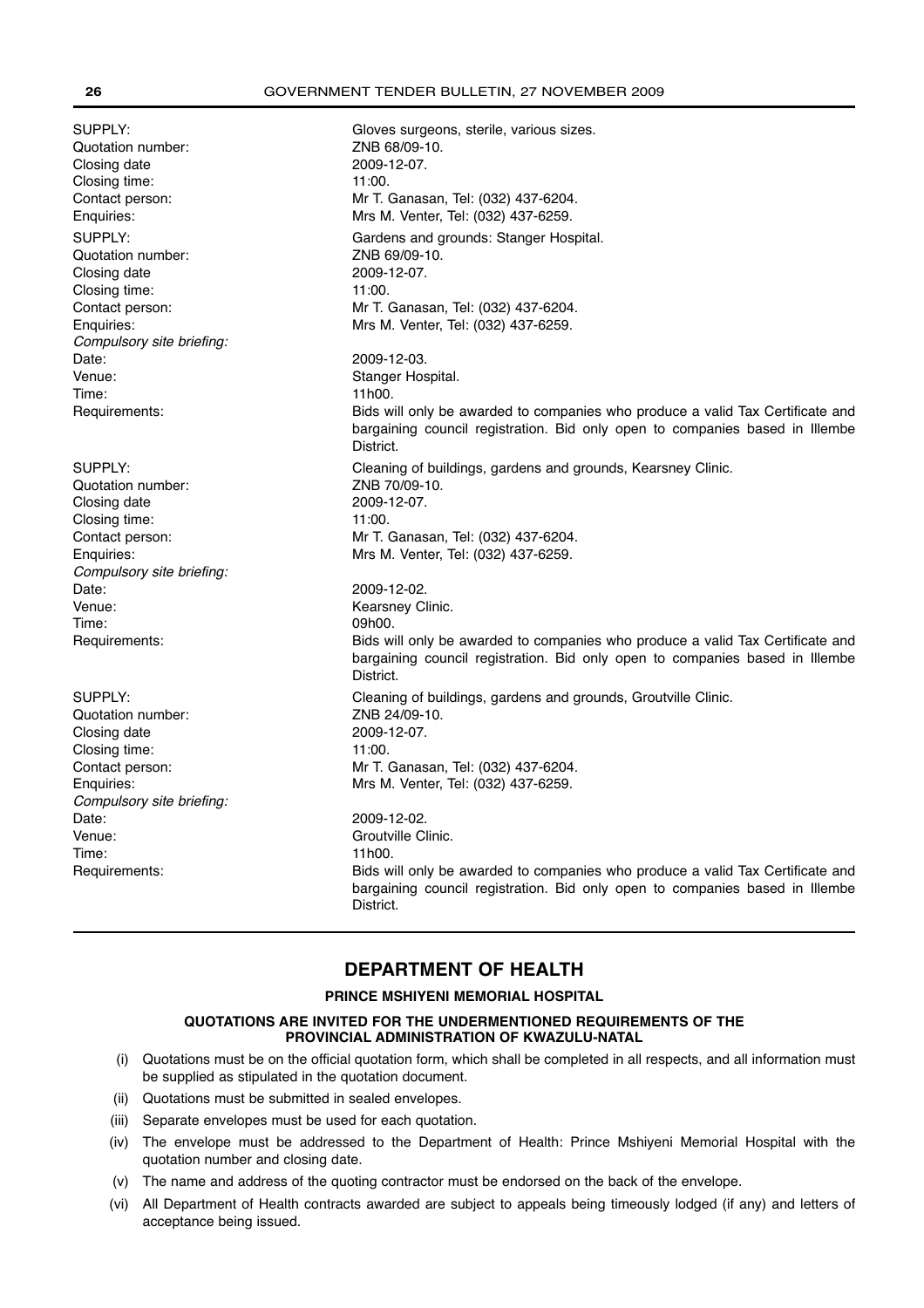(vii) Quotation documents are available from the Department of Health: Prince Mshiyeni Memorial Hospital, Buying Section, Mangosuthu Highway, and Unit "V", Umlazi. Tel: (031) 907-8365. Fax: (031) 906-1391.

Quotation number: ZNQ 1571/2009/2010. Closing date: 2009-12-07. Closing time: 11:00.

SUPPLY: 300 tons of coal, pease Grade B, 6 to 25 mm only. No duff. (Once off). Contact person: Mr Sakhile Ngubane, Tel. (031) 907-8365. Enquiries regarding specification: Mr M. M. Mazibuko, Tel. (031) 907-8272.

## **MEDICAL RESEARCH COUNCIL**

#### **INVITATION TO SUBMIT TENDERS**

#### **TENDER No. MRC/HPRU/2009/02**

#### **SUPPLY AND DELIVERY OF VEHICLES**

Tenders are hereby invited from suitably qualified service providers to submit proposals for supplying and delivering at the Medical Research Council, HIV Prevention Unit, 123 Jan Hofmeyr Road, Westville, Durban, the following vehicles or equivalent: Four (4) Toyota Hilux 3.0 Double Cab (4x4) Diesel, Six (6) Toyota Corolla 1.6 Professional, One (1) Toyota Quantum (14 seater), Two (2) Toyota Yaris T.1. Successful tender should be able to supply all vehicles mentioned here by the delivery date mentioned in the tender document.

It is compulsory that prospective tenderers obtain and copy of the tender document that will be available from Tuesday, 1 December 2009 at the Operations Department, First Floor, Medical Research Council (MRC), 491 Ridge Road, Overport, Durban, between 09h00 and 15h00, upon payment of a non-refundable deposit of R300,00. Only cash or bank-guaranteed cheques made payable to the Medical Research Council will be accepted.

Completed tenders and supporting documents (as indicated in the tender documents), sealed and endorsed on the envelope with the tenderer's name and address, and clearly marked: **Supply of vehicles—MRC/HPRU/2009/02,** must be placed in the tender box at the MRC, First Floor, 491 Ridge Road, Overport, Durban, before 11h00, Friday, 8 January 2010. Six copies of the completed tender document should be submitted. Tender documents submitted incomplete, late, faxed, not signed and without the appropriate tender number and the requested supporting documents will be disqualified.

The MRC's Procurement Policy, the Preferential Procurement Policy Framework Act No. 5 of 2000, standard conditions of tender and other enabling legislation will be applied in the evaluation and adjudication of the submitted tenders. Requested supporting documents will also form part of the evaluation criteria.

**Please note that:** Tenderers are to guarantee that the bid price will remain valid for at least three months after closing date of this tender. The MRC is not compelled to accept the lowest or any tender, and reserves the right to accept part or the whole of any tender and to re-advertise if it so wishes.

For enquiries, please contact: Mr Vikaash Sewchuran. Tel: (031) 242-3640 or at Vikaash.Sewchuran@mrc.ac.za

## **MEDICAL RESEARCH COUNCIL**

#### **INVITATION TO SUBMIT TENDERS**

#### **TENDER No. MRC/RT-PCR/2009/01**

#### **SUPPLY, DELIVERY AND INSTALLATION OF REAL-TIME PCR SYSTEM**

Tenders are hereby invited from suitably qualified service providers to submit proposals for the supply, delivery and installation at the Primate Unit, RIND Building, Medical Research Council, Tygerberg (Western Cape) of the latest, compact, automated and fast system for Real-Time PCR analysis using in-built Peltier based PCR machine, which is able to provide the flexibility to perform a variety of applications, including, but not limited to gene expression analysis, pathogen detection, relative and absolute quantitation, allelic discrimination/single nucleotide polymorphism (SNP), genotyping, gene expression, multiplex-PCR, isothermal, dissociation curve analysis and plus/minus assays that utilize internal positive controls.

It is compulsory that prospective tenderers obtain and copy of the tender document that will be available from Tuesday, 1 December 2009 at the Operations Department, Room H102, between 09h00 and 15h00 at the MRC, Parow, upon payment of a non-refundable deposit of R100,00. Only cash or bank-guaranteed cheques made payable to the Medical Research Council will be accepted.

Completed tenders and supporting documents (as indicated in the tender documents), sealed and endorsed on the envelope with the tenderer's name and address, and clearly marked: **Supply of RT PCR-MRC/RT-PCR/2009/01,** must be placed in the tender box at the MRC, Building A, Francie van Zyl Drive, Tygerberg, before 11h00, Friday, 8 January 2010. Six copies of the completed tender document should be submitted. Tender documents submitted incomplete, late, faxed, not signed and without the appropriate tender number and the requested supporting documents will be disqualified.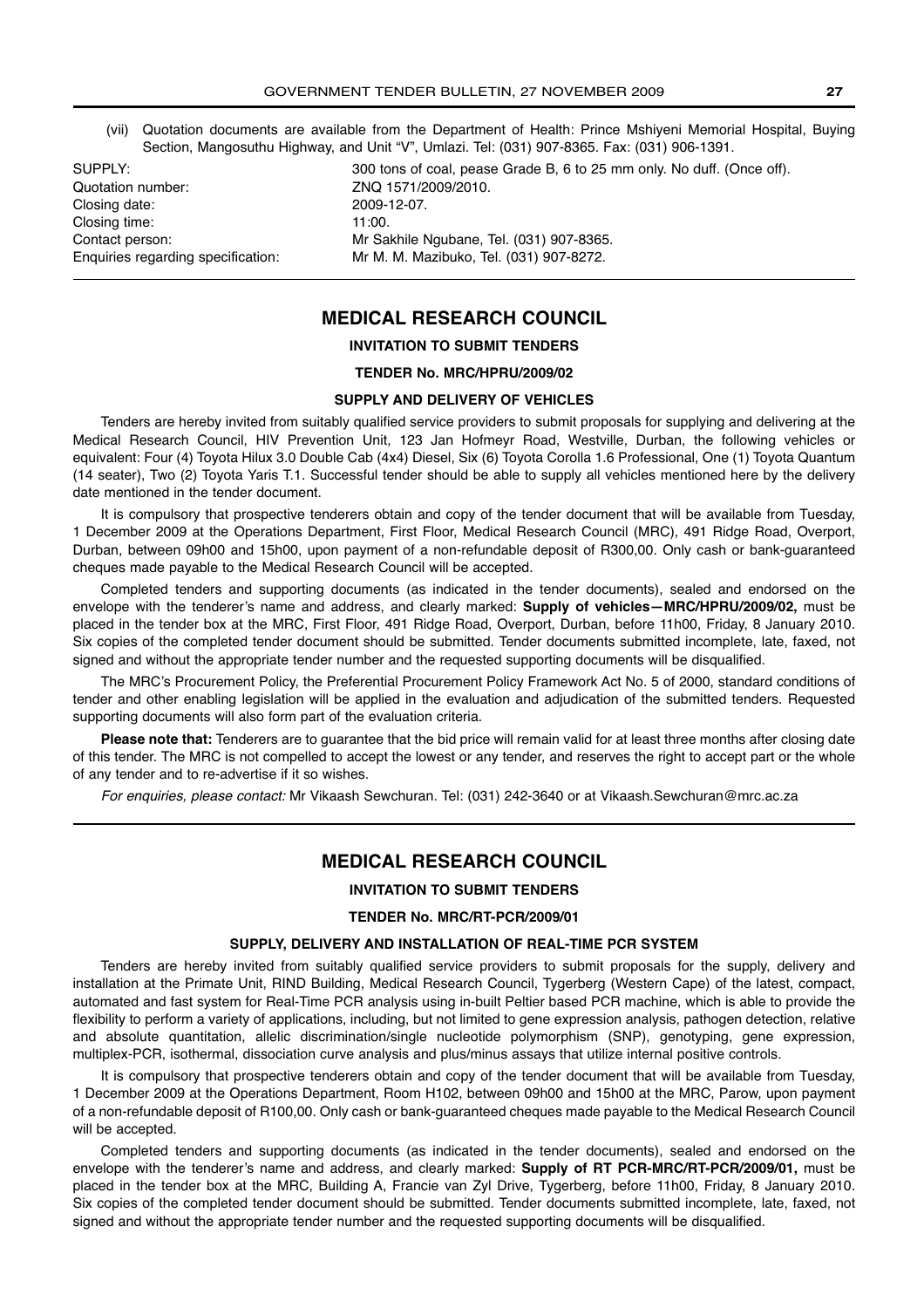The MRC's Procurement Policy, the Preferential Procurement Policy Framework Act No. 5 of 2000, standard conditions of tender and other enabling legislation will be applied in the evaluation and adjudication of the submitted tenders. Requested supporting documents will also form part of the evaluation criteria.

**Please note that:** Tenderers are to guarantee that the bid price will remain valid for at least three months after closing date of this tender. The MRC is not compelled to accept the lowest or any tender, and reserves the right to accept part or the whole of any tender and to re-advertise if it so wishes.

For enquiries, please contact: Ms Chesa Chauke. Tel: (021) 938-0369 or at chesa.chauke@mrc.ac.za

## **DEPARTMENT OF LOCAL GOVERNMENT AND TRADITIONAL AFFAIRS**

#### **KWAZULU-NATAL PROVINCIAL GOVERNMENT**

#### **BIDS ARE INVITED FOR THE UNDERMENTIONED REQUIREMENTS OF THE PROVINCIAL ADMINISTRATION OF KWAZULU-NATAL**

- 1. Bids must be on the official bid form, which shall be completed in all respects and all information must be supplied as stipulated in the document.
- 2. Bids must be submitted in sealed envelopes.
- 3. Separate envelopes must be used for each bid invitation.
- 4. Bids must be addressed as directed in the bid document, i.e. front of the envelope must reflect the bid number, description of bid, closing date and time as well as the name and address or the bidder. The name and address of the Department must be written on the reverse side of the envelope.

| SERVICE:                     | Appointment of a service provider to render a cleaning service: Southern Life |
|------------------------------|-------------------------------------------------------------------------------|
|                              | Plaza Building, Church Street, Pietermaritzburg.                              |
| Bid number:                  | ZNT 1628/2009 LG.                                                             |
| Closing date:                | 7 January 2010.                                                               |
| Closing time:                | 11:00.                                                                        |
| Documents available:         | Bid Office, Office No. 08, 13th Floor, North Tower, Natalia Building,         |
|                              | 330 Langalibalele Street, Pietermaritzburg.                                   |
| Compulsory briefing session: | 11 December 2009.                                                             |
| Contact person:              | Mrs Nadine Rasmussen, Tel. (033) 395-2666.                                    |

**Note:** Bid documents are to be collected at the address stipulated before the date of the briefing session. No documents will be handed out at the briefing session. Persons who do not have documents before the briefing session will be disqualified from submitting this bid.

**Important note:** If your company is submitting an offer under a dual trade name (eg. Company "A" trading as Company "B") then please ensure that the Department is provided with a quotation in the name of the company to whom payment is to be made. In other words there must be consistency between the name of the company quoting and the name of the company who will receive the order/payment. This name must also be reflected correctly of the KZN Provincial Suppliers Data Base as well as the Entity Maintenance: Bank details form.

#### **Important notice to service providers:**

- All fields on the quotation form are required to be completed in full.
- Alterations on quotation need to be countersigned in full. Failure to comply herewith will result in your quotation being rejected.
- Where possible, a company stamp must be reflected on the place indicated for that purpose.

| Appointment of a service provider: Conduct capacity building workshops for joint |
|----------------------------------------------------------------------------------|
| co-ordinating committees.                                                        |
| ZNT 1640/2009 LG.                                                                |
| 7 January 2010.                                                                  |
| 11:00.                                                                           |
| Bid Office, Office No. 08, 13th Floor, North Tower, Natalia Building, 330        |
| Langalibalele Street, Pietermaritzburg.                                          |
| 10 December 2009.                                                                |
| Mrs Nadine Rasmussen, Tel. (033) 395-2666.                                       |
|                                                                                  |

**Note:** Bid documents are to be collected at the address stipulated before the date of the briefing session. No documents will be handed out at the briefing session. Persons who do not have documents before the briefing session will be disqualified from submitting this bid.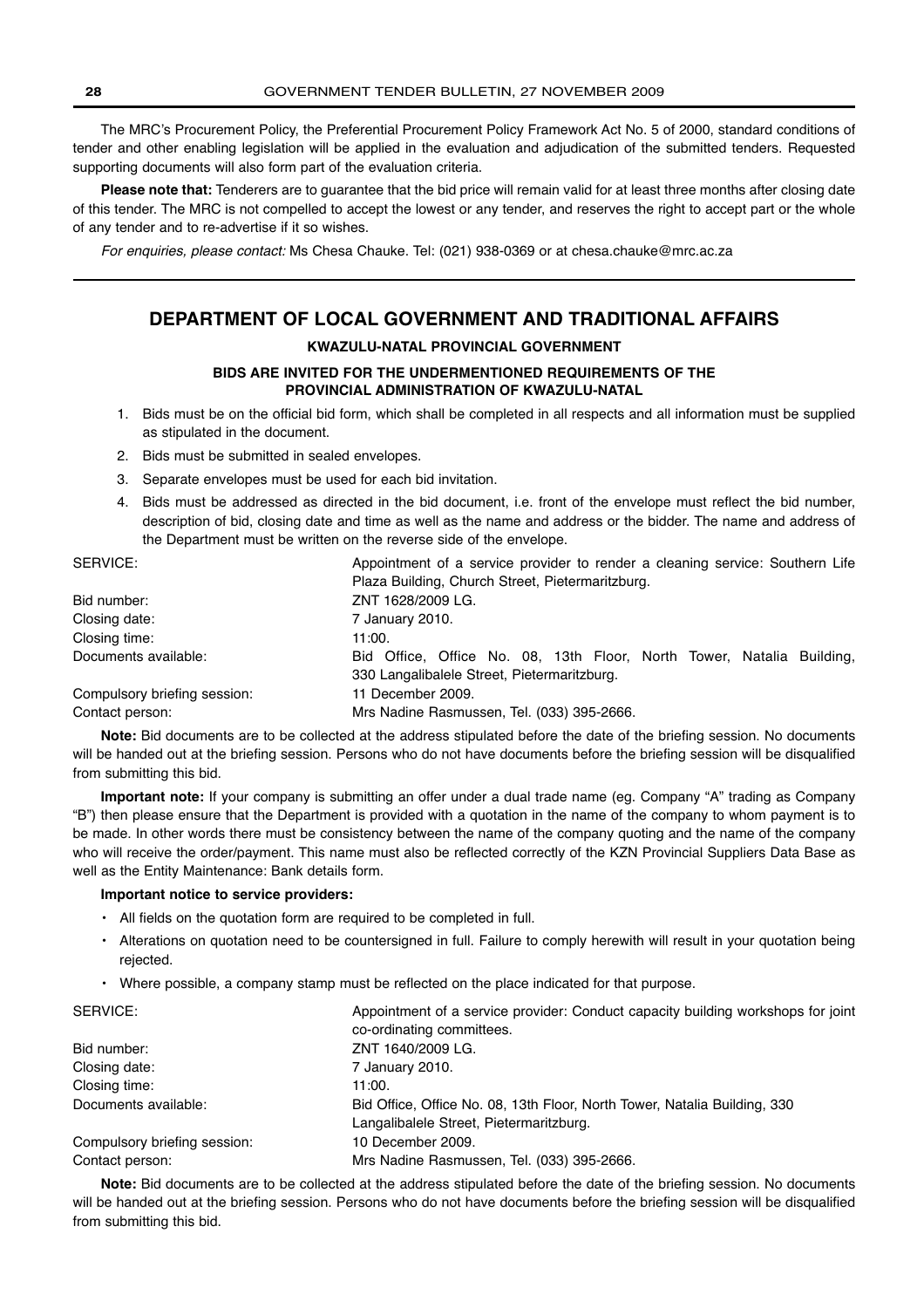**Important note:** If your company is submitting an offer under a dual trade name (eg. Company "A" trading as Company "B") then please ensure that the Department is provided with a quotation in the name of the company to whom payment is to be made. In other words there must be consistency between the name of the company quoting and the name of the company who will receive the order/payment. This name must also be reflected correctly of the KZN Provincial Suppliers Data Base as well as the Entity Maintenance: Bank details form.

#### **Important notice to service providers:**

- All fields on the quotation form are required to be completed in full.
- Alterations on quotation need to be countersigned in full. Failure to comply herewith will result in your quotation being rejected.
- Where possible, a company stamp must be reflected on the place indicated for that purpose.

| SERVICE:                     | Appointment of a project manager for the construction of the Empangisweni |
|------------------------------|---------------------------------------------------------------------------|
|                              | Traditional Administrative Centre.                                        |
| Bid number:                  | ZNT 1643/2009 LG.                                                         |
| Closing date:                | 7 January 2010.                                                           |
| Closing time:                | 11:00.                                                                    |
| Documents available:         | Bid Office, Office No. 08, 13th Floor, North Tower, Natalia Building, 330 |
|                              | Langalibalele Street, Pietermaritzburg.                                   |
| Compulsory briefing session: | 8 December 2009.                                                          |
| Contact person:              | Mrs Nadine Rasmussen, Tel. (033) 395-2666.                                |

**Note:** Bid documents are to be collected at the address stipulated before the date of the briefing session. No documents will be handed out at the briefing session. Persons who do not have documents before the briefing session will be disqualified from submitting this bid.

**Important note:** If your company is submitting an offer under a dual trade name (eg. Company "A" trading as Company "B") then please ensure that the Department is provided with a quotation in the name of the company to whom payment is to be made. In other words there must be consistency between the name of the company quoting and the name of the company who will receive the order/payment. This name must also be reflected correctly of the KZN Provincial Suppliers Data Base as well as the Entity Maintenance: Bank details form.

#### **Important notice to service providers:**

- All fields on the quotation form are required to be completed in full.
- Alterations on quotation need to be countersigned in full. Failure to comply herewith will result in your quotation being rejected.

• Where possible, a company stamp must be reflected on the place indicated for that purpose.

| SERVICE:                     | Appointment of a quantity surveyors for the minor renovations and emergency |
|------------------------------|-----------------------------------------------------------------------------|
|                              | repairs to Traditional Administrative Centres.                              |
| Bid number:                  | ZNT 1644/2009 LG.                                                           |
| Closing date:                | 7 January 2010.                                                             |
| Closing time:                | 11:00.                                                                      |
| Documents available:         | Bid Office, Office No. 08, 13th Floor, North Tower, Natalia Building, 330   |
|                              | Langalibalele Street, Pietermaritzburg.                                     |
| Compulsory briefing session: | 9 December 2009.                                                            |
| Contact person:              | Mrs Nadine Rasmussen, Tel. (033) 395-2666.                                  |

**Note:** Bid documents are to be collected at the address stipulated before the date of the briefing session. No documents will be handed out at the briefing session. Persons who do not have documents before the briefing session will be disqualified from submitting this bid.

**Important note:** If your company is submitting an offer under a dual trade name (eg. Company "A" trading as Company "B") then please ensure that the Department is provided with a quotation in the name of the company to whom payment is to be made. In other words there must be consistency between the name of the company quoting and the name of the company who will receive the order/payment. This name must also be reflected correctly of the KZN Provincial Suppliers Data Base as well as the Entity Maintenance: Bank details form.

#### **Important notice to service providers:**

- All fields on the quotation form are required to be completed in full.
- Alterations on quotation need to be countersigned in full. Failure to comply herewith will result in your quotation being rejected.
- Where possible, a company stamp must be reflected on the place indicated for that purpose.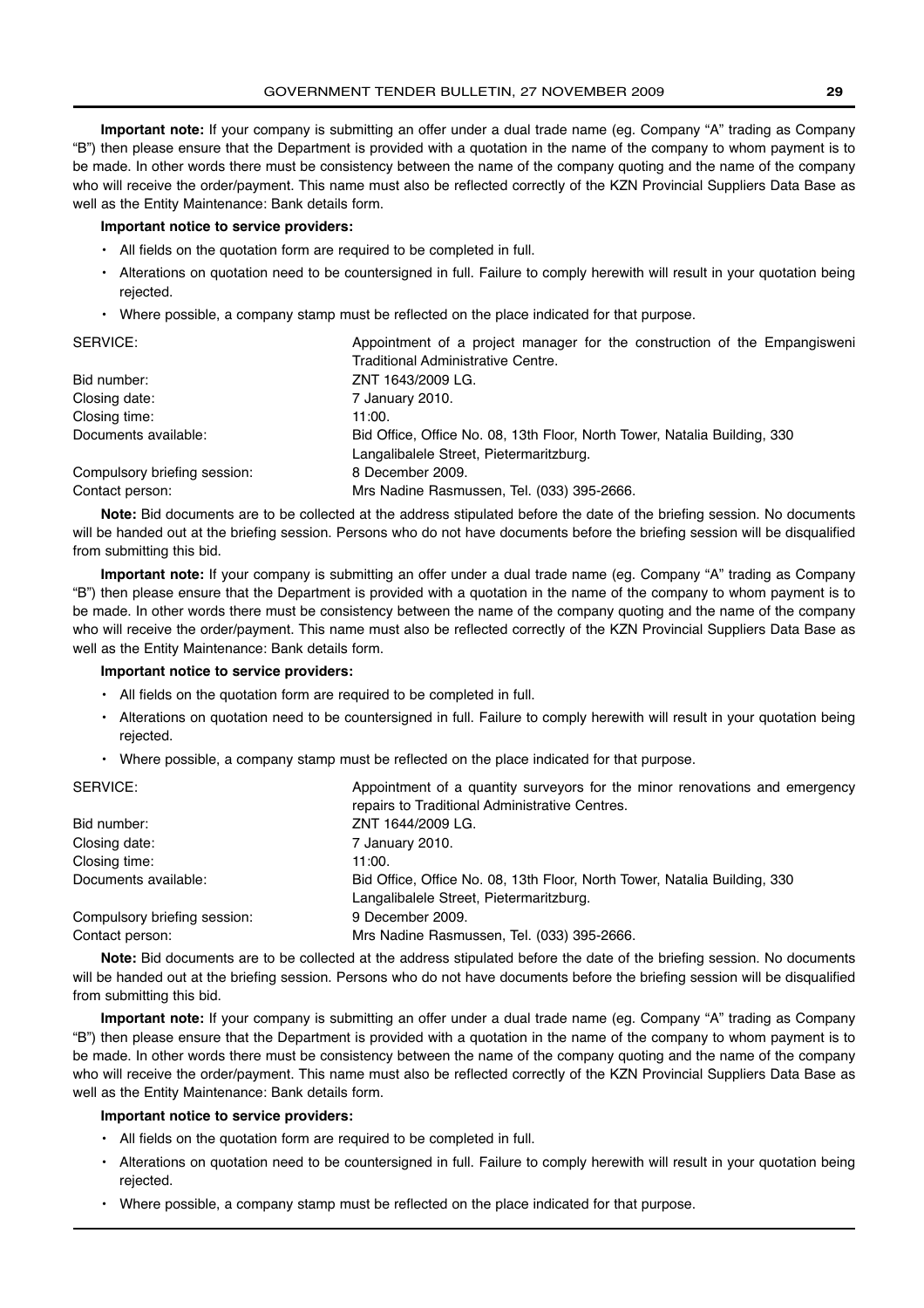## **DEPARTMENT OF COMMUNITY SAFETY AND LIAISON**

**"Defending the weak"**

#### **NOTICE AND INVITATION TO BID**

| SERVICE:                     | Payroll management for VSCCP.                                               |
|------------------------------|-----------------------------------------------------------------------------|
| Bid number:                  | ZNT 004 CSL/2009.                                                           |
| Closing date:                | 23 December 2009.                                                           |
| Closing time:                | 11:00.                                                                      |
| Technical enguiries:         | Ms B. Malabese.                                                             |
| Compulsory briefing session: | 8 December 2009.                                                            |
| Time:                        | 11:00.                                                                      |
| Venue:                       | 179 Jabu Ndlovu St, 2nd Floor, Boardroom, Pietermaritzburg, 3200.           |
| Documents:                   | Documents to be made available at the briefing session.                     |
| Document enquiries:          | Ms T. B. Ngcobo, Acquisition Management-Tel: (033) 341-9300/(033) 341-9393. |

**Note:**

- Telegraphic, telephonic, telex, facsimile and late bids will not be accepted.
- Bids may only be submitted on the tender documentation that are issued.
- Requirements for sealing, addressing delivery, opening and assessment of bids are stated in tender data.
- Bidders to note that a two stage evaluation process will be used as the evaluation criteria (refer to tender document).

## **INDEPENDENT COMMUNICATIONS AUTHORITY OF SOUTH AFRICA (ICASA)**

#### **INVITATION TO BID**

ICASA hereby invite bidders for the following bid:

#### Competitive bidding process: **Bid No: ICASA 50/2009.**

The Independent Communications Authority of South Africa intends to procure a Broadcast Monitoring System, capable of unattended monitoring, analyzing, managing, recording and archiving content transmitted from terrestrial digital TV, satellite TV and terrestrial sound broadcast transmissions. The system will consist of one Central Broadcast Monitoring System located at ICASA's Head office to monitor and record local transmissions of TV and Sound Broadcast.

Associated with the Central Broadcast Monitoring System would be 6 (six) fixed sound Broadcast Monitoring units (87-108 MHz) situated at the ICASA Regional Offices and 16 (sixteen) remote or portable sound Broadcast Monitoring units (87-108 MHz) with associated client/server software. A total of at least 40 TV stations and 210 sound broadcast stations are to be monitored and continuously recorded for a period of 90 days.

Hard copies of the bid document will be available on 27 November 2009 and are obtainable at ICASA, 164 Katherine Street, Pin Mill Farm Block B, Sandton, Johannesburg, South Africa from bid administrator at a fee of R200,00 (non-refundable). A soft copy of the bid document will be available on the ICASA website www.icasa.org.za.

Contact person: Mr Lwandle Mgidlana. Office hours: 08:30–16h30 (Monday to Friday). Fax: (011) 566-3131. E-mail: lmgidlana@icasa.org.za

Bids must be deposited in ICASA's bid box on or before 29 January 2010 and not later than 11:00 am (South African time). The bid box is situated at the reception area of ICASA Head Office at 164 Katherine Street, Pin Mill Farm Block B, Sandton and Johannesburg.

**NB:** It is the prospective bidders' responsibility to obtain documents in time so as to ensure that responses reach ICASA, timeously. ICASA cannot be held responsible for delays in the postal service. Bidders who collect the bid documents from our reception area must produce proof of payment before issuing.

**ICASA reserves the right to cancel or withdraw any item published on this bid.**

## **INDEPENDENT COMMUNICATIONS AUTHORITY OF SOUTH AFRICA (ICASA)**

#### **BID INVITATION CANCELLATION**

Notice is hereby given of the cancellation of the following bid which was adverised in the Goverment Tender Bulletin on 30 October 2009:

#### **Bid No. ICASA 44/2009**

Appointment of supplier who will supply, deliver, install and commission 8 (eight) x Fixed Broadcasting Monitoring units and 16 (sixteen) x Remote Broadcasting Monitoring units with associated client/server software providing unattended recording and logging of stations, associated hardware and antennas, configured in such a manner as to allow at least 8 (eight) x Radio Stations to be monitored per unit in the Frequenzy Range 87-108 MHz. A total of at least 192 Radio Stations are to be monitored and continuously recorded for a period of 65 days.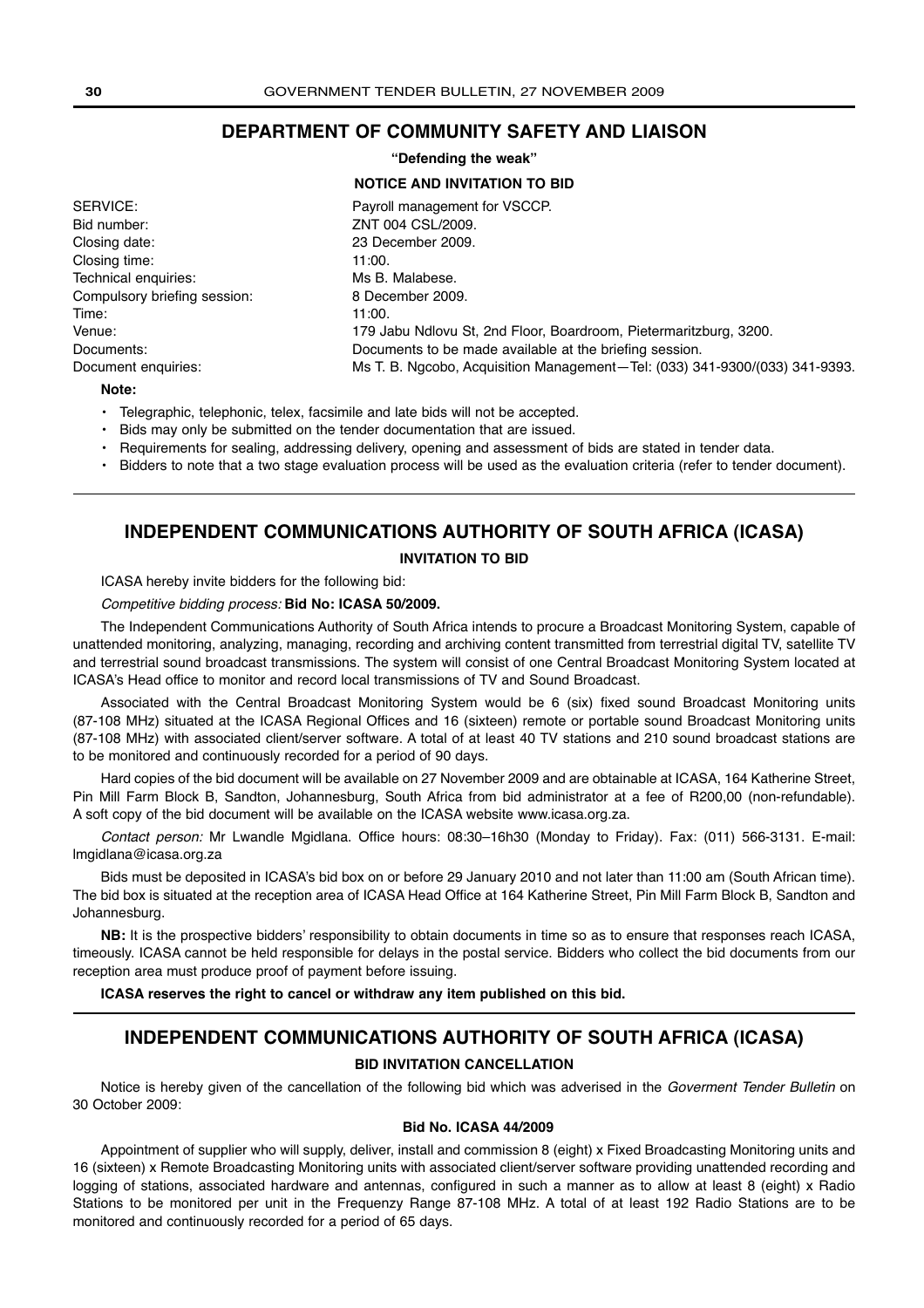## **STATE INFORMATION TECHNOLOGY AGENCY (PTY) LTD (SITA)**

**SITA HEREBY INVITES BIDDERS FOR THE FOLLOWING BID(S):**

Printed copies of the bid documents are available from the Tender Office at SITA Head Office. A soft copy is also available on www.sita.co.za

Office hours: 08:00–16:00 (Monday to Friday).

Contact number: (012) 482-2668 or (012) 482-2543.

E-mail: tenders@sita.co.za

Bids must be deposited in SITA's bid box not later than the closing time indicated on each bid.

It is the prospective bidders' responsibility to obtain documents in time so as to ensure that responses reach SITA (Pty) Ltd, timeously. SITA (Pty) Ltd, cannot be held responsible for delays in the postal service. SITA (Pty) Ltd reserves the right to cancel or withdraw any bid published.

| BID No.      | <b>DESCRIPTION</b>                                                                                                                                                                                                                                                                                                                                                                                                                                                                                                                                                      | CLOSING DATE AND TIME                    |
|--------------|-------------------------------------------------------------------------------------------------------------------------------------------------------------------------------------------------------------------------------------------------------------------------------------------------------------------------------------------------------------------------------------------------------------------------------------------------------------------------------------------------------------------------------------------------------------------------|------------------------------------------|
| RFB 751/2009 | Provision of integrated pressurised solvent extraction system.<br>A compulsory briefing session will be held on 2 December 2009 at<br>13:00 pm at SITA Erasmuskloof, Apollo, 459 Tsitsa Street, Pretoria                                                                                                                                                                                                                                                                                                                                                                | Monday, 14 December 2009 at<br>11:00 am  |
| RFB 750/2009 | Provision of gas chromotograph time-of-flight mass spectrometer.<br>A compulsory briefing session will be held on 2 December 2009 at<br>13:00 pm at SITA Erasmuskloof, Apollo, 459 Tsitsa Street, Pretoria                                                                                                                                                                                                                                                                                                                                                              | Monday, 14 December 2009 at<br>11:00 am  |
| RFI 017/2009 | Change management partner to provide solutions for change<br>management in the Government's FOSS migration process.<br>There will be no briefing session                                                                                                                                                                                                                                                                                                                                                                                                                | Tuesday, 5 January 2010                  |
| RFB 746/2009 | Specialised equipment for Post DNA Isolation ABD 3130 Genetic<br>Analyser, ABD 7900 Sequence Detention System and ABD<br>Thermal Cycler.<br>A compulsory briefing session will be held on 2 December 2009 at<br>13:00 pm at SITA Erasmuskloof, Apollo, 459 Tsitsa Street, Pretoria                                                                                                                                                                                                                                                                                      | Monday, 14 December 2009                 |
| RFB 748/2009 | Semi-automated sample preparation and storage equipment-<br>Tecan Freedom EVO 150 liquid handler with peripherals for<br>amplification preparation.<br>Tecan Freedom EVO 150 liquid handler with peripherals for<br>fragment separation using profiler plus chemistries on crime<br>samples-Tecan Freedom EVO 200 liquid handler with<br>peripherals for DNA isolation validated using QiaAmpTM DNA<br>isolation chemistries.<br>A compulsory briefing session will be held on 2 December 2009 at<br>13:00 pm at SITA Erasmuskloof, Apollo, 459 Tsitsa Street, Pretoria | Monday, 14 December 2009                 |
| RFB 749/2009 | Automated DNA equipment for PCR, Q-PCR, DNA Isolation and<br>electrophoresis set-up.<br>A compulsory briefing session will be held on 2 December 2009 at<br>13:00 pm at SITA Erasmuskloof, Apollo, 459 Tsitsa Street, Pretoria                                                                                                                                                                                                                                                                                                                                          | Monday, 14 December 2009                 |
| RFB 752/2009 | Supply, implementation and maintenance of specialized detection<br>and verification equipment for the ports of entry for the<br>Department of South African Police Services (SAPS) for a period<br>of three (3) years.<br>A compulsory briefing session will be held on 2 December 2009 at<br>09:30 am at SITA Erasmuskloof, Apollo, 459 Tsitsa Street, Pretoria                                                                                                                                                                                                        | Tuesday, 15 December 2009 at<br>11:00 am |
| RFB 753/2009 | Procurement of gas chromatography mass spectrometer<br>(GC-MS) instrument for the SAPS Forensic Science Laboratory in<br>Pretoria.<br>A compulsory briefing session will be held on 2 December 2009 at<br>13:00 pm at SITA Erasmuskloof, Apollo, 459 Tsitsa Street, Pretoria                                                                                                                                                                                                                                                                                            | Monday, 14 December 2009 at<br>11:00 am  |
| RFB 754/2009 | Procurement of high performance liquid chromoto graph system.<br>A compulsory briefing session will be held on 2 December 2009 at<br>13:00 pm at SITA Erasmuskloof, Apollo, 459 Tsitsa Street, Pretoria                                                                                                                                                                                                                                                                                                                                                                 | Monday, 14 December 2009 at<br>11:00 am  |

#### **A. Bids are invited for the following requirements for SITA**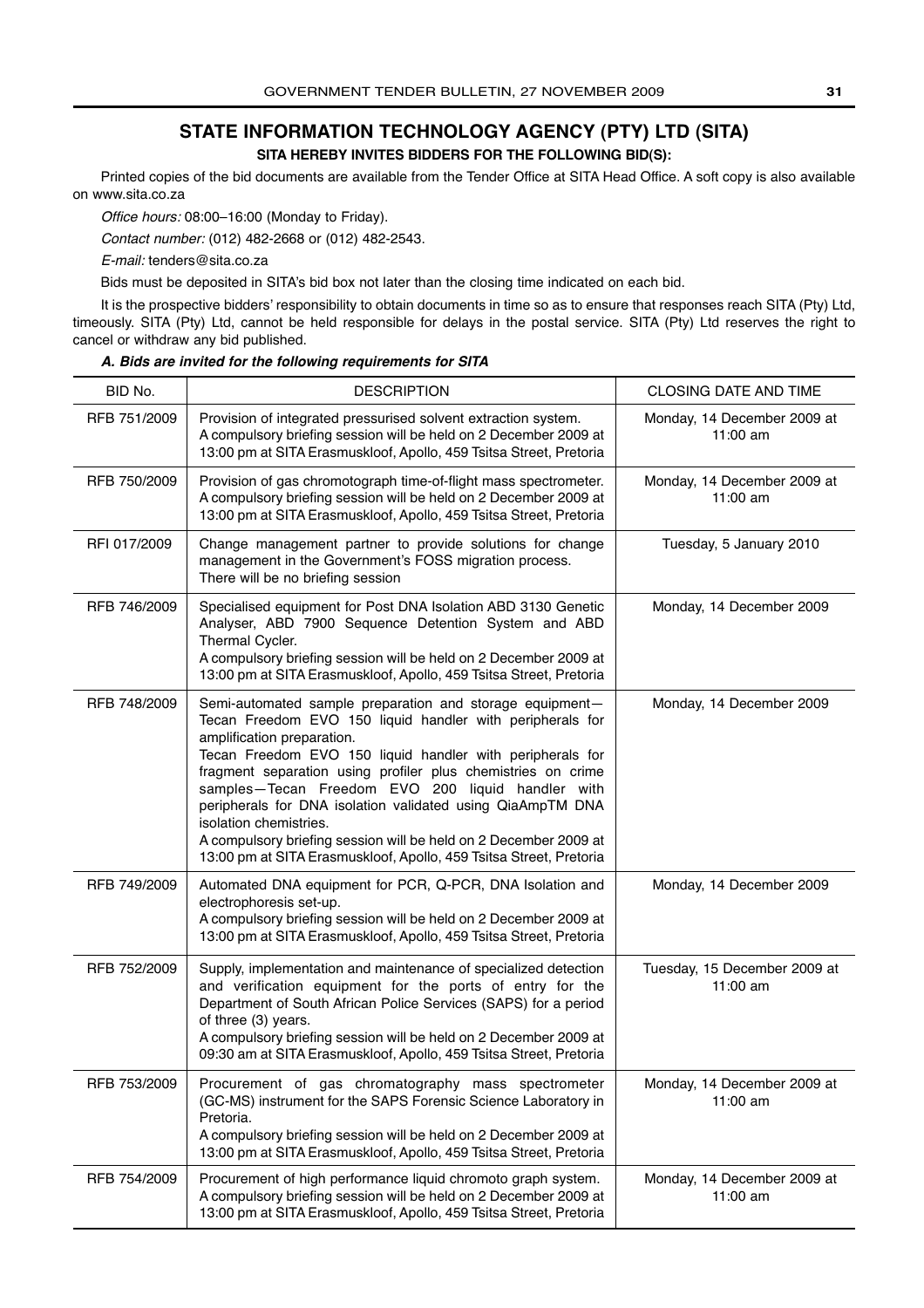| BID No.      | <b>DESCRIPTION</b>                                                                                                                                                                                                  |
|--------------|---------------------------------------------------------------------------------------------------------------------------------------------------------------------------------------------------------------------|
| RFB 734/2009 | Supply and implementation of a Business Intelligence Solution for the Mpumalanga Provincial<br>Administration.<br><b>Please be advised:</b> The above tender has been cancelled and will be re-issued in due course |

## **C. Bids cancellation**

## **THE ELECTORAL COMMISSION (IEC)**

#### **TENDER AND AUCTION INVITATION**

The Electoral Commission (IEC) invites suitably qualified companies/service providers to supply the Commission with the following services, as per schedule below:

Tender documents are available weekdays between 08:30 and 16:00. The closing dates and times for the tenders are reflected in the Schedule below.

Interested service providers may collect tender documents at a non-refundable tender levy of R100,00 per document. Tender documents will be available from Election House, 260 Walker Street, Sunnyside, Pretoria, or any of the Commission's nine (9) Provincial Offices.

Tender documents must be deposited in the tender box in the foyer of the Electoral Commission's Offices as stipulated below and/or in the bid documentation, on or before the closing dates and times.

**TENDERS**

| Tender No.                      | IEC/SS-12/2009.                                                                       |
|---------------------------------|---------------------------------------------------------------------------------------|
| Service required:               | Guarding services (security), Mpumalanga.                                             |
| Technical enquiries:            | William Ragopala, Tel: (012) 428-5415/Rendani Muloiwa, Tel: (013) 754-0200.           |
| Tender document availability:   | 24 November 2009.                                                                     |
| Tender briefing dates at 11h00: | 30 November 2009, Mpumalanga Provincial Office, 13 Van Rensburg Street,<br>Nelspruit. |
| Closing dates at 11h00:         | 15 January 2010.                                                                      |
| Place of closure:               | Mpumalanga Provincial Office, 13 Van Rensburg Street, Nelspruit.                      |

#### **AUCTIONS**

| Auction No.                                     | 0010105407.                                                                               |
|-------------------------------------------------|-------------------------------------------------------------------------------------------|
| Service required:                               | Supply of Uninterrupted Power Supply (UPS) equipment for the nine IEC Provincial Offices. |
| Technical enquiries:                            | Marius Cronje, Tel: (012) 428-5751.                                                       |
| Tender briefing date at 11:00: 1 December 2009. |                                                                                           |
| Closing dates:                                  | 10 December 2009.                                                                         |
| Place of closure:                               | Refer to specification on auction.                                                        |

Interested service providers may view the respective auctions at the Commission's eProcurement Website. http://www.votaquotes.elections.org.za or following the links at www.elections.org.za

Service providers are encouraged to participate in the auctions by registering (if not registered) on the above website.

The auction is running from 13 November 2009.

Please refer to specific auction detail in respect of any briefing session.

**Important:** No late tenders or bid submissions will be accepted!!!!

Enquiries: Procurement Bid Procedures: Mr Vincent Qwabe, Tel: (012) 428-5576/Ms Lindiwe Dlamini, Tel: (012) 428-5462. Enquiries: eProcurement: Mavis Louw, Tel: (012) 428-5550.

### **DEPARTMENT OF PUBLIC WORKS**

#### **REPUBLIC OF SOUTH AFRICA**

Documents obtainable from Department of Public Works, West St, Government Offices, corner of Aliwal and West St, Durban.

Contact person: Miss Sibongile Masuku, Room No. 5, Tel. (031) 314-7213.

#### **Bid/Tender No. DBN09/10/16.**

DCS: Glencoe Management Area: 12 months term contract for service and repairs to plumbing for the following institutions: Dundee, Kranskop, Estcourt, Ladysmith, Bergville, Pomeroy.

It is estimated that tenders should have a CIDB Contractor grading designation of 3SO or 3CE or higher or 2SO PE or 2CE PE or higher.

The contractor grading will ultimately be determined in accordance with the sum tendered.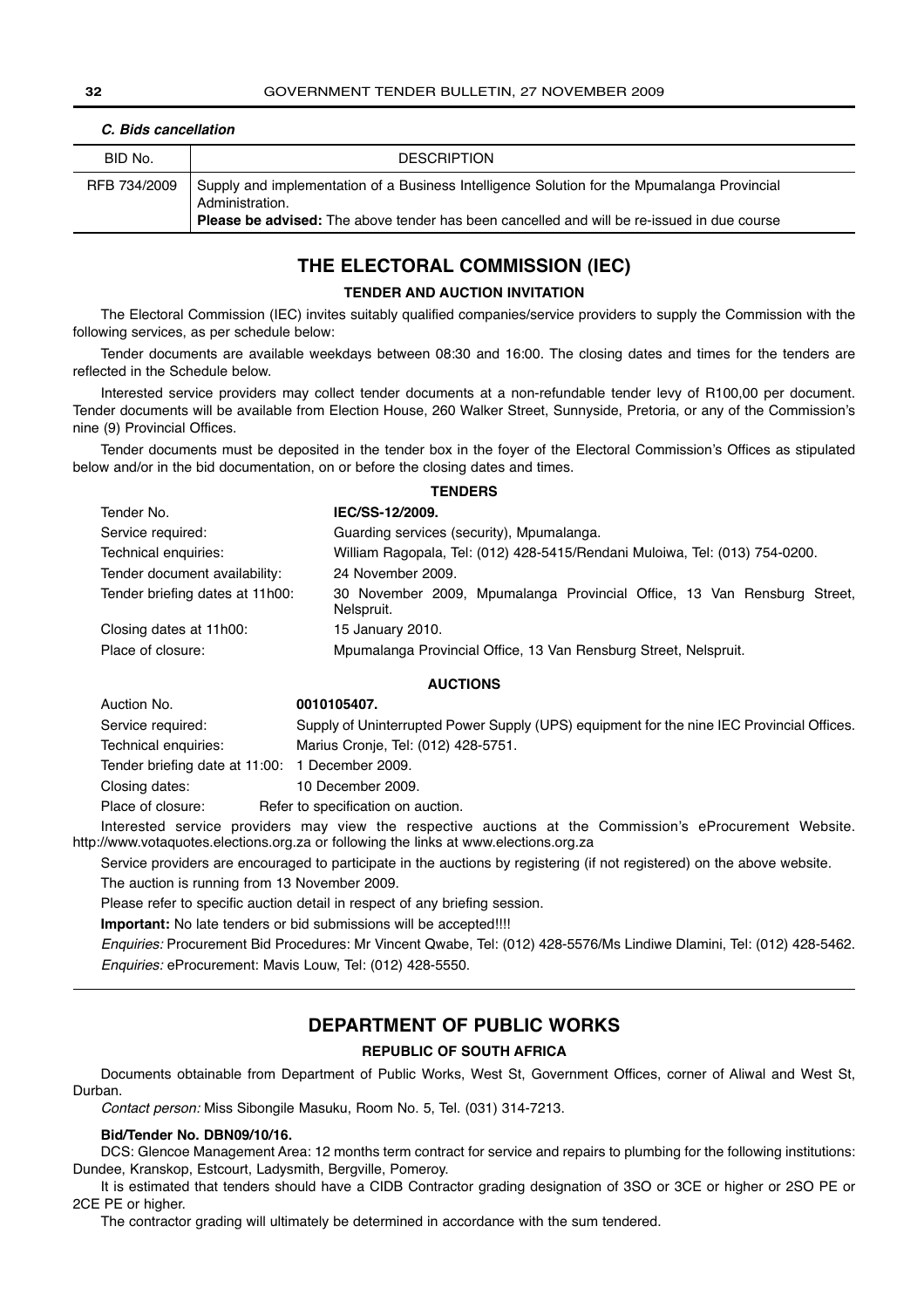This bid/tender will be evaluated in terms of:

The requirements in respect of 80/20 or 90/10 preference point scoring system as reflected in clause F3.11 of the tender data will apply and the points reflected below for preferences will be adjusted accordingly on the pro-rata basis if required.

| Preference:       |           | Price                  |                  |
|-------------------|-----------|------------------------|------------------|
| HDI:              | 07 points | Price:                 | 100%             |
| Woman:            | 02 points | Quality/Functionality: | 0%               |
| Disabled:         | 01 point  |                        |                  |
| Other:            | 0 points  |                        |                  |
| Total must equal: | 10 points | Total must equal:      | 100% (90 points) |

Documents will be sold at a non-refundable deposit of R100,00.

#### **Bid/Tender No. DBN09/10/17**

DCS: Westville Management Area: 12 months term contractor for service and repairs to plumbing for the following institutions: Westville, Umzinto.

It is estimated that tenders should have a CIDB Contractor grading designation of 2SO or 2CE or higher or 1SO PE or 1CE or higher.

The contractor grading will ultimately be determined in accordance with the sum tendered.

This bid/tender will be evaluated in terms of:

The requirements in respect of 80/20 or 90/10 preference point scoring system as reflected in clause F3.11 of the tender data will apply and the points reflected below for preferences will be adjusted accordingly on the pro-rata basis if required.

| Preference:       |           | Price                  |                  |
|-------------------|-----------|------------------------|------------------|
| HDI:              | 07 points | Price:                 | 100%             |
| Woman:            | 02 points | Quality/Functionality: | 0%               |
| Disabled:         | 01 point  |                        |                  |
| Other:            | 0 points  |                        |                  |
| Total must equal: | 10 points | Total must equal:      | 100% (90 points) |

Documents will be sold at a non-refundable deposit of R100,00.

#### **Bid/Tender No. DBN09/10/19**

DCS: Kokstad Management Area: 12 months term contract for service and repairs to plumbing for the following Institutions: Kokstad, Ebongweni C-Max, Kokstad Medium: Matatiele, Umzimkulu, Port Shepstone.

It is estimated that tenders should have a CIDB Contractor grading designation of 3SO or 3CE or higher or 2SO PE OR 2 CE PE or higher.

The contractor grading will ultimately be determined in accordance with the sum tendered.

This bid/tender will be evaluated in terms of:

The requirements in respect of 80/20 or 90/10 preference point scoring system as reflected in clause F3.11 of the tender data will apply and the points reflected below for preferences will be adjusted accordingly on the pro-rata basis if required.

| Preference:       |           | Price                  |                  |  |
|-------------------|-----------|------------------------|------------------|--|
| HDI:              | 07 points | Price:                 | 100%             |  |
| Woman:            | 02 points | Quality/Functionality: | 0%               |  |
| Disabled:         | 01 point  |                        |                  |  |
| Other:            | 0 points  |                        |                  |  |
| Total must equal: | 10 points | Total must equal:      | 100% (90 points) |  |

Documents will be sold at a non-refundable deposit of R100,00.

#### **Bid/Tender No. DBN09/10/20**

DCS: Pietermaritzburg Management Area: 12 months term contract for service and repairs to plumbing for the following institutions: Napierville: Napierville Medium A and B: Ixopo, Sevontein, New Hanover.

It is estimated that tenders should have a CIDB contractor grading designation of 2SO or 2CE or higher or 1SO PE or 1 CE PE or higher.

The contractor grading will ultimately be determined in accordance with the sum tendered.

This bid/tender will be evaluated in terms of:

The requirements in respect of 80/20 or 90/10 preference point scoring system as reflected in clause F3.11 of the tender data will apply and the points reflected below for preferences will be adjusted accordingly on the pro-rata basis if required.

| Preference:       |           | Price                  |                  |
|-------------------|-----------|------------------------|------------------|
| HDI:              | 07 points | Price:                 | 100%             |
| Woman:            | 02 points | Quality/Functionality: | 0%               |
| Disabled:         | 01 point  |                        |                  |
| Other:            | 0 points  |                        |                  |
| Total must equal: | 10 points | Total must equal:      | 100% (90 points) |

Documents will be sold at a non-refundable deposit of R100,00.

Compulsory site meeting: 1 December 2009.

Time: 11:00 am.

Venue: NDPW: Corner of Aliwal (Samora Machel) and West (Dr Prixley Kaseme) Street on the Ground Floor, Board Room.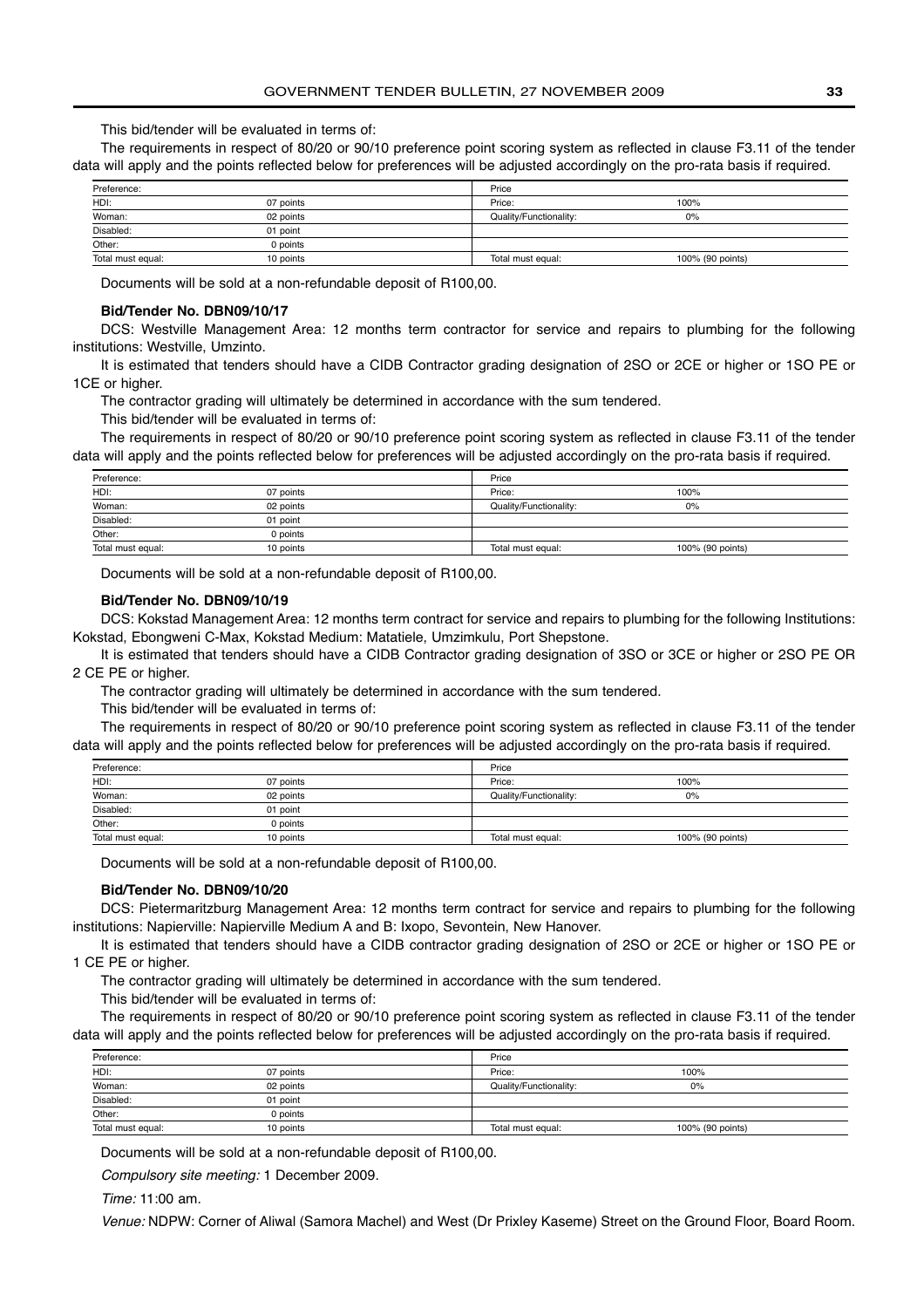Please note: Only contractors who can supply proof of Income Tax Reference number, VAT Registration number, Company Registration, CIDB Registration, Valid Tax Clearance Certificate and certified valid Workmans Compensation Certificate together with the proof of registration. If the said certificate are not attached, the tender will be regarded as invalid.

#### **Bid/Tender No. DBN09/10/18**

DCS: Kokstad Management Area: 12 months term contract: Pest control to the following institutions: Kokstad: Ebongweni C—Max: Kokstad Medium: Matatiele, Umzimkulu, Port Shepstone.

The contractor grading will ultimately be determined in accordance with the sum tendered.

This bid/tender will be evaluated in terms of:

The requirements in respect of 80/20 or 90/10 preference point scoring system as reflected in clause F3.11 of the tender data will apply and the points reflected below for preferences will be adjusted accordingly on the pro-rata basis if required.

| Preference:       |           | Price                  |                  |
|-------------------|-----------|------------------------|------------------|
| HDI:              | 07 points | Price:                 | 100%             |
| Woman:            | 02 points | Quality/Functionality: | 0%               |
| Disabled:         | 01 point  |                        |                  |
| Other:            | 0 points  |                        |                  |
| Total must equal: | 10 points | Total must equal:      | 100% (90 points) |

Documents will be sold at a non-refundable deposit of R100,00.

#### Closing date: **9 December 2009.**

#### Business hours: **08h00–12h00 and 13:30–15h00.**

**Please note:** Only contractors who can supply proof of Income Tax Reference number, VAT Registration number, Company Registration, Valid Tax Clearance Certificate, a certificate of Registration with the Department of Agriculture, together with the proof of registration need apply. If the said certificates are not attached, the tender will be regarded as invalid.

Please be advised that only cash or bank-guaranteed cheques will be accepted when purchasing tender documents.

## **SERVICES SETA**

#### **CALLING TO TENDER FOR THE ESTABLISHMENT OF A NATIONAL OR REGIONAL TRAINING PROVIDER ACCREDITATION SERVICES FOR SERVICES SETA TRAINING PROVIDERS**

The Services SETA invites interested national or regional service providers (excluding training providers) to tender for "The establishment of a National/Regional Training Provider Accreditation Services for current and potential training providers".

#### **DELIVERABLES:**

- To capacitate providers from the beginning to the end, as far as the process of becoming an accredited training provider as concerned.
- Must be able to provide a "one-stop-shop" for all providers in the region and surrounding areas in terms of information sharing, support and assistance, in order to become accredited.
- Must form close ties with the Services SETA ISOE (Institute of Sectoral and Occupational Excellence).
- Must have a national or regional infrastructure or support mechanism to be able to reach ALL providers in the designated region and surrounding areas.
- Provide customer service to the various Services SETA "potential" and current providers.
- Supply statistical evidence on the performance of the various regional offices.
- Conduct various capacitation and CPD workshops nationally/regionally in each region.
- Recommend changes to the Services SETA as far as current policies and procedural mechanisms are concerned.
- Assist providers with the process of accreditation, requirements for accreditation, programme alignment, extension of scope and learner data upload.

#### **Please note:**

All tender submissions must quote the Reference No. **PROC T115** and be hand delivered before 11h00, 18 December 2009 to the tender box at 15 Sherborne Road, Parktown, Johannesburg, or posted to P.O. Box 3322, Houghton, 2041. For attention: Procurement Manager: Jabulani Kunene.

- The standard 90/10 preference points system will apply for an amount above R500 000 in terms of the Preferential Policy Framework Act (PPPFA) 2000. The prices quoted in the proposal should be VAT inclusive.
- Bid application forms and tender scope documents are available on the Services SETA website under latest updates/tender. Please refer to page 6 and 7 of the tender scope document (Proc T115) for the cost and pricing structure.
- Application forms should be completed in full and should include a valid Tax Clearance Certificate.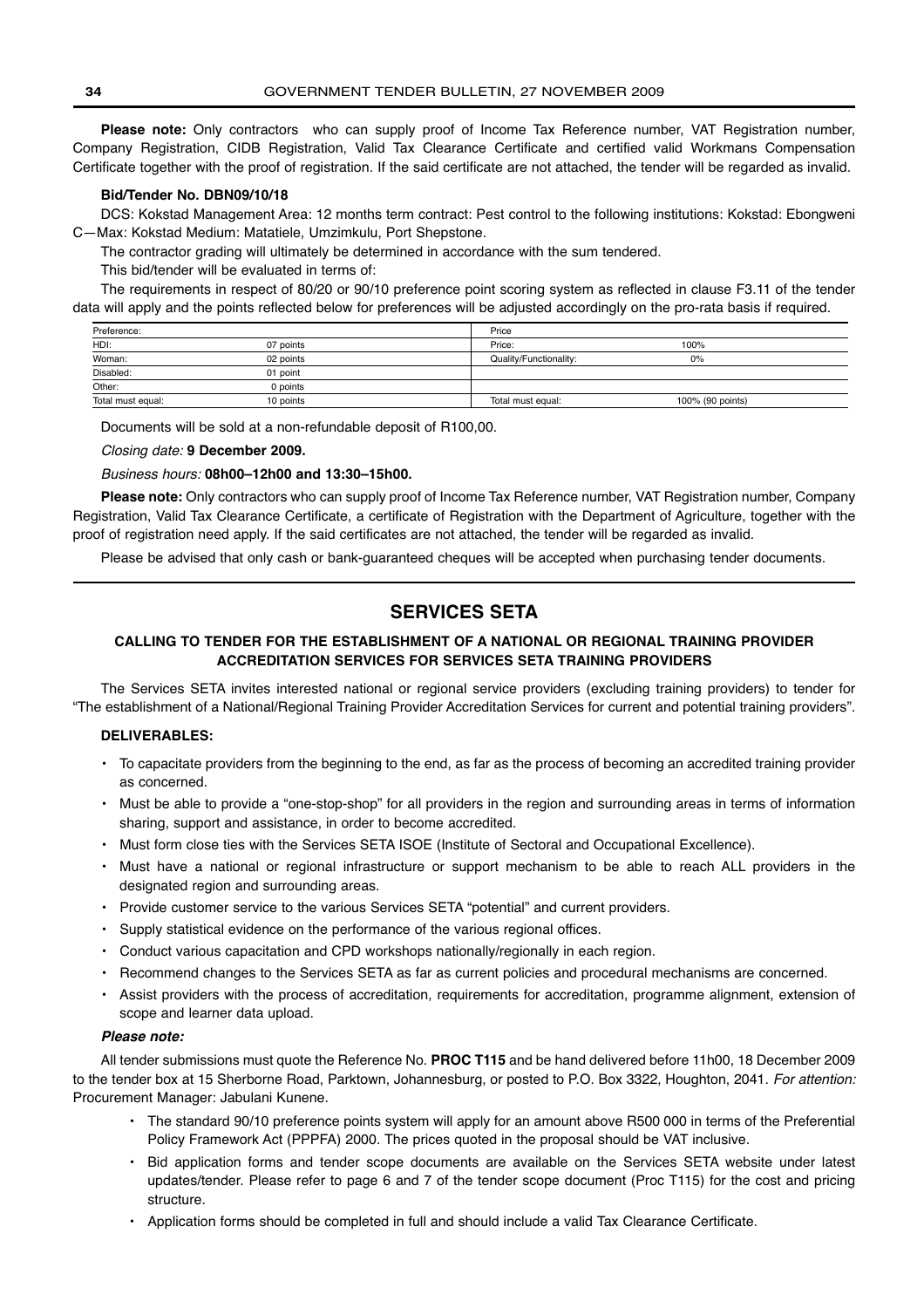- The Services SETA reserves the right to cancel this tender at any time and for whatever reason deemed necessary.
- The Services SETA cannot be held responsible for proposals received after the closing date whether via post or hand delivered.
- E-mailed or faxed bid proposals are not acceptable.

For more information, please contact: Paul Dhlamini, Tel: (011) 276-9600 or by E-mail: pauld@serviceseta.org.za

Customer Care Hotline: 086 110 1148/customercare@serviceseta.org.za/www.serviceseta.org.za

## **DEPARTMENT OF HEALTH**

#### **STANGER HOSPITAL**

#### **BIDS ARE INVITED FOR THE UNDERMENTIONED REQUIREMENTS OF THE PROVINCIAL ADMINISTRATION OF KWAZULU-NATAL**

- (i) Bids must be on the official bid form, which shall be completed in all respects, and all the information must be supplied as stipulated in the bid document.
- (ii) Bids must be submitted in a sealed envelope.
- (iii) Separate envelopes must be used for each bid.
- (iv) The envelope must be addressed to the Department of Health: Stanger Hospital, Private Bag X10609, Stanger, 4450, together with the bid number and closing date.
- (v) The name and address of the quoting contractor must be endorsed on the back of the envelope.
- (vi) All Department of Health contracts awarded are subject to appeals being timeously lodged (if any) and letters of acceptance being issued.
- (vii) The department is not obliged to accept the lowest bid.
- (viii) Bid documents to be collected, no fax or e-mailing from the Department of Health: Stanger Hospital, corner of King Shaka and Patterson Street, Stanger. Tel: (032) 437-6000, Fax: (032) 551-2479.

| SUPPLY:           | Eye sundries.                            |
|-------------------|------------------------------------------|
| Quotation number: | ZNB 71/09-10.                            |
| Closing date      | 2009-11-30.                              |
| Closing time:     | 11:00.                                   |
| Contact person:   | Mr T. Ganasan, Telephone (032) 437-6204. |
| Enguiries:        | Mrs M. Venter, Telephone (032) 437-6259. |
|                   |                                          |

## **THE ROAD ACCIDENT FUND (RAF)**

#### **SERVICE PROVIDER FOR BUILDING MAINTENANCE**

#### **(REF. No. RAF/HO/000124)**

#### **INVITATION TO SERVICE PROVIDERS TO PROVIDE BUILDING MAINTENANCE SERVICES TO THE RAF**

The Road Accident Fund (RAF) is a statutory body that, in terms of the provisions of the Road Accident Fund Act, 1996 (Act 56 of 1996), exists to provide cover to all persons within the borders of South Africa for loss or damage resulting from death or bodily injury caused by the negligent driving of motor vehicles within the borders of the country. The RAF has branches in Cape Town, Durban, East London, Johannesburg and Pretoria where it's Head Office is also located. The RAF also has satellite offices in Nelspruit, Polokwane, Welkom, Port Elizabeth, Newcastle, Tzaneen, Lichtenburg, Bloemfontein and Kimberley.

#### **The RAF wishes to appoint a service provider to provide building maintenance services at the RAF's Head Office situated in Pretoria (38 Ida Street, Menlo Park, Pretoria).**

#### Closing date: **11 December 2009 at 11h00**.

The tender document will be available on the RAF website at www.raf.co.za under documents and publications as well as at our Head Office (38 Ida Street, Menlo Park, Pretoria) on 27 November 2009.

Further information regarding details of the tender can be requested via e-mail from Ms Dolly Makwakwa at dollym2@raf.co.za

No telephonic queries will be accepted.

The RAF is committed to affirmative procurement consistent with the South African Constitution, the Preferential Procurement Policy Framework Act, 2000, and the Procurement Policy of the RAF. Preference will be given to individuals and such companies, owned or controlled by individuals from previously disadvantaged categories of South Africa.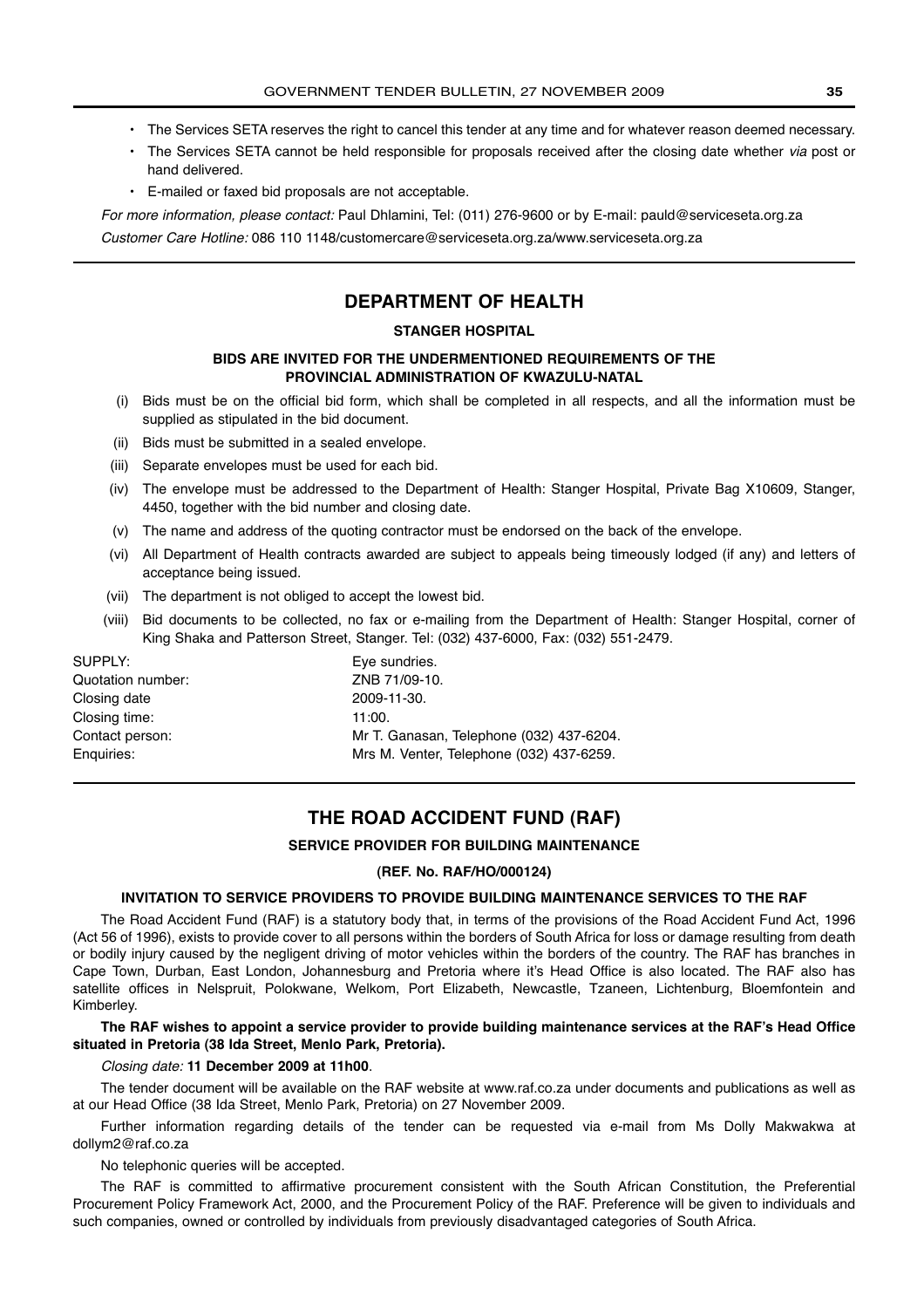## **AUTOMOTIVE INDUSTRY DEVELOPMENT CENTRE (AIDC)**

#### **INVITATION TO BID**

You are hereby invited to bid for requirements of automotive industry development Centre for Human Resources and employee relations services.

**Bid No. SBD1**

Closing date: 18 December 2009.

Closing time: 11:00.

Description:

#### **SCOPE OF SERVICES TO BE PROVIDED BY THE SERVICE PROVIDER**

#### 1. **Human Resources**

- 1.1 Mentorship of human resources staff up to and including Manager, Human Resources regarding the following:
- Management of Department, Management Committee Obligations, Labour Relations, Risk Management, Counselling, Management of Projects, Employment Equity, Recruitment, Exit Interviews, Performance Management, Remuneration/Surveys, Payroll Management, Job Evaluation, ICD Compliance, Statistics, Staff Induction, Staff Probation, Training, HR Administration, Policies and Procedures, ATR and WSP Reporting, HR/Finance Reconciliations, EMP201 SARS Returns, Pension Fund Contribution schedules and payments, UIF Submissions/Declarations, VIP SOPs.

1.2 Management of Human Resources projects with up to 15 team members.

1.3. Any individuals providing these services must have minimum of 12 months working experience at management level in the Automotive Sector.

#### 2. **Employee Relations Services**

- referrals of disputes to the CCMA;
- representation at disciplinary proceedings, CCMA arbitrations and the Labour Court
- drafting review applications;
- drafting condonation applications;
- certifying and enforcing arbitration awards and executing judgments;
- advising generally on employment disputes;
- drafting contracts of employment
- drafting disciplinary codes and procedures;
- advising on internal grievance and disciplinary processes;
- advising on legislative amendments; and
- training of human resources and industrial relations personnel.
- 3. Services to be performed on site at Automotive Supplier Park, Helium Road, Rosslyn.
- 4. An hourly rate that includes travel costs to and from the site must be tendered for as follows:
- 01 January 2009—31 March 2011 (separate rates for HR and ER Services).
- 01 April 2011—31 March 2013 (separate rates for HR and ER Services).
- Up to 160 hours availability of service monthly.

The successful bidder will be required to fill in and sign a written contact form (SBD 7) (available at aidc.co.za or svandermerwe@aidc.co.za

Bid documents must be deposited in the bid box situated at Finance Department, Automotive Supplier Park, Central Hub Building, AIDC, 30 Helium Road, Rosslyn Ext. 2, Pretoria.

The bid box is generally open between 08:00—16:30, Mondays to Fridays.

No late bid will be accepted.

All bids must be submitted on the official forms (not to be re-typed) (available at aidc.co.za or svandermerwe@aidc.co.za) This bid is subject to the general conditions of contract (GCC and, if applicable, any other special conditions of contract).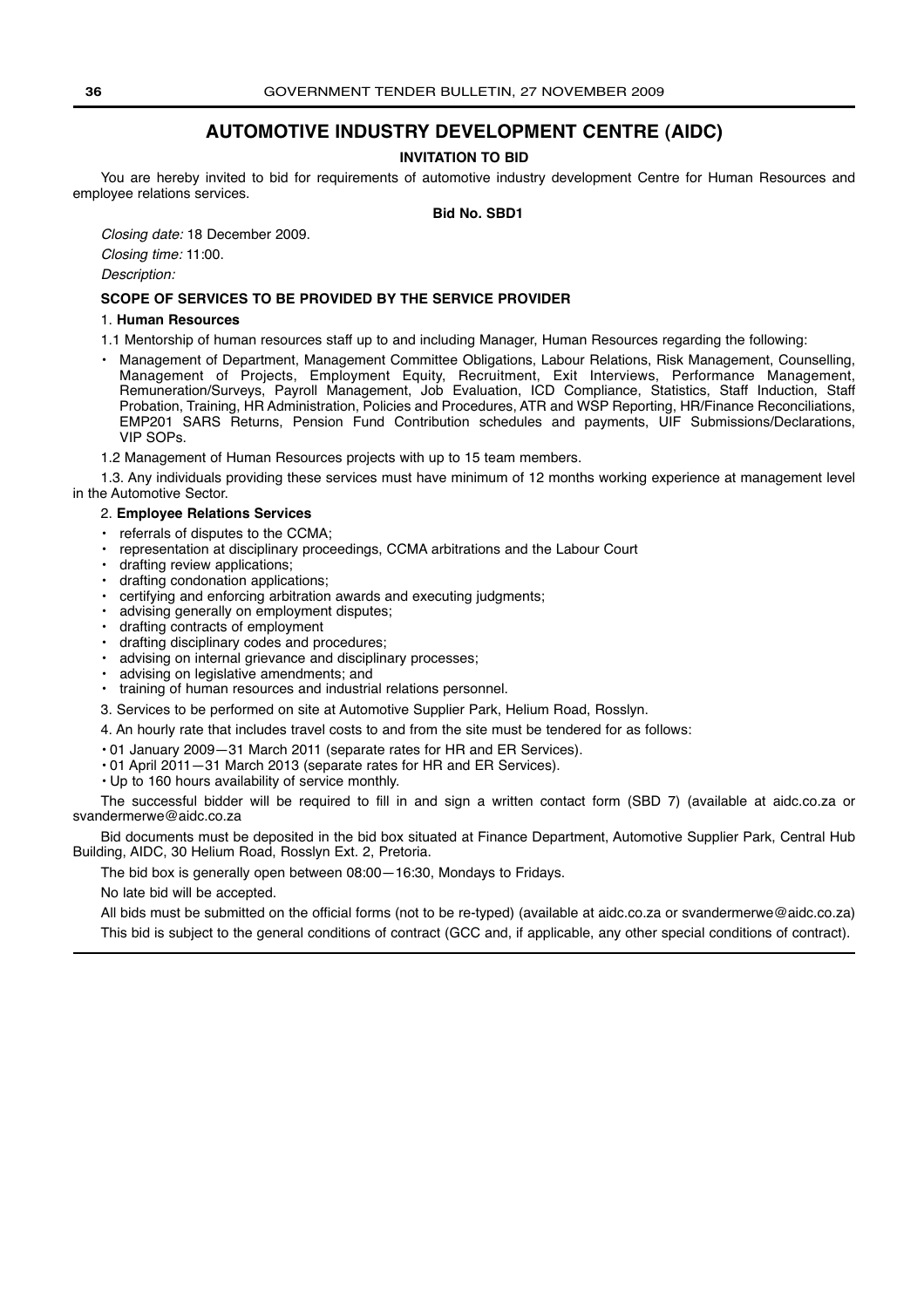## <span id="page-36-0"></span>**B. RESULTS OF TENDER INVITATIONS**

**Notices are not sent to unsuccessful tenderers, but particulars of successful tenderers are published hereunder for general information:**

#### **SUPPLIES**

#### **PROVINCE OF KWAZULU-NATAL: DEPARTMENT OF HEALTH: SISONKE HEALTH DISTRICT**

| QUOTATION<br>No. | <b>DESCRIPTION</b>                                                                           | <b>CLOSING DATE</b> | <b>WINNING</b><br><b>BIDDER</b> | <b>TOTAL</b><br><b>PRICE</b> | <b>POINTS</b><br><b>CLAIMED</b> |
|------------------|----------------------------------------------------------------------------------------------|---------------------|---------------------------------|------------------------------|---------------------------------|
| Zng 251/2009/10  | 400 x walking sticks<br>46 walking frames<br>300 elbow crutches<br>10 auxillary crutches     | 2009-10-09          | <b>Royal Medical</b>            | R51 744.60                   | 87.50                           |
| Zng 260/2009/10  | 2000 flouridated toothpaste<br>100 ml and 5 000 toothbrushes<br>(junior size up to 10 years) | 2009-10-16          | Atoz Trading                    | R24 255.00                   | 87.50                           |

#### **PROVINCIAL ADMINISTRATION: WESTERN CAPE**

| <b>TENDER</b><br>No.                      | <b>DESCRIPTION</b>                                                                                                                                                                                                                                                                         | <b>SUCCESSFUL</b><br><b>TENDERER</b>                                                                                                 | CONTRACT<br>VALUE                            | <b>TERM OF</b><br><b>CONTRACT</b>                                                                                                                   | <b>PREFERENCE</b><br>POINTS CLAIMED                                                                                                                 |
|-------------------------------------------|--------------------------------------------------------------------------------------------------------------------------------------------------------------------------------------------------------------------------------------------------------------------------------------------|--------------------------------------------------------------------------------------------------------------------------------------|----------------------------------------------|-----------------------------------------------------------------------------------------------------------------------------------------------------|-----------------------------------------------------------------------------------------------------------------------------------------------------|
| <b>B/WCED: 1131</b>                       | 1. Bid: B/WCED 1131/09:<br>Service: Supply and delivery school<br>furniture to schools in the WCED over a<br>period of three years commencing<br>1 November 2009 to 31 October 2012                                                                                                        | 1. Service Products<br>2. Stalph 255<br>trading as<br>Furnitech<br>3. Tedien Reboni<br>Joint Venture                                 | Awarded per<br>item as<br>indicated<br>below | 1 November<br>2009 to<br>31 October<br>2012                                                                                                         | Claimed<br>per item                                                                                                                                 |
| <b>BIDDER</b>                             | <b>ITEMS</b>                                                                                                                                                                                                                                                                               | <b>PRICE</b>                                                                                                                         |                                              |                                                                                                                                                     |                                                                                                                                                     |
|                                           |                                                                                                                                                                                                                                                                                            |                                                                                                                                      | YEAR <sub>1</sub>                            | YEAR <sub>2</sub>                                                                                                                                   | YEAR <sub>3</sub>                                                                                                                                   |
| Stalph 255 CC.<br>trading as<br>Furnitech | Kindergarten chair<br>Stackable single primary chair<br>High back office chair<br>Typist chair<br>Typist desk with 2 drawers<br>Steel filing cabinet<br>Library chair<br>Assembly hall chair<br>Visitors chair<br>Double combination desk (Primary)<br>Single combination desk (Secondary) | R64.28<br>R81,76<br>R676,45<br>R439.75<br>R1 089,55<br>R1 545,84<br>R86,40<br>R98,33<br>R402,16<br>R415,90<br>R289,24                |                                              | R69.10<br>R87,89<br>R727,18<br>R472,73<br>R1 171,27<br>R1 661,75<br>R92,88<br>R105,70<br>R432,33<br>R447,09<br>R310,93                              | R74.28<br>R94,49<br>R781,72<br>R508,19<br>R1 259,12<br>R1 786,41<br>R99,85<br>R113,63<br>R464,75<br>R480,63<br>R334,25                              |
| Service products                          | Kindergarten table<br>Senior primary table<br>Secondary chair<br>Secondary table<br>Laboratory chairs<br>Laboratory table<br>Principal desk with 6 drawers<br>Principal cupboards<br>Teachers chair<br>Teachers desk with 2 drawers<br>Teachers cupboard<br>Library table<br>Trapezium     | R172,51<br>R268,52<br>R81,84<br>R181,98<br>R83,25<br>R934,80<br>R2 030,11<br>R290,07<br>R1 223,62<br>R1 638,63<br>R809,17<br>R296,06 |                                              | R183,58<br>R286,36<br>R85,57<br>R193.80<br>R89,37<br>R1 004,12<br>R2 140,03<br>R3 312,62<br>R310,55<br>R1 284,31<br>R1 726,86<br>R842,70<br>R316,10 | R198,52<br>R310,44<br>R93,68<br>R209.76<br>R97,63<br>R1 097,69<br>R2 289,66<br>R3 575,48<br>R338,20<br>R1 366,24<br>R1 846,41<br>R887,96<br>R343,16 |
| Tedjen Reboni<br>Joint Venuture           | Principal cupboards                                                                                                                                                                                                                                                                        | R3 066,16                                                                                                                            |                                              |                                                                                                                                                     |                                                                                                                                                     |

| <b>TENDER</b>       | <b>DESCRIPTION</b>                                                                                                                                                                                                                                                                                                                                                              | <b>SUCCESSFUL</b>               | <b>CONTRACT</b> | TERM OF                                       | <b>PREFERENCE</b> |
|---------------------|---------------------------------------------------------------------------------------------------------------------------------------------------------------------------------------------------------------------------------------------------------------------------------------------------------------------------------------------------------------------------------|---------------------------------|-----------------|-----------------------------------------------|-------------------|
| No.                 |                                                                                                                                                                                                                                                                                                                                                                                 | <b>TENDERER</b>                 | <b>VALUE</b>    | <b>CONTRACT</b>                               | POINTS CLAIMED    |
| <b>B/WCED: 1104</b> | Bid: <b>B/WCED 1104:</b><br>Service: Supply 2 400 Afrikaans lever<br>arch files, print 2 400 per kid Afrikaans<br>IP & FP work schedules and teacher's<br>guides, collate printed WS material into<br>lever arch files & shrinkwrap with<br>accompanying teacher's guides and<br>deliver to identified Western Cape<br>Education Department<br>(WCED)<br><b>Primary Schools</b> | Distinctive Books &<br>Printing | R572 696,00     | 12 November<br>2009 to 29<br>December<br>2010 | 97.00             |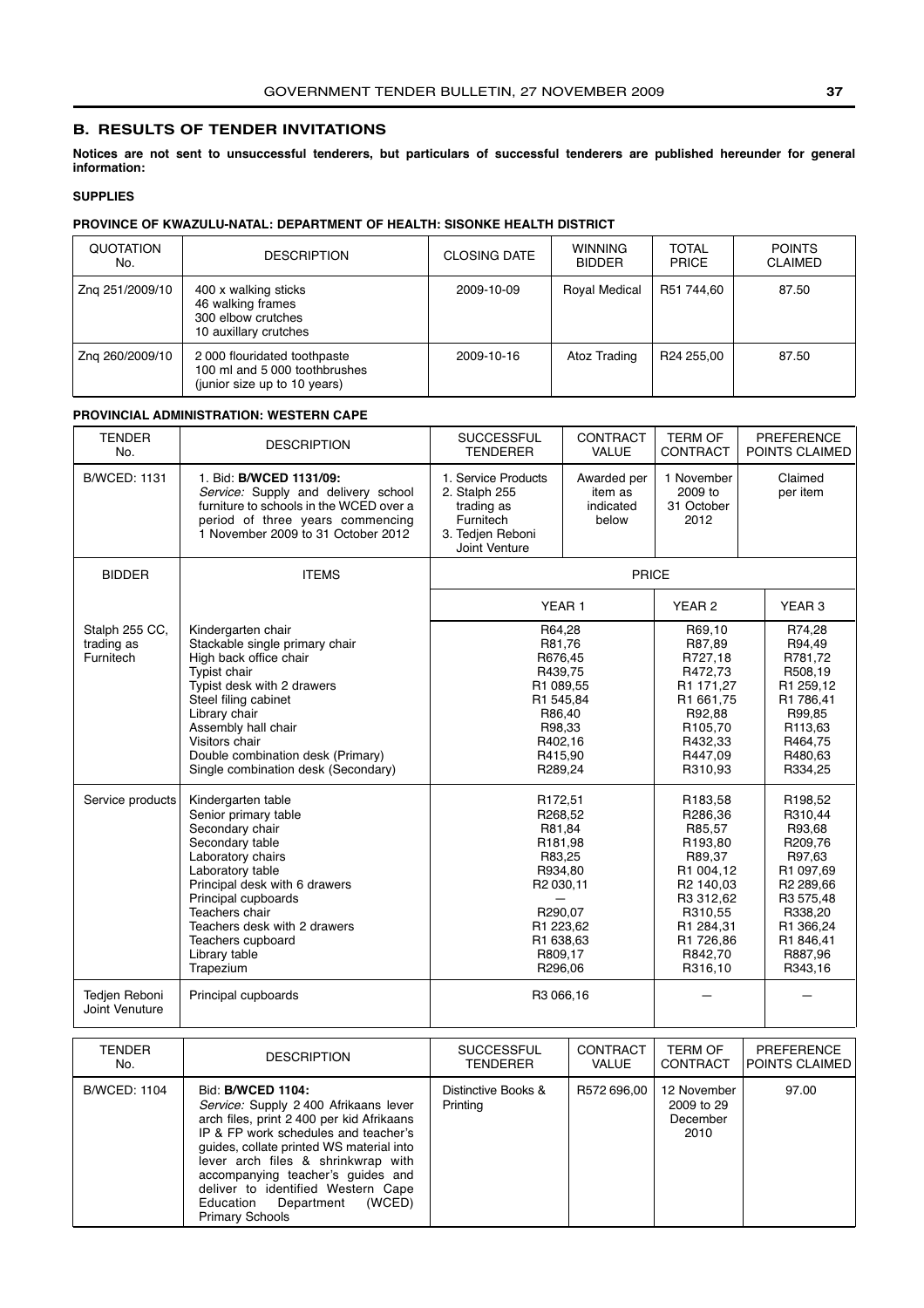### **DEPARTMENT OF CORRECTIONAL SERVICES**

| BID No.   | ITEM No. | <b>SUCCESSFUL</b><br><b>BIDDER</b> | <b>PRICE</b> | <b>BRAND</b>       | *BASIS OF<br><b>DELIVERY</b> | PREFERENCE<br><b>CLAIMED</b>                                                      |
|-----------|----------|------------------------------------|--------------|--------------------|------------------------------|-----------------------------------------------------------------------------------|
| HK 3/2009 | $1-6$    | <b>Butsana Textile Services</b>    | R667 382,00  | Coats South Africa | Е                            | HDI's: 100%<br>Promotion of small<br>businesses: 0<br>Local manu-<br>facturing: 2 |

#### **B. RESULTS OF TENDER INVITATIONS**

**Notices are not sent to unsuccessful tenderers, but particulars of successful tenderers are published hereunder for general information:**

#### **SUPPLIES**

#### **PROVINCE OF KWAZULU-NATAL: DEPARTMENT OF HEALTH: AMAJUBA DISTRICT**

| BID No.   | <b>DESCRIPTION</b> | <b>COMPANY AWARDED</b> |
|-----------|--------------------|------------------------|
| 080/09/10 | Hearing aids       | Audimedi Hi-Tec CC     |

#### **GAUTENG SHARED SERVICE CENTRE**

| TENDER No.     | <b>DESCRIPTION</b>                                                                                               | SUCCESSFUL BIDDER          | <b>TOTAL BID PRICE</b> |
|----------------|------------------------------------------------------------------------------------------------------------------|----------------------------|------------------------|
| GT/GDE/23/2009 | Supply and delivery of first aid kits and training of<br>Foundation Educators for the Department of<br>Education | Nhlambetho Health Services | R1 173 847,50          |

Imbumba House, 75 Fox Street, Johanneburg; Private Bag X112, Marshalltown, 2107.

#### **PROVINCE OF KWAZULU-NATAL: DEPARTMENT OF HEALTH: STANGER HOSPITAL**

| QUOTATION No. | <b>SUPPLY</b>                                       | <b>CONTRACTOR</b>                                         |
|---------------|-----------------------------------------------------|-----------------------------------------------------------|
| ZNB 3/09-10   | Heat sealing machine                                | Healthware CC                                             |
| ZNB 41/09-10  | Supply of porters wheelchair                        | <b>Thokomala Mobility Services</b>                        |
| ZNB 42/09-10  | Scavenger system                                    | Holey Investments                                         |
| ZNB 46/09-10  | Disposable humidifier with water, 340 ml            | <b>Thebe Medical</b>                                      |
| ZNB 48/09-10  | Daily wipes                                         | Logan Medical & Surgical                                  |
| ZNB 54/09-10  | Adult O2 mask, variable % single adjustable venturi | <b>Thebe Medical</b>                                      |
| ZNB 55/09-10  | Surgical instruments                                | Tecmed                                                    |
| ZNB 58/09-10  | Mutton, beef and processed meat                     | Siza Nkosi Co-op                                          |
| ZNB 59/09-10  | Frozen fish                                         | Labomama Co-op                                            |
| ZNB 60/09-10  | Groceries                                           | <b>Gadwell Trading Enterprise</b>                         |
| ZNB 65/09-10  | Maintenance material                                | PPM Air-conditioning and Refrigeration<br><b>Services</b> |

#### **PROVINCE OF KWAZULU-NATAL: DEPARTMENT OF HEALTH: ORTHOPAEDIC SERVICES**

| QUOTATION No.                                  | <b>SUPPLY</b>                                | <b>CONTRACTOR</b>        |
|------------------------------------------------|----------------------------------------------|--------------------------|
|                                                | ZNQ 220 of 2009/10 Modular single axis knee  | Orthomed                 |
|                                                | ZNQ 225 of 2009/10   5/16 A.K. Caliper sides | <b>Ferron Engineers</b>  |
| ZNQ 214 of 2009/10 $\vert$ Cane walking sticks |                                              | Royal Medical & Surgical |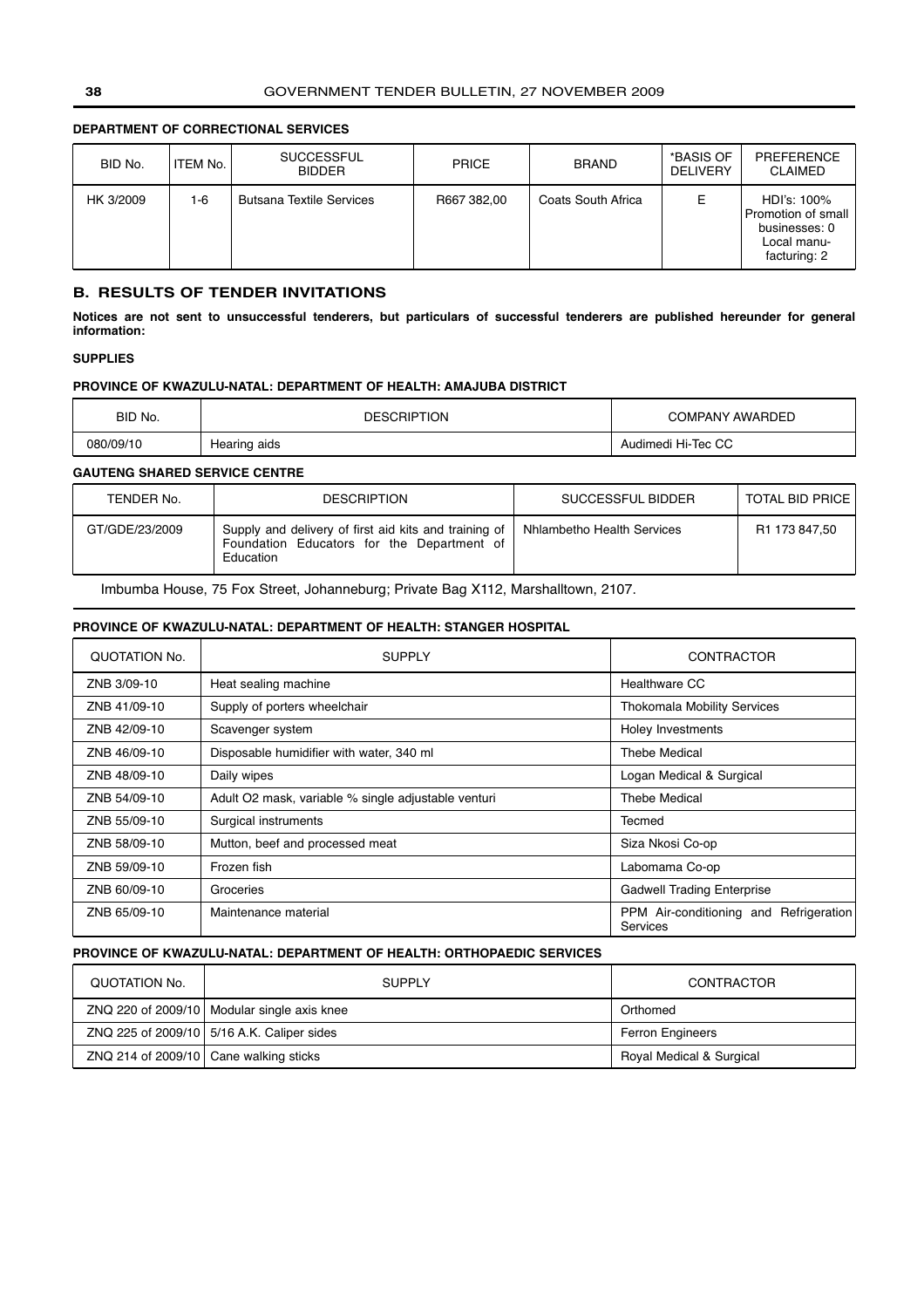#### <span id="page-38-0"></span>**B. RESULTS OF TENDER INVITATIONS**

**Notices are not sent to unsuccessful tenderers, but particulars of successful tenderers are published hereunder for general information:**

## **SERVICES**

#### **DEPARTMENT OF HUMAN SETTLEMENTS (HOUSING)**

| TENDER No. | <b>DESCRIPTION</b>                                                                                                            | BID AWARDED TO           | <b>PRICE</b> |
|------------|-------------------------------------------------------------------------------------------------------------------------------|--------------------------|--------------|
| VA49/400   | To appoint a service provider for the printing of the<br>national housing code, 2009, and the development<br>of compact disks | KR Litho Lesedi Litho CC | R512 134.74  |

#### **DEPARTMENT OF COOPERATIVE GOVERNANCE AND TRADITIONAL AFFAIRS**

| TENDER No.       | <b>DESCRIPTION</b>                                                                                                                                                                                                            | SUCCESSFUL BIDDER                                                     | CONTRACT<br><b>AMOUNT</b>                 |
|------------------|-------------------------------------------------------------------------------------------------------------------------------------------------------------------------------------------------------------------------------|-----------------------------------------------------------------------|-------------------------------------------|
| DPLG (T) 04/2009 | Appointment of a service provider to provide<br>training on the rollout of the framework for an<br>integrated Local Government response to HIV and<br>AIDS in the Eastern Cape, Mpumalanga and Free<br><b>State Provinces</b> | • Contralit CC<br>• Vantage Training CC.<br>• Jub Consulting Services | R650 277.00<br>R649 264.00<br>R649 879.80 |

## **C. TENDER INVITATIONS FINALISED**

**The following tenders have been finalised recently but only the reference numbers are published. Results will be furnished on written request:**

766-2009/2010 768-2009/2010 769-2009/2010

#### **D. TENDER INVITATIONS CANCELLED**

NT 003/09—Appointment of a service provider for the supply and delivery of refreshments and kitchen cleaning products to National Treasury for a period of two (2) years. SANAS/2009/RFP-ROS/0101

VA49/336

ZNQ 099/DC28/09-10

GT/GDSD/21/2009—Supply and installation of furniture

KZNB 2P/2009—Appointment of a marketing agency to produce branded materials for the KwaZulu-Natal Provincial 2010 Office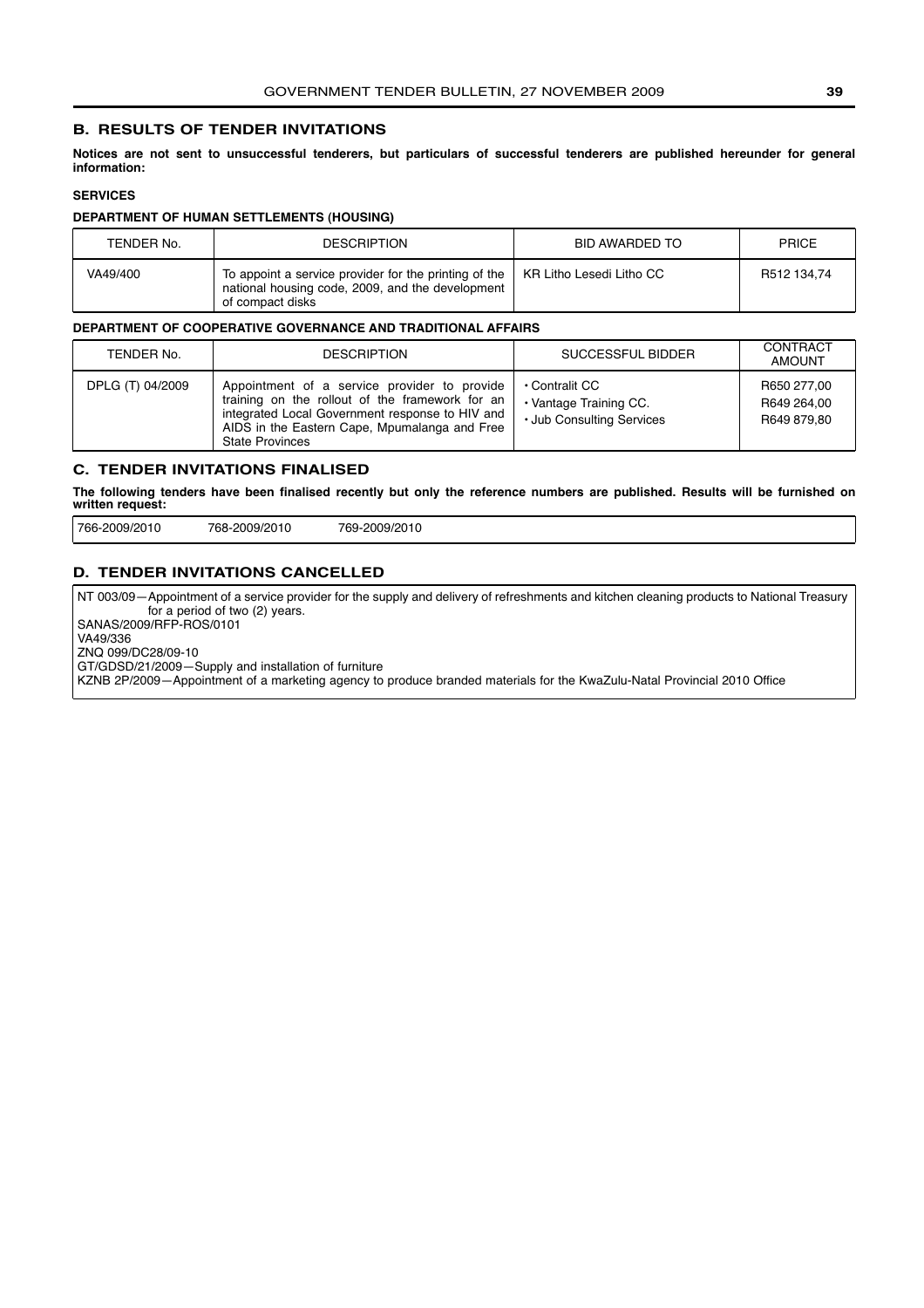**Bidders are invited to** direct tender enquiries regarding the award of Bids to the relevant department/organisation that issued the Bid. See the address list (Annexure 1 of the Government **Tender Bulletin)** for the relevant information

Any complaints on the **State Bidding system** can be lodged with the **Public Protector,** Mr Mabedla Lawrence Mushwana, at the following address: Private Bag X677, Pretoria, 0001. Tel: (012) 366-7000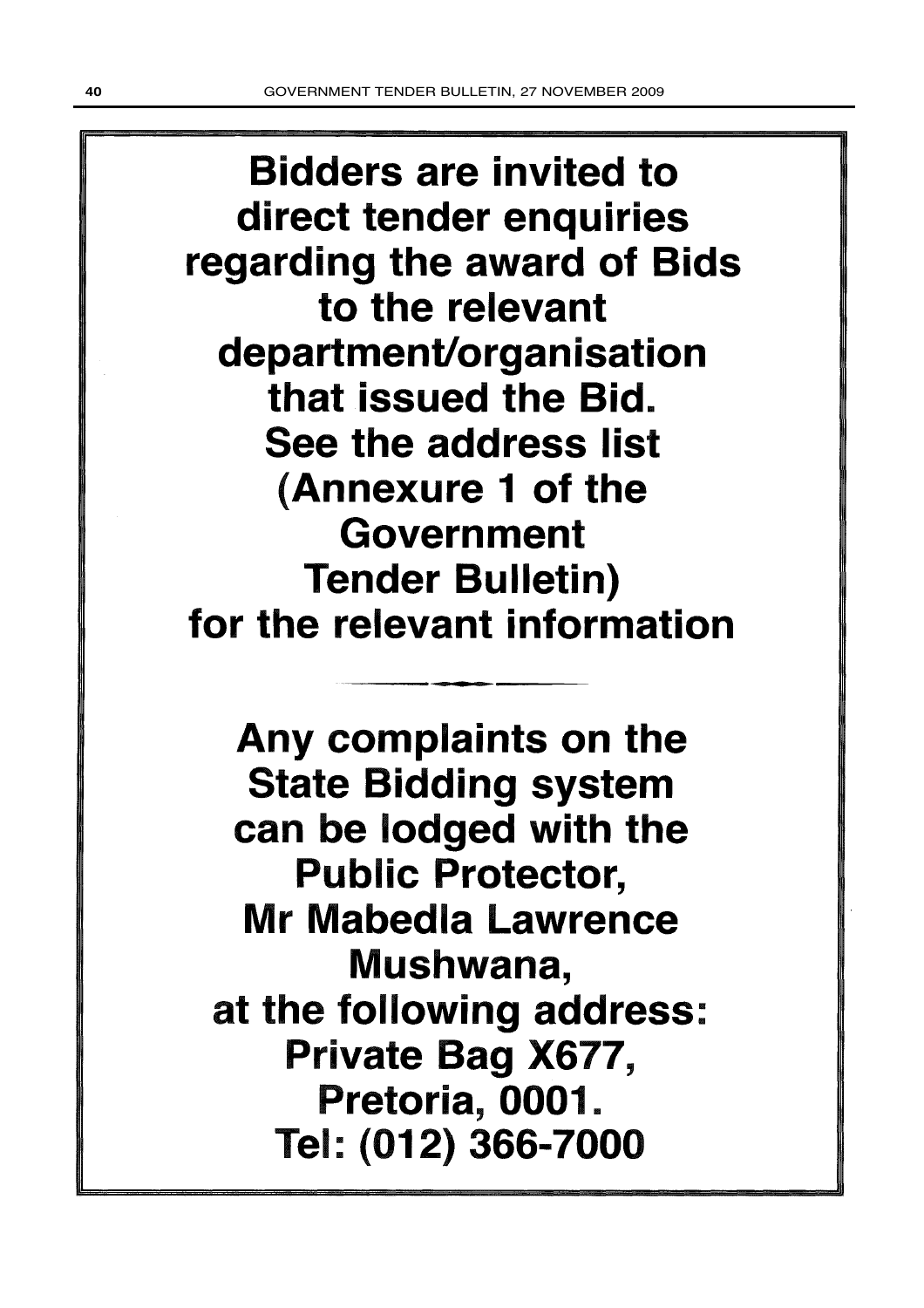## **ANNEXURE 1**

### ADDRESS LIST

<span id="page-40-0"></span>**1** National Treasury: Contract Management: **For collection of bid documents:** The Chief Director: Contract Management, Tender Information Centre, 240 Vermeulen Street, (Ground Floor), behind ABSA Bank (corner Andries and Vermeulen Streets), Pretoria. **Enquiries:** Tel.: (012) 315-5858 or 315-5732; Fax: (012) 315-5734. **Closing address of bids:** The Chief Director: Contract Management, Tender Information Centre, 240 Vermeulen Street (Ground Floor), behind ABSA Bank (corner Andries and Vermeulen Streets), Pretoria. **Postal address:** Private Bag X115, Pretoria, 0001. **Office hours:** 07:30-16:00 (Monday to Friday). Tender box accessible 24 hours.

- **2** The Director-General: Public Works (Head Office), Private Bag X65, Pretoria, 0001 or Room D102, Public Works House (Old TPA Building), corner of Church and Bosman Streets, Pretoria. (Entrance: Church Street). **Office hours:** 07:30–12:45 and 13:30–15:00 Mondays to Fridays **Enquiries:** Mr R. Tshokwe/Ms P. Odendaal/Ms P. Mkansi Tel: (012) 337-2054/2179/3231
- **3** Department of Public Works (Cape Town), Room 942, Ninth Floor, Lower Heerengracht, Customs Building, Foreshore, Cape Town, or Private Bag X9027, Cape Town, 8000; or deposited in the tender box in the main entrance, Ground Floor, Lower Heerengracht, Customs Building, Cape Town.

**Office hours:** 07:30–12:45 and 13:30–15:30 Mondays to Fridays **Enquiries:** Miss Mouton/Ms Ndamane Tel. (021) 402-2076/7, Fax (021) 419-6086 E-mail:riana.mouton@dpw.gov.za

**4** Department of Public Works (Durban), Room 8, West Street, Government Offices, corner of Aliwal and West Streets, Durban, or Private Bag X54315, Durban, 4000; or deposited in the tender box (Box No. 76) at Room 8, Ground Floor, West Street, Government Offices, corner of Aliwal and West Streets, Durban.

| <b>Enguiries:</b> | Miss C. Noble (Room 11)                        | Office hours: | 08:00-12:00 and 13:30-15:00 |
|-------------------|------------------------------------------------|---------------|-----------------------------|
|                   | Tel. (031) 332-1211 x 2160, Fax (031) 332-5485 |               | Mondavs to Fridavs          |
|                   | C. Maiozi                                      |               |                             |
|                   | Tel. (031) 332-1211 x 2074, Fax (031) 332-5485 |               |                             |

- **5** Department of Public Works (Bloemfontein), Rooms 410, 411, 412, 413, 416, 417 and 418, Fourth Floor, Civilia Building, 14 Elizabeth Street, Bloemfontein, or Private Bag X20605, Bloemfontein, 9300; or deposited in the tender box at the main entrance, Ground Floor, Civilia Building, 14 Elizabeth Street, Bloemfontein. **Office hours:** 07:30–12:45 and 13:30–15:30 **Enquiries:** D. J. van Niekerk/Mr T. Monste/Mr S. Nzuza/
	- Mondays to Fridays Ms C. Mgijima Tel. (051) 400-8742/8754/8743/8745 Fax (051) 400-8872
- **6** National Department of Public Works, Johannesburg Regional Office, 78 De Korte Street, corner of De Korte and De Beer Streets, Private Bag X3, Braamfontein; bids/tenders to be deposited in the tender/bid box at the main entrance at the Ground Floor at 78 De Korte Street, Braamfontein.

| <b>Enguiries:</b> | Mr L. M. Mokone                          | <b>Office hours:</b> | 07:30-16:00        |  |
|-------------------|------------------------------------------|----------------------|--------------------|--|
|                   | Tel. (011) 713-6131, Fax (011) 403-8757, |                      | Mondays to Fridays |  |
|                   | Ms R. K. Ramavhova                       |                      |                    |  |
|                   | Tel. (011) 713-6044, Fax (011) 403-8757  |                      |                    |  |

**7** Department of Public Works, 21–23 Market Square, Old Magistrates Building, Kimberley, 8301; or Private Bag X5002, Kimberley, 8300; or deposited in the tender box at the entrance at 21–23 Market Square, Old Magistrates Building, Kimberley, 8301.

| <b>Enguiries:</b> | Ms G. Aysen/F. Lemmetijes               | Office hours: | 07:30–12:45 and 13:30–16:00 |
|-------------------|-----------------------------------------|---------------|-----------------------------|
|                   | Tel. (053) 838-5273, Fax (053) 833-5232 |               | Mondays to Fridays          |

- **9** Department of Public Works (Port Elizabeth), Room 292, Second Floor, Eben Dönges Building, corner of Hancock and Robert Streets, North End, Port Elizabeth, 6056, or Private Bag X3913, North End, 6056; or deposited in the tender box at Box 1–4, Room 293–296, Second Floor, Eben Dönges Building, corner of Hancock and Robert Streets, North End, Port Elizabeth. **Office hours:** 08:00–12:45 and 13:30–15:30 Mondays to Fridays **Enquiries:** Ms M. Carolus/Mr P. N. Blouw Tel: (041) 408-2035/2033/2076 Fax: (041) 487-2209/484-4919
- **10** Department of Public Works (Mthata Sub Regional Office), Fifth Floor, PRD II Building, Sutherland Street, Mthata; or National Public Works, Tender Section, Private Bag X5007, Mthata, 5100.
	- **Office hours:** 08:00–12:45 and 13:30–16:30 **Enquiries:** N. Mqwebedu Tel. (047) 502-7076

Mondays to Fridays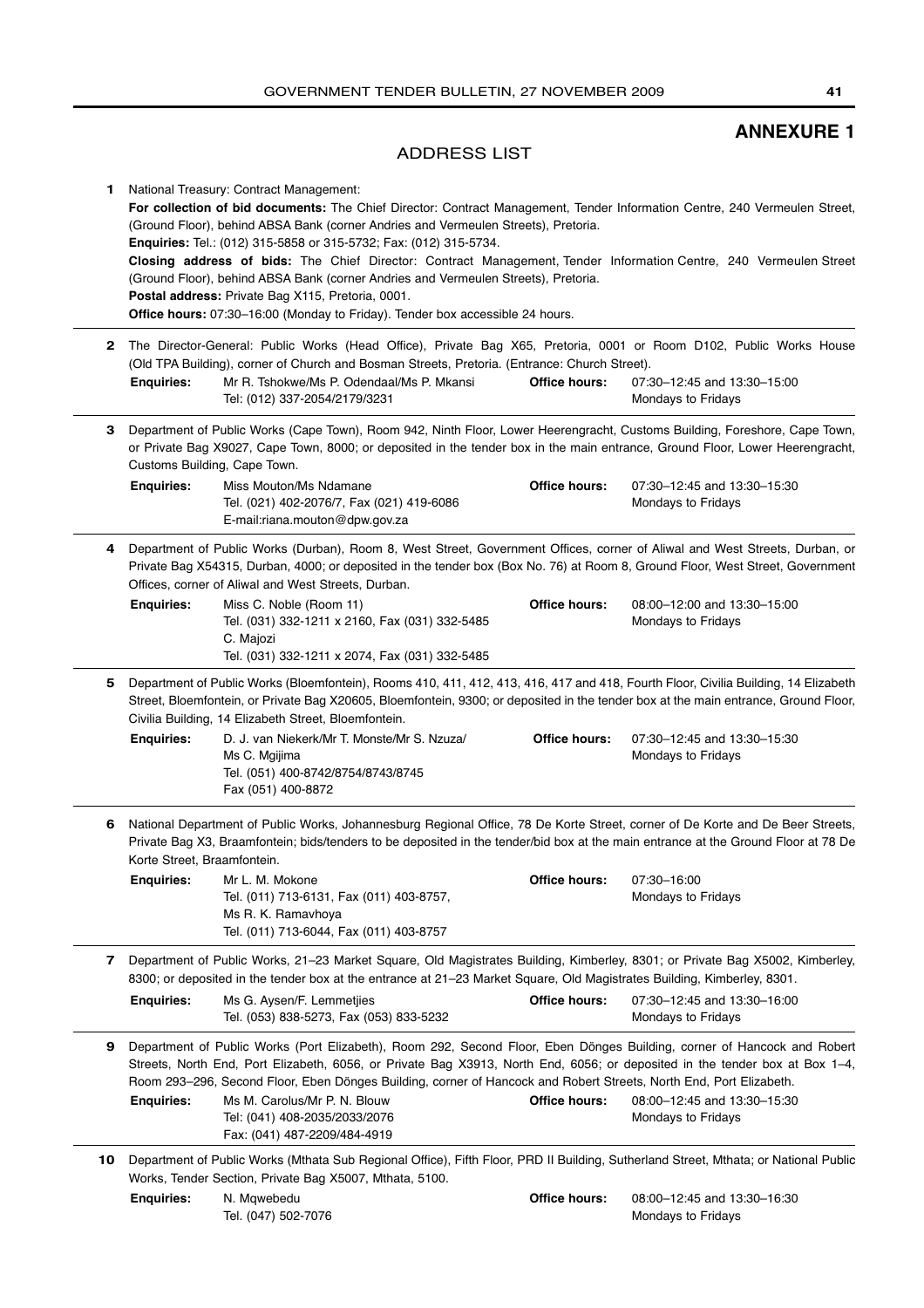| 31  | Department of Education: The Director: Logistical Services, Room 300, Sol Plaatjie House, 123 Schoeman Street, Pretoria, 0001, or<br>Private Bag X895, Pretoria, 0001; or deposited in the tender box at main entrance/reception area, Ground Floor, 123 Schoeman<br>Street, Sol Plaatjie House, Pretoria, 0002. |                                                                                                                                                                                                                                                                                                                                                                                                                                                                                                                                                                                                          |                      |                                                           |
|-----|------------------------------------------------------------------------------------------------------------------------------------------------------------------------------------------------------------------------------------------------------------------------------------------------------------------|----------------------------------------------------------------------------------------------------------------------------------------------------------------------------------------------------------------------------------------------------------------------------------------------------------------------------------------------------------------------------------------------------------------------------------------------------------------------------------------------------------------------------------------------------------------------------------------------------------|----------------------|-----------------------------------------------------------|
|     | <b>Enquiries:</b>                                                                                                                                                                                                                                                                                                | Ms N. Metula<br>Tel. (012) 312-5245, Fax (012) 323-1440,<br>E-mail: Metula.N@doe.gov.za                                                                                                                                                                                                                                                                                                                                                                                                                                                                                                                  | Office hours:        | 07:00-15:30<br>Mondays to Fridays                         |
| 68  | The Director-General: Department of Environmental Affairs and Tourism, Second Floor, Fedsure Forum, 315 Pretorius Street,<br>Pretoria, 0002, or Private Bag X447, Pretoria, 0001; or deposited in the tender box at main entrance, Second Floor, Fedsure Forum,<br>315 Pretorius Street, Pretoria, 0002.         |                                                                                                                                                                                                                                                                                                                                                                                                                                                                                                                                                                                                          |                      |                                                           |
|     | <b>Enquiries:</b>                                                                                                                                                                                                                                                                                                | Mrs I. J. Lensley<br>Tel. (012) 310-3558<br>Fax (012) 320-3328/322-2682                                                                                                                                                                                                                                                                                                                                                                                                                                                                                                                                  | <b>Office hours:</b> | 07:15-15:45<br>Mondays to Fridays                         |
| 71  | National Department of Human Settlements (Housing), Govan Mbeki House, 240 Walker Street, Sunnyside, Pretoria, 0001; or Private<br>Bag X644, Pretoria, 0001; or deposited in the tender box at main entrance, Govan Mbeki House, 240 Walker Street, Sunnyside,<br>Pretoria Supply Chain Management.              |                                                                                                                                                                                                                                                                                                                                                                                                                                                                                                                                                                                                          |                      |                                                           |
|     | <b>Enguiries:</b>                                                                                                                                                                                                                                                                                                | Ms M. Hitge/Ms P. van Aarde/Mr M. Camag<br>Tel. (012) 421-1355/1314/1592, Fax: (012) 421-1438                                                                                                                                                                                                                                                                                                                                                                                                                                                                                                            | <b>Office hours:</b> | 07:30-16:00<br>Mondays to Fridays                         |
| 95  | Department of Water Affairs and Forestry, Ground Floor, Zwamadaka Building, 157 Schoeman Street, cnr Schoeman and Bosman<br>Streets, Pretoria, 0002; or corner of Schoeman and Bosman Streets, Zwamadaka Building, Pretoria, 0001; or Private Bag X313,<br>Pretoria, 0001.                                       |                                                                                                                                                                                                                                                                                                                                                                                                                                                                                                                                                                                                          |                      |                                                           |
|     | <b>Enquiries:</b>                                                                                                                                                                                                                                                                                                | Mr. Nicodemus Sekgothe/Ms. Ursula Mathonsi/<br>Ms Livashni Surjbally<br>Tel. (012) 336-7418/7378/7428, Fax (012) 325-6111                                                                                                                                                                                                                                                                                                                                                                                                                                                                                | <b>Office hours:</b> | 07:15-16:00<br>Mondays to Fridays                         |
| 95A | Department of Water Affairs and Forestry, Ground Floor, Zwamadaka Building, 157 Schoeman Street, cnr Schoeman and Bosman<br>Streets, Pretoria, 0002; or corner of Schoeman and Bosman Streets, Zwamadaka Building, Pretoria, 0001; or Private Bag X313,<br>Pretoria, 0001.                                       |                                                                                                                                                                                                                                                                                                                                                                                                                                                                                                                                                                                                          |                      |                                                           |
|     | <b>Enquiries:</b>                                                                                                                                                                                                                                                                                                | Mr Victor Malebye/Mr Alfred Sathekge/Mrs Isabella<br>Marumo<br>Tel. (012) 336-8988/7643/6976, Fax (012) 325-6111                                                                                                                                                                                                                                                                                                                                                                                                                                                                                         | <b>Office hours:</b> | 07:15-16:00<br>Mondays to Fridays                         |
| 108 | Department of Transport, 159 Forum Building, corner of Bosman and Struben Streets, Pretoria, 0001, or Private Bag X193, Pretoria,                                                                                                                                                                                |                                                                                                                                                                                                                                                                                                                                                                                                                                                                                                                                                                                                          |                      |                                                           |
|     | <b>Enquiries:</b>                                                                                                                                                                                                                                                                                                | 0001; or deposited in the tender box at the main entrance.<br>Ms Oinicca Thabe/Mr Daniel Mokoena/<br>Mr J. C. Mashinini<br>Tel. (012) 309-3429/3445. Fax (012) 309-3334                                                                                                                                                                                                                                                                                                                                                                                                                                  | <b>Office hours:</b> | 08:00-12:45 and 13:30-15:45<br>Mondays to Fridays         |
| 115 | The Director-General: Department of Agriculture, Forestry and Fisheries, Agriculture Place, Main Entrance, Tender Receipt Office,                                                                                                                                                                                |                                                                                                                                                                                                                                                                                                                                                                                                                                                                                                                                                                                                          |                      |                                                           |
|     | <b>Enquiries:</b>                                                                                                                                                                                                                                                                                                | Room A-GF-06, 20 Beatrix Street, Arcadia, Pretoria; or Private Bag X250, Pretoria, 0001.<br>Themba Nkambule-Zwane<br>Tel. (012) 319-7092, Fax (012) 319-6888                                                                                                                                                                                                                                                                                                                                                                                                                                             | Office hours:        | 07:30-12:30 and 13:15-16:00<br>Mondays to Fridays         |
| 323 | Desk.<br><b>Enquiries:</b>                                                                                                                                                                                                                                                                                       | Gauteng Shared Service Centre, Procurement Office, 1st/2nd Floor, Imbumba House, 75 Fox Street; Private Bag X091,<br>Marshalltown, 2107, tender documents obtainable from Imbumba House, 75 Fox Street, Marshalltown, Ground Floor, Tender Issue<br><b>GSSC Call Centre</b>                                                                                                                                                                                                                                                                                                                              |                      |                                                           |
|     |                                                                                                                                                                                                                                                                                                                  | Tel. (011) 689-6416/8337, Fax (011) 355-2300                                                                                                                                                                                                                                                                                                                                                                                                                                                                                                                                                             |                      |                                                           |
| 324 | <b>Enquiries:</b>                                                                                                                                                                                                                                                                                                | National Department of Works: Mmabatho Regional Office, Room 106, First Floor, West Gallery, Mega City Shopping Complex,<br>Mmabatho, North West Province, or tenders obtainable from Office 40, Site 810, Unit 3, Mmabatho (next to Oasis Complex,<br>Mmabatho "Tusk"), or post or deliver to: The Regional Manager, Mmabatho Regional Office, Private Bag X120, Mmabatho, 2745; or<br>deposited in the tender box at First Floor, West Gallery, Mega City Complex, next to the lift and main entrance.<br>Mr Badisa Motlhatlhedi/Mr Wilson Phaswane<br>Tel. (018) 384-9331-5 X2308, Fax (018) 384-1386 | Office hours:        | $07:00 - 12:45$ and $13:30 - 16:00$<br>Mondays to Fridays |
| 325 |                                                                                                                                                                                                                                                                                                                  | Department of Health: The Chief Director: Tygerberg Academic Hospital, Room 75, First Floor, Administration Building, Francie van<br>Zijl Drive, Parow Valley, 7500, or Private Bag X3, Tygerberg, 7505; or deposited in the tender box (opposite the spiral staircase) at<br>Tygerberg Hospital, First Floor, Administration Building, Francie van Zijl Drive, Tygerberg.                                                                                                                                                                                                                               |                      |                                                           |
|     | <b>Enquiries:</b>                                                                                                                                                                                                                                                                                                | Ms M. Visser/Ms C. van Renen<br>Tel. (021) 938-5605/5255, Fax (021) 938-5628                                                                                                                                                                                                                                                                                                                                                                                                                                                                                                                             | Office hours:        | 07:30-13:00 and 13:30-16:00<br>Mondays to Fridays         |
| 353 | Pretoria, 0001.                                                                                                                                                                                                                                                                                                  | Department of Science and Technology, Building 53, CSIR Campus, Meiring Naude Road, Brummeria, Pretoria; or Private Bag X894,                                                                                                                                                                                                                                                                                                                                                                                                                                                                            |                      |                                                           |
|     | <b>Enquiries:</b>                                                                                                                                                                                                                                                                                                | See tender description                                                                                                                                                                                                                                                                                                                                                                                                                                                                                                                                                                                   | Office hours:        | 07:30-16:00<br>Mondays to Fridays                         |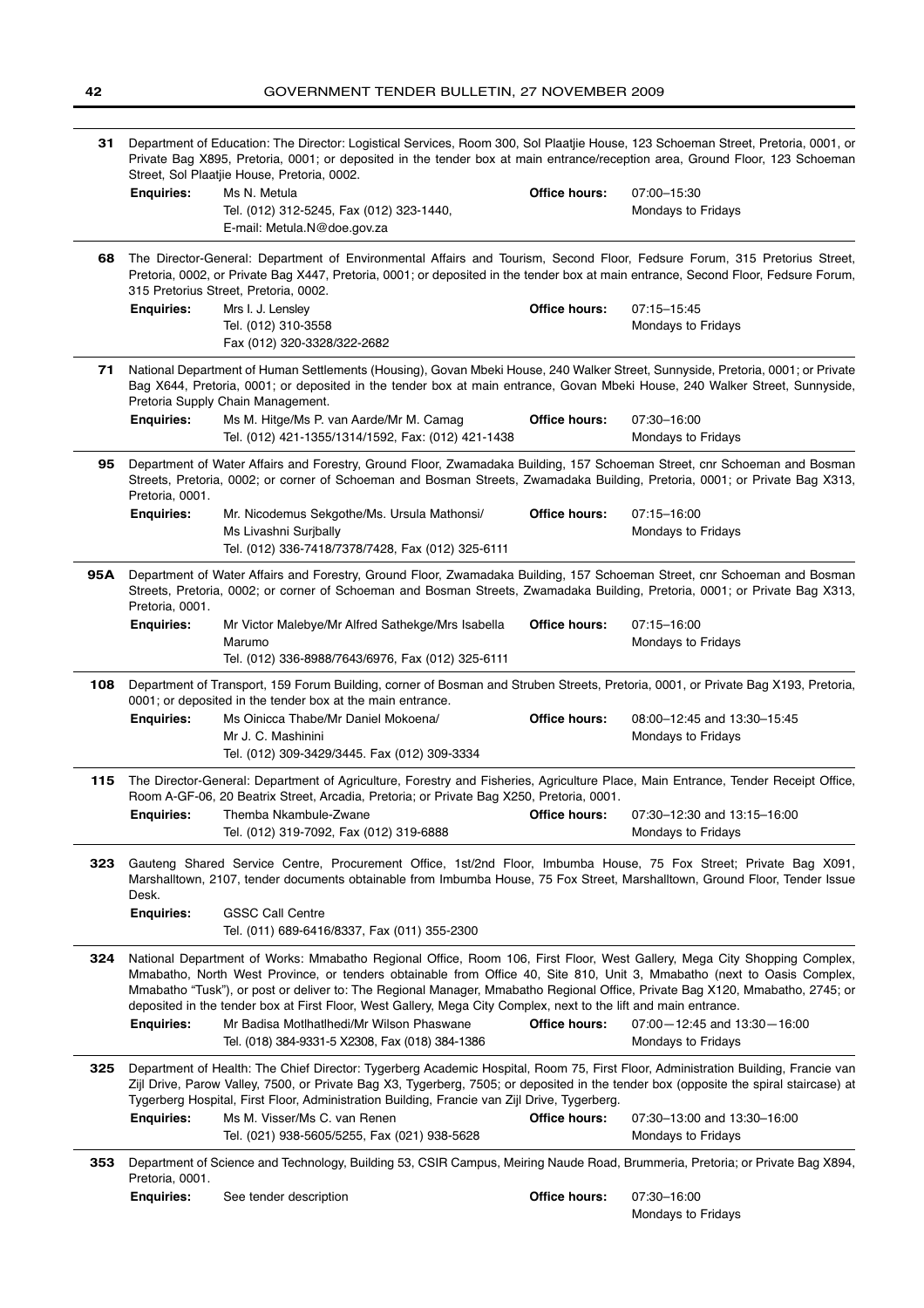| 371                                                                                                                                                                                                                                                                                           | Department of Defence, Central Procurement Service Centre, Defence Materièl Division, corner of Van Riebeeck and Stephanus<br>Schoeman Roads (Room 0006), Thaba Tshwane, or Department of Defence, Departmental Acquisition and Procurement Division,<br>Central Procurement Service Centre, Private Bag X1037, Thaba Tshwane, 0143; or deposited in the tender box next to the |                                                                                                                                                                                                                                                                                                                                                                                                                                                                                   |                      |                                                   |
|-----------------------------------------------------------------------------------------------------------------------------------------------------------------------------------------------------------------------------------------------------------------------------------------------|---------------------------------------------------------------------------------------------------------------------------------------------------------------------------------------------------------------------------------------------------------------------------------------------------------------------------------------------------------------------------------|-----------------------------------------------------------------------------------------------------------------------------------------------------------------------------------------------------------------------------------------------------------------------------------------------------------------------------------------------------------------------------------------------------------------------------------------------------------------------------------|----------------------|---------------------------------------------------|
|                                                                                                                                                                                                                                                                                               | main entrance to Joint Support Base Garrison, Department of Defence, corner of Van Riebeeck and Stephanus Schoeman Roads,<br>Thaba Tshwane.                                                                                                                                                                                                                                     |                                                                                                                                                                                                                                                                                                                                                                                                                                                                                   |                      |                                                   |
|                                                                                                                                                                                                                                                                                               | <b>Enquiries:</b>                                                                                                                                                                                                                                                                                                                                                               | Bidders to phone in advance, to collect bid documents.<br><b>Bid Dispatch Office</b><br>Tel. (012) 684-2172/2380, Fax (012) 684-2591                                                                                                                                                                                                                                                                                                                                              | Office hours:        | 08:00-12:45 and 13:30-15:30<br>Mondays to Fridays |
| 401                                                                                                                                                                                                                                                                                           |                                                                                                                                                                                                                                                                                                                                                                                 | South African Weather Services, Bolepi House, 442 Rigel Avenue South, Erasmusrand, Pretoria, or Private Bag X097, Pretoria, 0001;                                                                                                                                                                                                                                                                                                                                                 |                      |                                                   |
|                                                                                                                                                                                                                                                                                               |                                                                                                                                                                                                                                                                                                                                                                                 | or deposited in the tender box at main entrance, Reception Area, Bolepi House, 442 Rigel Avenue South, Erasmusrand, Pretoria<br>(open 24 hours per day, 7 days a week).                                                                                                                                                                                                                                                                                                           |                      |                                                   |
|                                                                                                                                                                                                                                                                                               | <b>Enquiries:</b>                                                                                                                                                                                                                                                                                                                                                               | Ms Carol Lekalakala                                                                                                                                                                                                                                                                                                                                                                                                                                                               | <b>Office hours:</b> | 08:00-16:30                                       |
|                                                                                                                                                                                                                                                                                               |                                                                                                                                                                                                                                                                                                                                                                                 | Tel: (012) 367-6252, Fax: (012) 367-6552<br>E-mail: carol.lekalakala@weathersa.co.za                                                                                                                                                                                                                                                                                                                                                                                              |                      | Mondays to Fridays                                |
| 438                                                                                                                                                                                                                                                                                           | (Cape Town).                                                                                                                                                                                                                                                                                                                                                                    | Department of Land Affairs, Shared Service Centre, Van der Sterr Building, Rhodes Avenue, Mowbray (Cape Town), or Private<br>Bag X10, Mowbray, 7705; or deposited in the tender box at the main entrance, Van der Sterr Building, Rhodes Avenue, Mowbray                                                                                                                                                                                                                          |                      |                                                   |
|                                                                                                                                                                                                                                                                                               | <b>Enquiries:</b>                                                                                                                                                                                                                                                                                                                                                               | See tender description                                                                                                                                                                                                                                                                                                                                                                                                                                                            | Office hours:        | 07:45-12:30 and 13:00-16:00<br>Mondays to Fridays |
| 627                                                                                                                                                                                                                                                                                           |                                                                                                                                                                                                                                                                                                                                                                                 | Compensation Fund, 4th Floor, Room 424, Benstra Building, 473 Church Street, Arcadia; or deposited in the tender box at the main<br>entrance of Benstra Building, 473 Church Street, Arcadia, Pretoria.                                                                                                                                                                                                                                                                           |                      |                                                   |
|                                                                                                                                                                                                                                                                                               | <b>Enquiries:</b>                                                                                                                                                                                                                                                                                                                                                               | Ms M. Potgieter (Tenders), Tel: (012) 313-6308.<br>E-mail: maryna.potgieter@labour.gov.za<br>Ms T. Molelekeng, Tel: 313-6305                                                                                                                                                                                                                                                                                                                                                      | Office hours:        | 07:30-16:00<br>Mondays to Fridays                 |
| Department of Public Works: Public Works (Polokwane Regional Office), First Floor (Room 10), Procurement Section, Old Mutual<br>638<br>Building, 78 Hans van Rensburg Street, Polokwane, 0700; or at the Regional Manager: Department of Public Works, Private Bag<br>X9469, Polokwane, 0700. |                                                                                                                                                                                                                                                                                                                                                                                 |                                                                                                                                                                                                                                                                                                                                                                                                                                                                                   |                      |                                                   |
|                                                                                                                                                                                                                                                                                               | <b>Enquiries:</b>                                                                                                                                                                                                                                                                                                                                                               | Rebecca Magoleng<br>Tel: (015) 293-8071/8056, Fax: (015) 297-6656/<br>293-8051. E-mail: Rebecca.magoleng@dpw.gov.za                                                                                                                                                                                                                                                                                                                                                               | Office hours:        | 08:00-12:00 and 13:00-15:00<br>Mondays to Fridays |
| 719                                                                                                                                                                                                                                                                                           | Arcadia, Pretoria.                                                                                                                                                                                                                                                                                                                                                              | Department of Cooperative Governance and Traditional Affairs (previously Provincial and Local Government), 87 Hamilton Street,<br>Arcadia, Pretoria, or Private Bag X804, Pretoria, 0001; or deposited in the tender box at the reception area, 87 Hamilton Street,                                                                                                                                                                                                               |                      |                                                   |
|                                                                                                                                                                                                                                                                                               | <b>Enquiries:</b>                                                                                                                                                                                                                                                                                                                                                               | Ms C. Mitchell<br>Tel. (012) 334-0765, Fax (012) 334-0624,<br>$E$ -mail: charmainem@dplg.gov.za<br>Website: www.dplg.gov.za                                                                                                                                                                                                                                                                                                                                                       | Office hours:        | 08:30-12:00 and 14:00-15:30<br>Mondays to Fridays |
| 747                                                                                                                                                                                                                                                                                           |                                                                                                                                                                                                                                                                                                                                                                                 | Financial Services Board, River Walk Office Park, No. 41 Matroosberg (corner Matroosberg & Garsfontein Roads), Ashlea Gardens<br>Ext. 6; P.O. Box 35655, Menlo Park, Pretoria, 0102; or tender box at Reception, Block B, River Walk Office Park.                                                                                                                                                                                                                                 |                      |                                                   |
|                                                                                                                                                                                                                                                                                               | <b>Enquiries:</b>                                                                                                                                                                                                                                                                                                                                                               | Elmarie Hamman<br>Tel: (012) 428-8019/Fax: (012) 346-4977                                                                                                                                                                                                                                                                                                                                                                                                                         | <b>Office hours:</b> | 8h00-16h30<br>Mondays to Fridays                  |
| 794                                                                                                                                                                                                                                                                                           | 28 Harrison Street.                                                                                                                                                                                                                                                                                                                                                             | Department of Commission for Conciliation, Mediation and Arbitration, CCMA, 28 Harrison Street, 10th Floor, Johannesburg, 2001;<br>or Private Bag X94, Marshalltown, 2107; or deposited in the tender box: CCMA House, Main Entrance, Reception Area, 10th Floor,                                                                                                                                                                                                                 |                      |                                                   |
|                                                                                                                                                                                                                                                                                               | <b>Enquiries:</b>                                                                                                                                                                                                                                                                                                                                                               | Anna-Marie Gjosund<br>Tel. (011) 377-6714, Fax (011) 838-0019                                                                                                                                                                                                                                                                                                                                                                                                                     | Office hours:        | 08:30-16:00<br>Mondays to Fridays                 |
| 895                                                                                                                                                                                                                                                                                           | <b>Enquiries:</b>                                                                                                                                                                                                                                                                                                                                                               | Department of Transport and Public Works: The District Roads Engineer, Bon Chretien Street, Oosterlig, Ceres, or Private Bag X2,<br>Ceres, 6835; or deposited in the tender box at the Reception Area, District Roads Engineer, Bon Chretien Street, Oosterlig, Ceres.<br>Mr Johan Jacobs                                                                                                                                                                                         | <b>Office hours:</b> | 07:30-16:00                                       |
| 899                                                                                                                                                                                                                                                                                           |                                                                                                                                                                                                                                                                                                                                                                                 | Tel. (023) 312-1120, Fax (023) 316-2272<br>Department of Health: Provincial Government of the Western Cape: Metro District Health Services, premises of Helderberg Hospital,<br>Lourensford Street, Somerset West, 7130; The Senior Medical Superintendent, Helderberg Hospital, Somerset West,<br>Private Bag X2, Somerset West, 7130; or bid box address at Reception Area/Cashier Office: Helderberg District Hospital, Somerset<br>West, Private Bag X2, Somerset West, 7130. |                      | Mondays to Fridays                                |
|                                                                                                                                                                                                                                                                                               | <b>Enquiries:</b>                                                                                                                                                                                                                                                                                                                                                               | Mr H. van der Walt<br>Tel. (021) 850-4750/4700, Fax. (021) 850-9841                                                                                                                                                                                                                                                                                                                                                                                                               | Office hours:        | 07:30-13:00 and 13:30-16:00<br>Mondays to Fridays |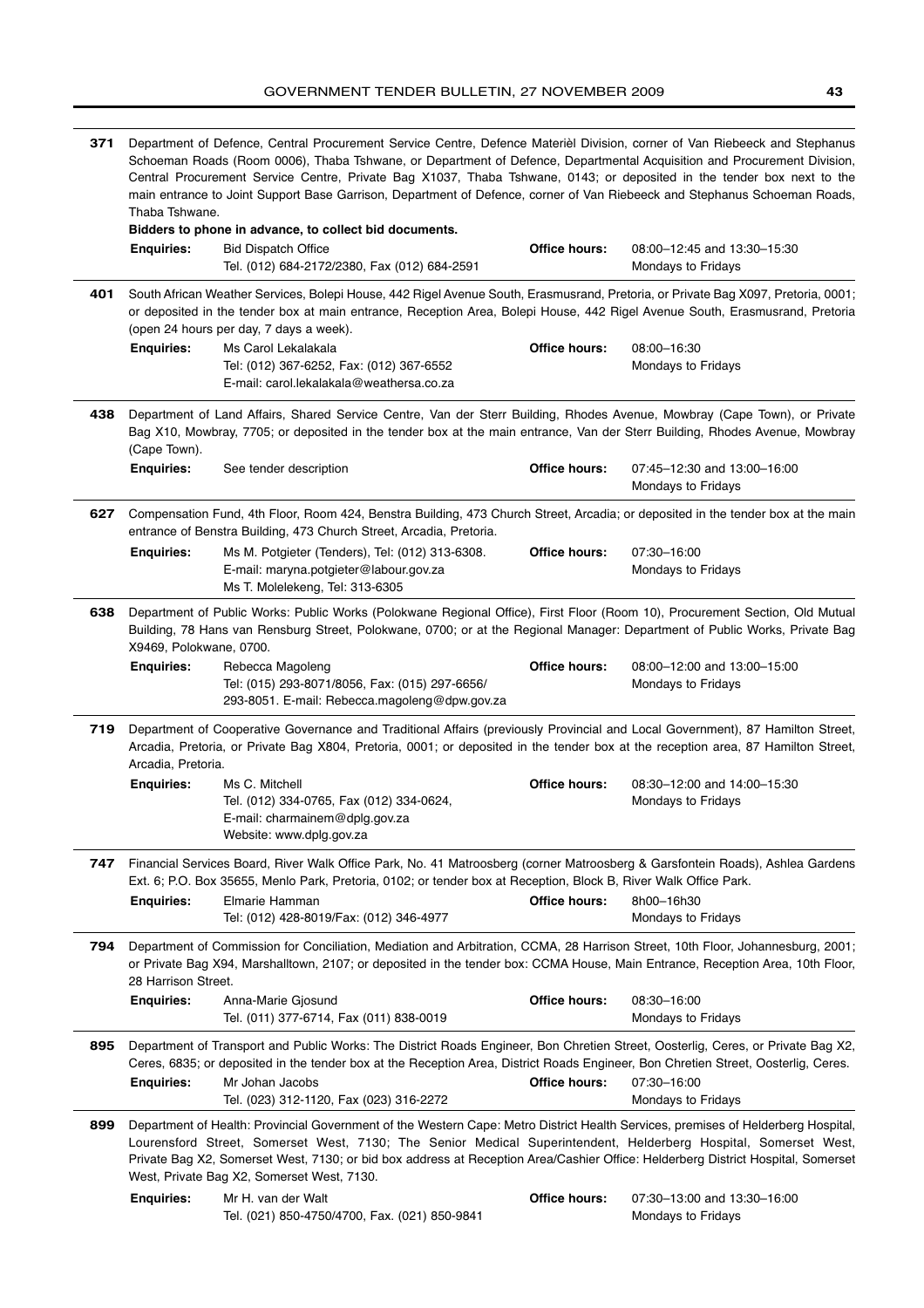**900** Name of department: Procurement. Street address: NHLS, 1 Modderfontein Road, Sandringham, Johannesburg; E-mail/fax: A non-refundable charge of R500,00 is payable prior to obtaining a tender document. The monies should be deposited into the account of the NHLS, First National Bank, Parktown, Account No. 58811152924, Branch Code 250455. Proof of payment should be sent via Fax: (011) 386-6303, or E-mail to marietjie.taylor@nhls.ac.za or nolly.mangolele@nhls.ac.za upon which the tender document will be e-mailed. Tenders may also be collected from the above street address after payment has been made.

Or deliver bid to: Procurement Manager: NHLS, tender box address: Reception, 1 Modderfontein Road, Sandringham, Johannesburg. If instrumentation is requested and the potential supplier is not known to the NHLS. Please arrange for any evaluations on quality assurance checks to be done via Mr H. Miles: QA Manager on Tel: (011) 386-6142.

|     | <b>Enguiries:</b> | Marietjie Taylor                                                                                                          | Office hours: | 09:00-15:00        |  |
|-----|-------------------|---------------------------------------------------------------------------------------------------------------------------|---------------|--------------------|--|
|     |                   | Tel: (011) 386-6165, Fax: (011) 386-6303                                                                                  |               | Mondavs to Fridavs |  |
| 934 |                   | Department of Health, Province of KwaZulu-Natal, CHC Manager: Hlengisizwe CHC, Unit 6, Sibisi Road, Hammarsdale, 3700; or |               |                    |  |
|     |                   | posted to CHC Manager, Box 545, Hammarsdale, 3700, or deliver bids to the Tender Box at Main Entrance.                    |               |                    |  |

| <b>Enguiries:</b> | Alan Pillay or P.N. Conco                | Office hours: 07h30-16h00 |                    |
|-------------------|------------------------------------------|---------------------------|--------------------|
|                   | Tel: (031) 774-0080, Fax: (031) 774-0952 |                           | Mondavs to Fridavs |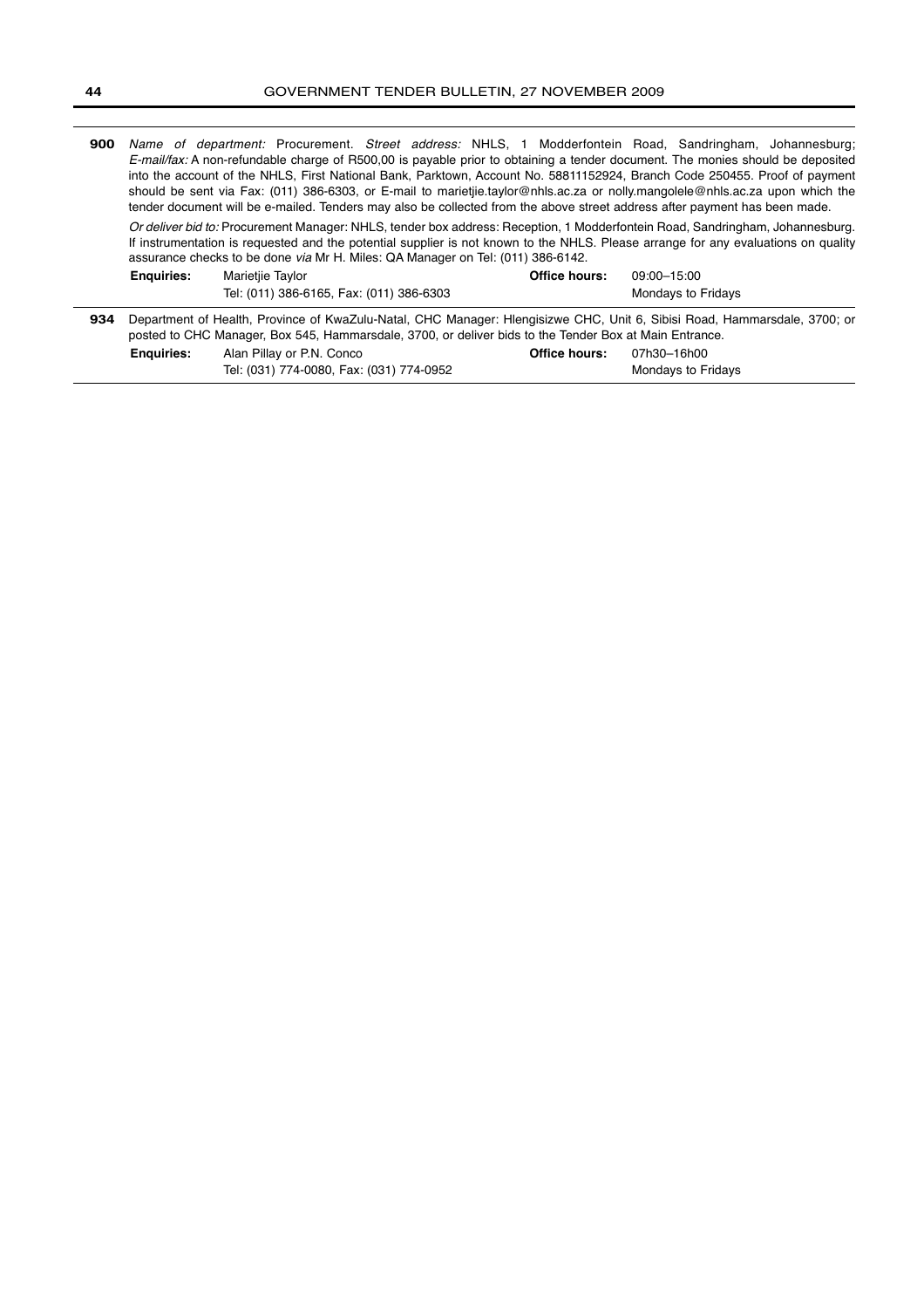## **ANNEXURE 2**